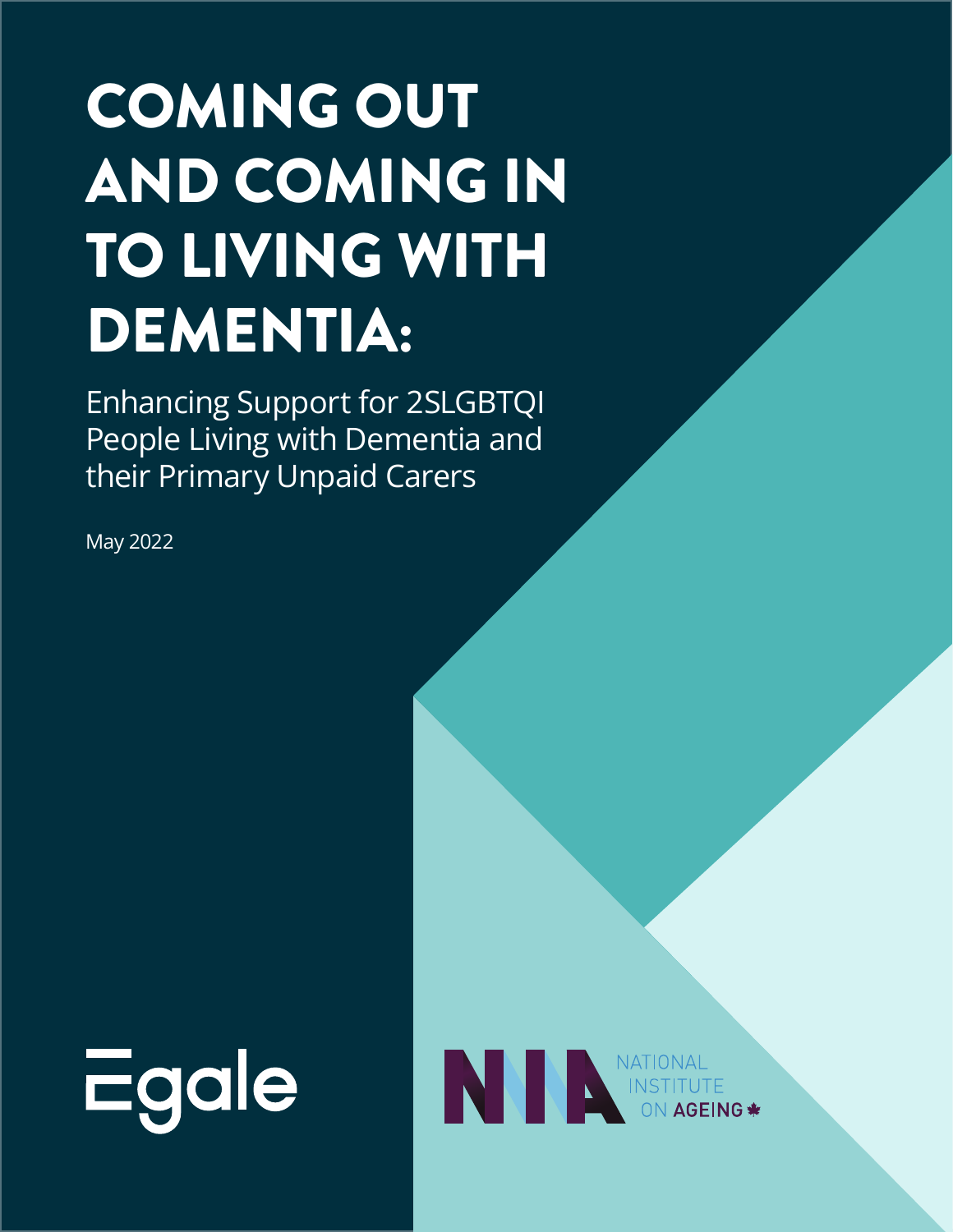# LAND ACKNOWLEDGEMENT

We would like to begin by acknowledging that Egale is based on the traditional shared territories of many nations including the Mississaugas of the Credit, the Anishnabeg, the Chippewa, the Haudenosaunee and the Wendat peoples. The territory is protected by the Dish With One Spoon Wampum Belt Covenant, an agreement between the Haudenosaunee, Anishinaabe and allied nations to peaceably share and care for the resources around the Great Lakes. The concepts of gender, sexuality, and oppression that we often rely on in 2SLGBTQI advocacy work are largely based in White, Western, colonial systems of thought and do not represent the multitude of understandings of identity that exist outside of this viewpoint. Colonial violence created the foundations for the landscape of gender-based violence that we understand today. Indigenous communities and Two Spirit activists, scholars, writers, and artists have gifted us with ample tools to work with as we move toward the collective liberation of gender and sexuality minority people. We are grateful to carry these with us here and in our work beyond. The violence of colonialism is ongoing. So too are movements toward resisting this violence.

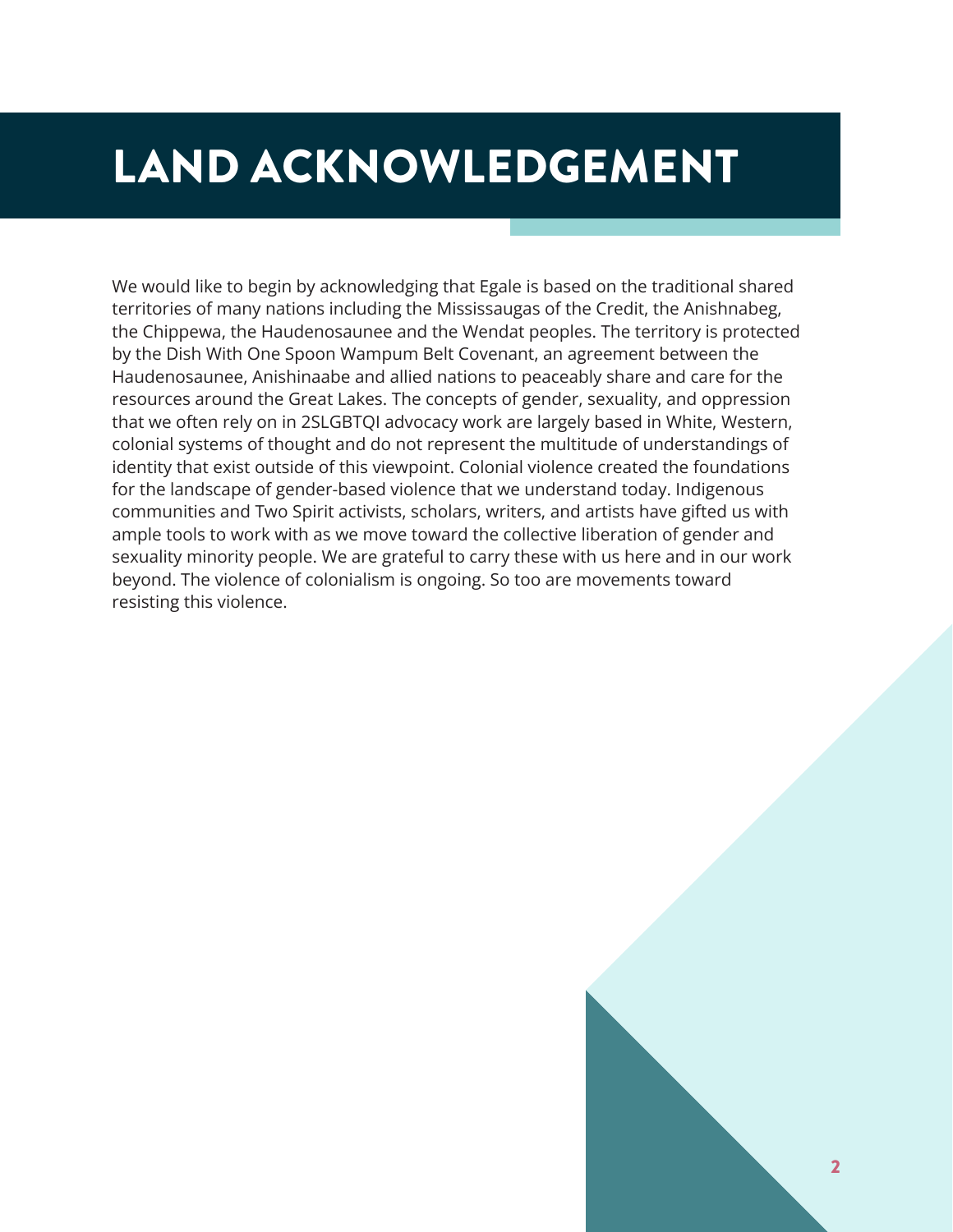# <span id="page-2-0"></span>ACKNOWLEDGEMENTS

**Egale** is Canada's national 2SLGBTQI organization. Egale works to improve the lives of 2SLGBTQI people in Canada and to enhance the global response to 2SLGBTQI issues. Egale achieves this by informing public policy, inspiring cultural change, and promoting human rights and inclusion through research, education, awareness, and legal advocacy. Our vision is a Canada, and ultimately a world, without homophobia, biphobia, transphobia and all other forms of oppression so that every person can achieve their full potential, free from hatred and bias.

The **National Institute on Ageing (NIA)** is a public policy and research centre based at Toronto Metropolitan University (formerly Ryerson University). The NIA is dedicated to enhancing successful ageing across the life course. It is unique in its mandate to consider ageing issues from a broad range of perspectives, including those of financial, psychological, and social well-being. The NIA is focused on leading cross-disciplinary, evidence-based, and actionable research to provide a blueprint for better public policy and practices needed to address the multiple challenges and opportunities presented by Canada's ageing population. The NIA is committed to providing national leadership and public education to productively and collaboratively work with all levels of government, private and public sector partners, academic institutions, ageing related organizations, and Canadians.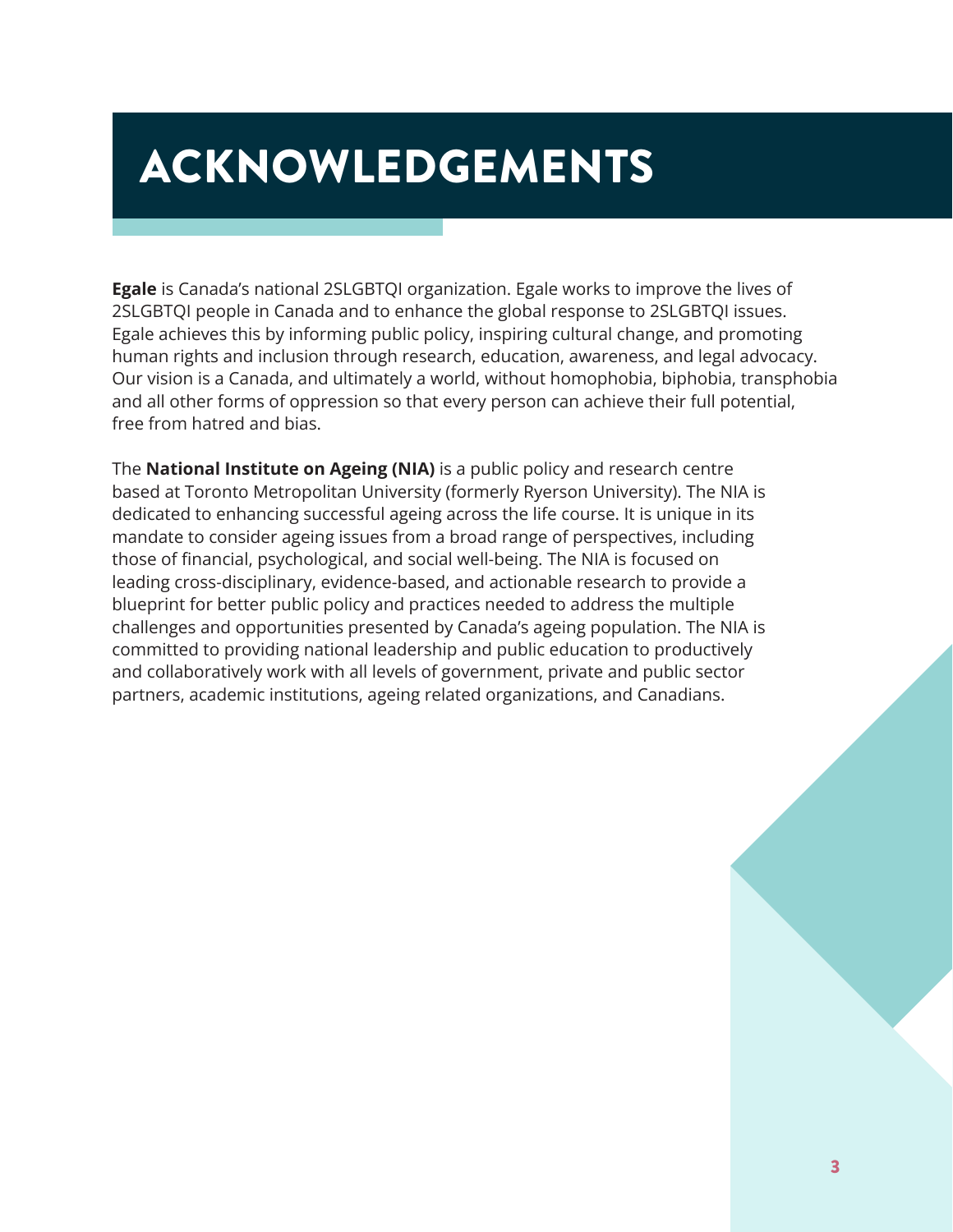# <span id="page-3-0"></span>AUTHORS AND CONTRIBUTORS

### **Authors**

**Dr. Ashley Flanagan**, National Institute on Ageing, Toronto Metropolitan University

#### **Dr. Celeste Pang**, Egale Canada

### **Contributors**

**Dr. Samir Sinha**, National Institute on Ageing, Sinai Health System and University Health Network, and University of Toronto

**Dr. Brittany Jakubiec**, Egale Canada

**Jessica Rumboldt**, Congress of Aboriginal Peoples

**Christine Chan,**  Elder Abuse Prevention Ontario

**Norval Collins**, Nova Scotia Rainbow Action Project

**Curtis Larade**, Alzheimer Society of Toronto **Cheryl Loadman**, Queer Seniors of Saskatchewan

**Daniel MacKay**, ElderBerries

**Julien Rougerie**, Fondation Émergence

**Rocky Wallbaum**, Rainbow Elders Calgary

**Josephine Agudo**

**Bruce Cameron** 

**Lawrence Friesen**

**Linda Furlought**

**Rupert Raj**

Most of all, thank you to all the participants who so generously shared their time, experiences, and insights.

This research was funded by a Dementia Community Investment grant from the Public Health Agency of Canada. The views expressed herein do not necessarily represent the views of the Public Health Agency of Canada.

**Public Health** Agence de la santé Agency of Canada publique du Canada

**ISBN: 978-1-77417-038-0 © National Institute on Ageing, Toronto Metropolitan University and Egale Canada 2022**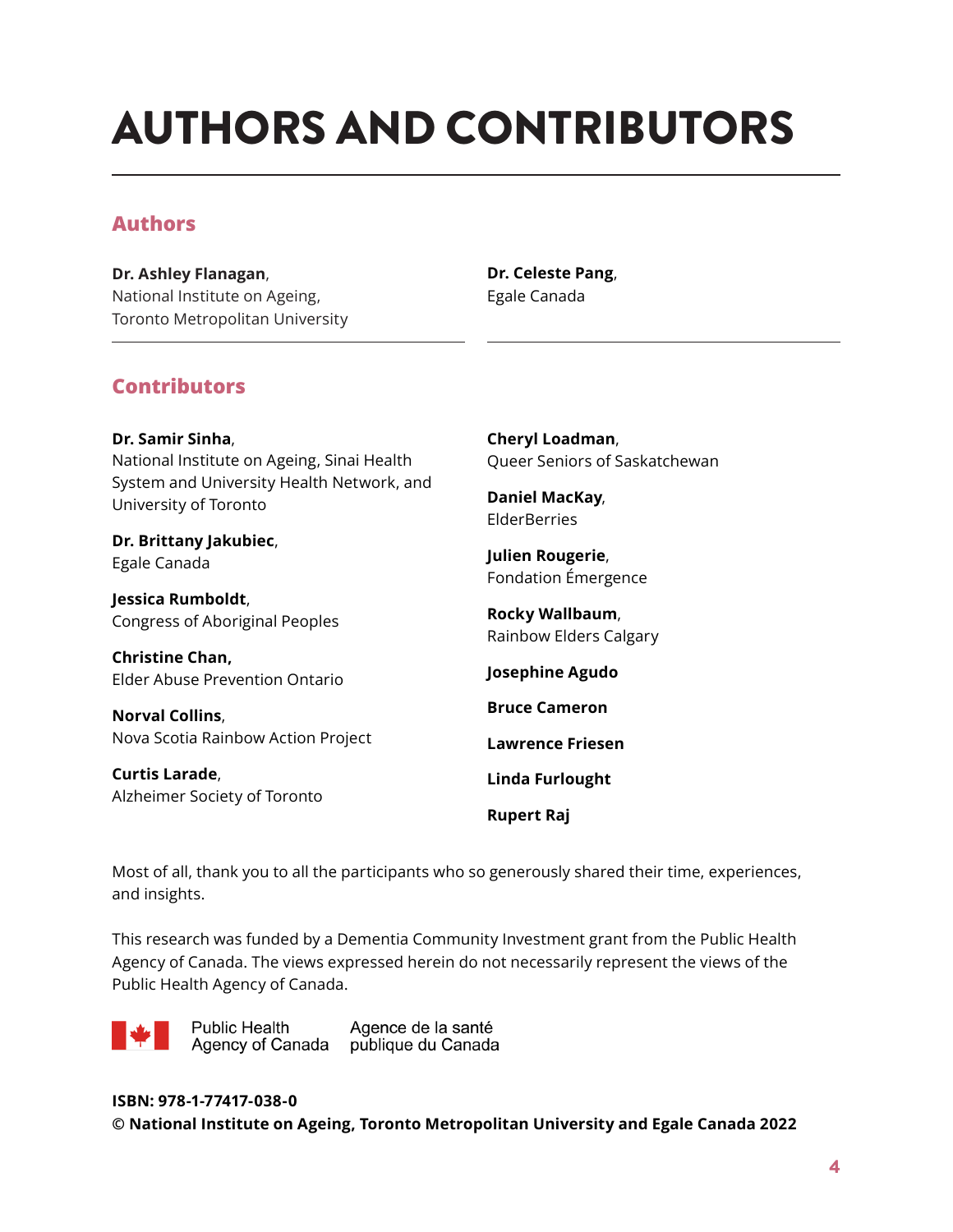# **CONTENTS**

| <b>Acknowledgements</b>                                                 | 3  |
|-------------------------------------------------------------------------|----|
| <b>Authors and Contributors</b>                                         | 4  |
| <b>Table of Contents</b>                                                | 5  |
| <b>Executive Summary</b>                                                | 6  |
| Key Findings                                                            | 7  |
| Recommendations                                                         | 8  |
| Glossary                                                                | 9  |
| <b>Introduction</b>                                                     | 10 |
| <b>Background</b>                                                       | 11 |
| Population Aging, Dementia, and Unpaid Care                             | 11 |
| 2SLGBTQI Older Adults' Experiences and Approaches to Care               | 12 |
| Intersections of 2SLGBTQI Communities, Care, and Living with Dementia   | 13 |
| <b>The Study</b>                                                        | 15 |
| Methodology and Conceptual Orientation                                  | 16 |
| <b>Data Collection</b>                                                  | 19 |
| Limitations and Generalizability                                        | 24 |
| Virtual Engagement                                                      | 25 |
| <b>Key Findings</b>                                                     | 26 |
| <b>Becoming Carers</b>                                                  | 26 |
| Implications                                                            | 31 |
| Coming Out and Coming In to Living with Dementia                        | 33 |
| Implications                                                            | 40 |
| The Power of Support Networks: What is Working, Missing, and Wished For | 41 |
| Implications                                                            | 52 |
| <b>Recommendations</b>                                                  | 53 |
| <b>Next Steps</b>                                                       | 56 |
| <b>References</b>                                                       | 57 |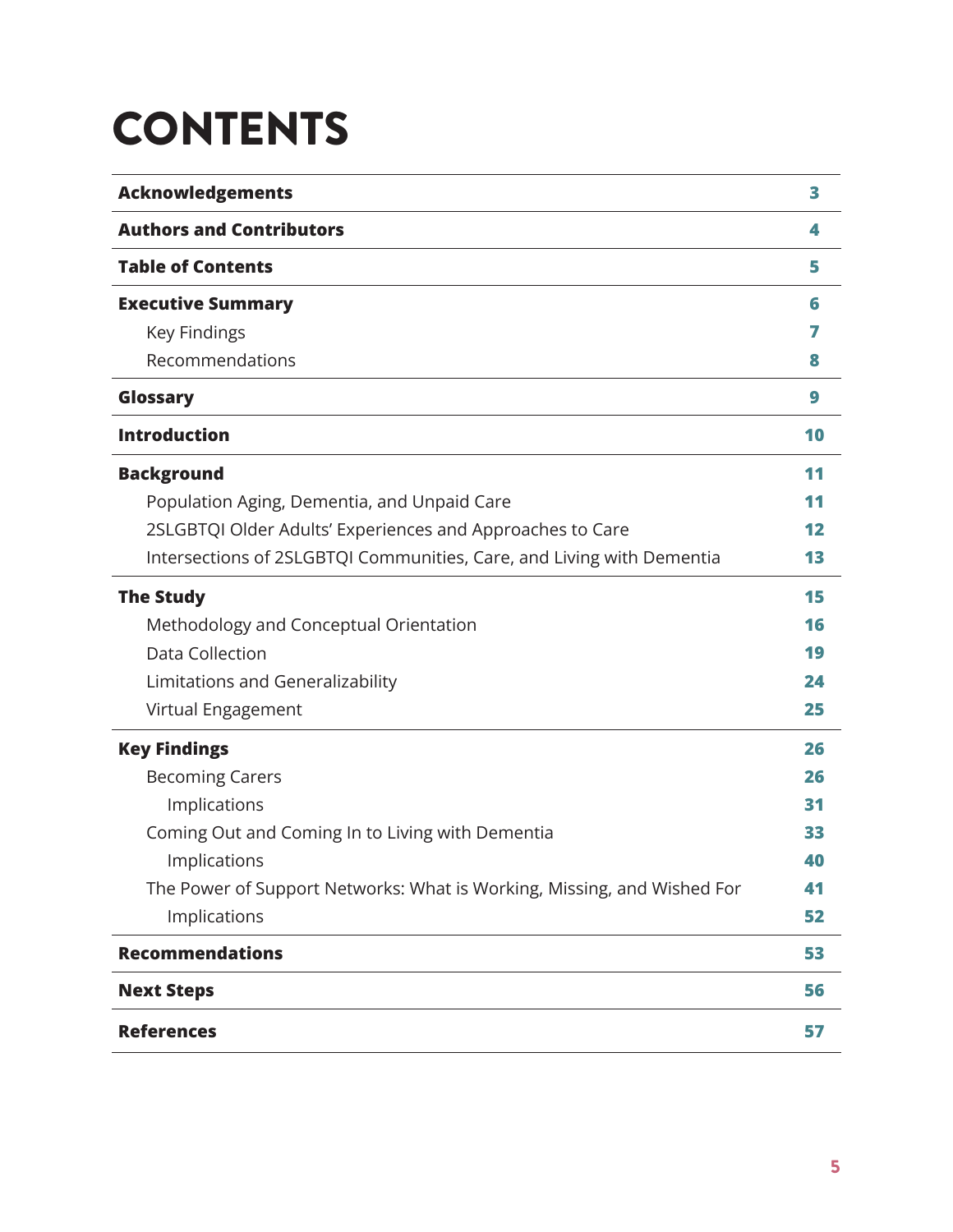# <span id="page-5-0"></span>EXECUTIVE SUMMARY

What are the unique experiences and needs of Two Spirit, lesbian, gay, bisexual, transgender, queer, and intersex (2SLGBTQI) people living with dementia and those who care for them? What is the current state of unpaid care as experienced or perceived by 2SLGBTQI people living with dementia and their primary unpaid carers? And how can people, organizations, and institutions across sectors come together to enhance care provision and support?

In response to these clearly identified gaps in knowledge and a growing need for shared understanding, resources, and critical inquiry, in 2019 Egale Canada partnered with the National Institute on Ageing (NIA) to pursue primary research focused on better understanding the experiences and perspectives of 2SLGBTQI communities on living with dementia, and on providing unpaid care. Funded by a Public Health Agency of Canada (PHAC) Dementia Community Investment Grant, this research study is the first phase in a multi-phase research, education, and awareness project. With future project phases in mind, we designed the research with a primary focus to expand knowledge and understanding, spark critical conversations, and create collaborations towards better supporting 2SLGBTQI people living with dementia (PLWD) and their primary unpaid carers across Canada.

In this report, Egale and NIA share the findings from their national qualitative research study that engaged 2SLGBTQI community members living with dementia, primary unpaid carers of 2SLGBTQI PLWD, and community group representatives, and dementia care and service provider stakeholders. We situate our discussion of dementia and unpaid care in a current climate of growing and broad-based attention to the need to improve Canada's healthcare systems and structures especially for aging populations, amidst increased reliance on the labour of unpaid carers, and as part of re-emerging conversations about the dynamics and distribution of care work. We also situate this discussion as part of an ongoing recognition of the need to expand care and support services that can better meet the needs of 2SLGBTQI and other equity-deserving communities, with a particular focus on living and caring in the context of dementia.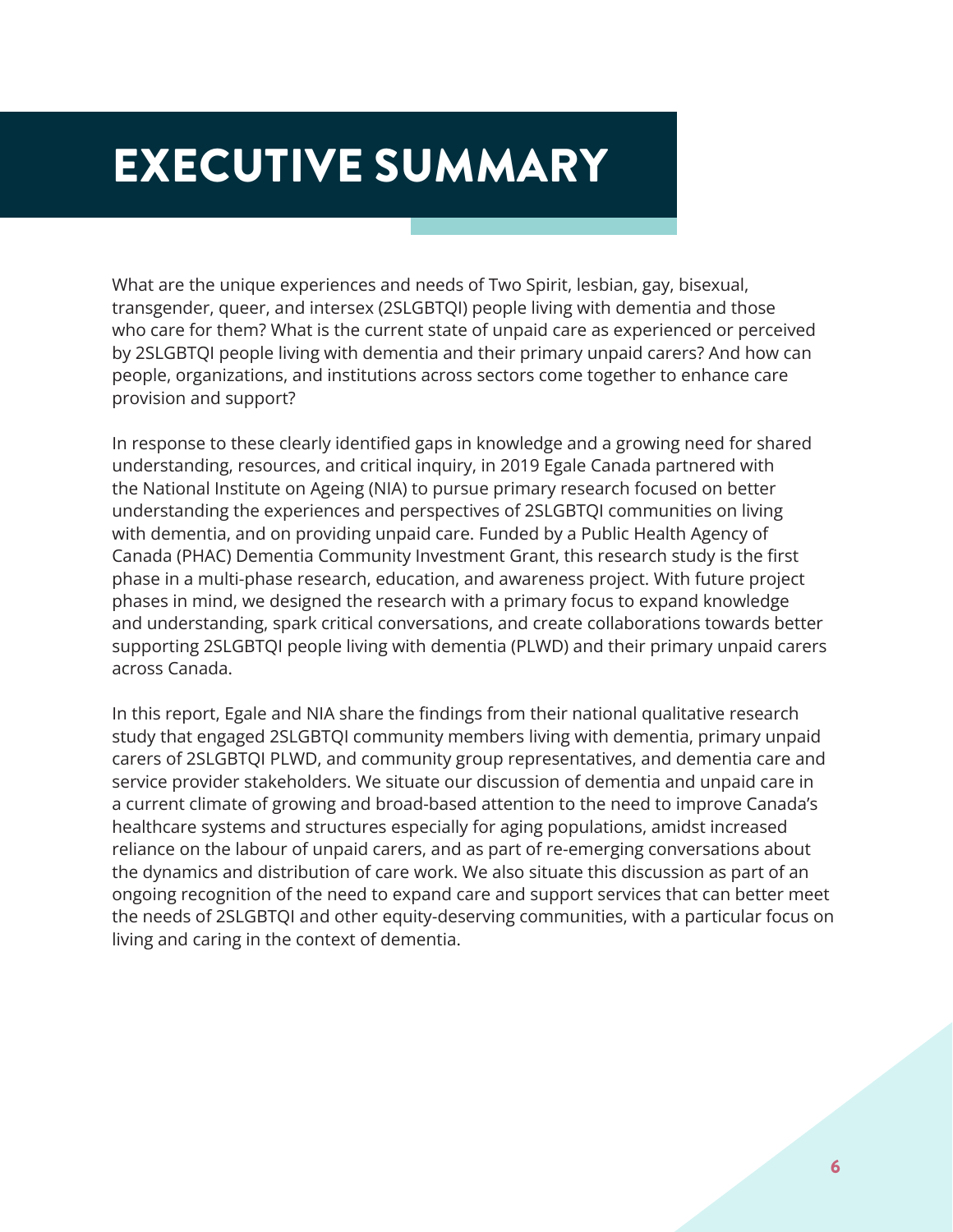# <span id="page-6-0"></span>KEY FINDINGS

**Becoming Carers:** People can become primary unpaid carers for 2SLGBTQI PLWD through a wide variety of pathways and from a range of prior positions, including close pre-existing relationships (e.g., as spouses, close family members, and close friends) and more distant prior relationships (e.g., acquaintance, fellow community members). Carer participants discussed their journeys into care in different ways, including from a strong sense of identity as a carer, pragmatic rationale, and circumstantial factors, and shared insights into how they brought previous experiences of providing care into their current caring practices and roles. There is a need to expand beyond a focus on spousal and children carers and improve carer supports if 2SLGBTQI PLWD and their carers are to be better supported, along with a need for increased recognition of the gendered dimensions of unpaid care labour and of the diverse experiences and expertise that carers bring to their practices and roles.

**Coming Out and Coming in to Living with Dementia:** Regarding the significance of gender and sexual identity in experiences of living with dementia and providing care, the concept of change emerged centrally as participants described their experiences of grappling with dementia diagnoses and the impact of dementia on their abilities, relationships, and how they were recognized and treated. Some participants drew parallels between the changes they experience while coming into living with dementia and the relationship changes that many 2SLGBTQI people have experienced in response to coming out about their sexual and/or gender identity. Enhancing supports for grappling with change in caring relationships, recognizing the multiplicity and fluidity of identities, and offering a spectrum of services (e.g., from aging in place to community living and longterm care options) would benefit 2SLGBTQI people living with dementia and carers alike.

**The Power of Support Networks:** 2SLGBTQI PLWD and carers participants sought support from a range of sources including family and friends, community members and groups, and healthcare and social services. These participants reflected on what was working well and where options for support fell short: including in the coming together of family and friends to the falling away of acquaintances and lack of support networks, and experiences of findings support and inclusion in formal care services and encountering barriers to access. Key next steps that emerged from these participants reflections, as well as observations by 2SLGBTQI community group representatives and dementia care and aging service providers, included breaking down silos between dementia-specific and 2SLGBTQIfocused support, enhancing the availability and accessibility of care and support resources, and increasing understanding and awareness of the unique needs of 2SLGBTQI PLWD among communities and care services.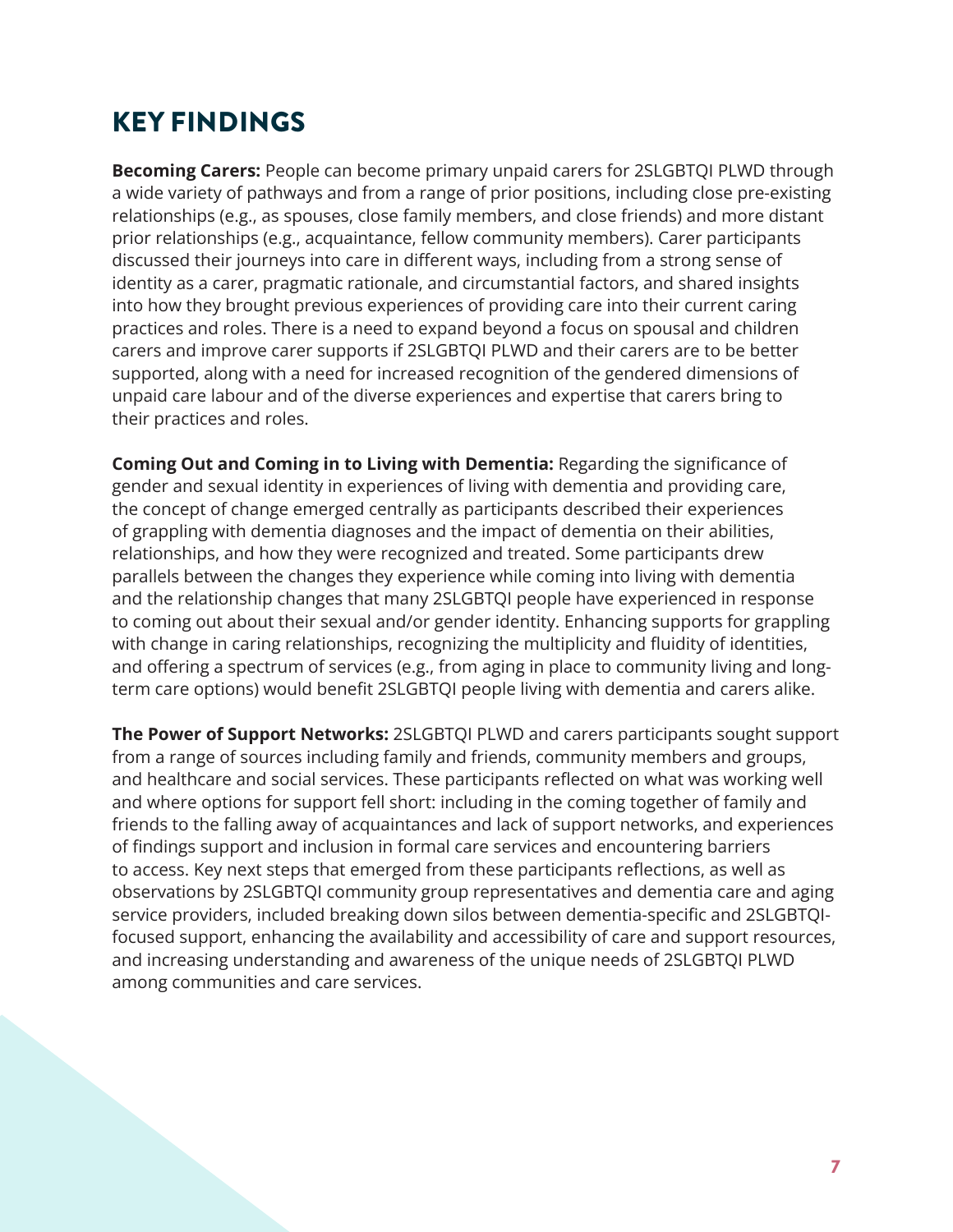# <span id="page-7-0"></span>RECOMMENDATIONS

Rooted in the findings of our study, we provide the following recommendations to better enable programming, policy, advocacy, and research:

- **• Build 2SLGBTQI-inclusive dementia-related services and community spaces**, including integrating discussions about dementia into existing 2SLGBTQI support and social groups and creating more opportunities for 2SLGBTQI PLWD to come together in support and community.
- **• Increase recognition and support for primary unpaid carers of 2SLGBTQI PLWD**, including through increasing recognition of diversely situated primary unpaid carers in workplace and government care policies and leaves, and creating dedicated spaces such as support groups for primary unpaid carers of 2SLGBTQI PLWD.
- **• Enhance supports for 2SLGBTQI communities and carers through structural and systems-level change**, including by reducing barriers to accessing dementia-related care in rural and small-town communities, and integrating 2SLGBTQI histories and experiences into core course content for healthcare and social service provider training across a range of professions.
- **• Broaden perspectives and deepen community engagement for future critical research**, including through building rapport, trust, and accountability in relationship with 2SLGBTQI communities and community members, examining the particularities of living in suburban, rural, and remote areas for access to services and networks of support, and intentionally welcoming and learning from Indigenous, Black, and racialized 2SLGBTQI people who are living with dementia.

While these recommendations are focused on 2SLGBTQI communities and carers, they also speak to broad social and structural issues including healthcare and social service gaps that, if addressed, could be of potential benefit to many groups.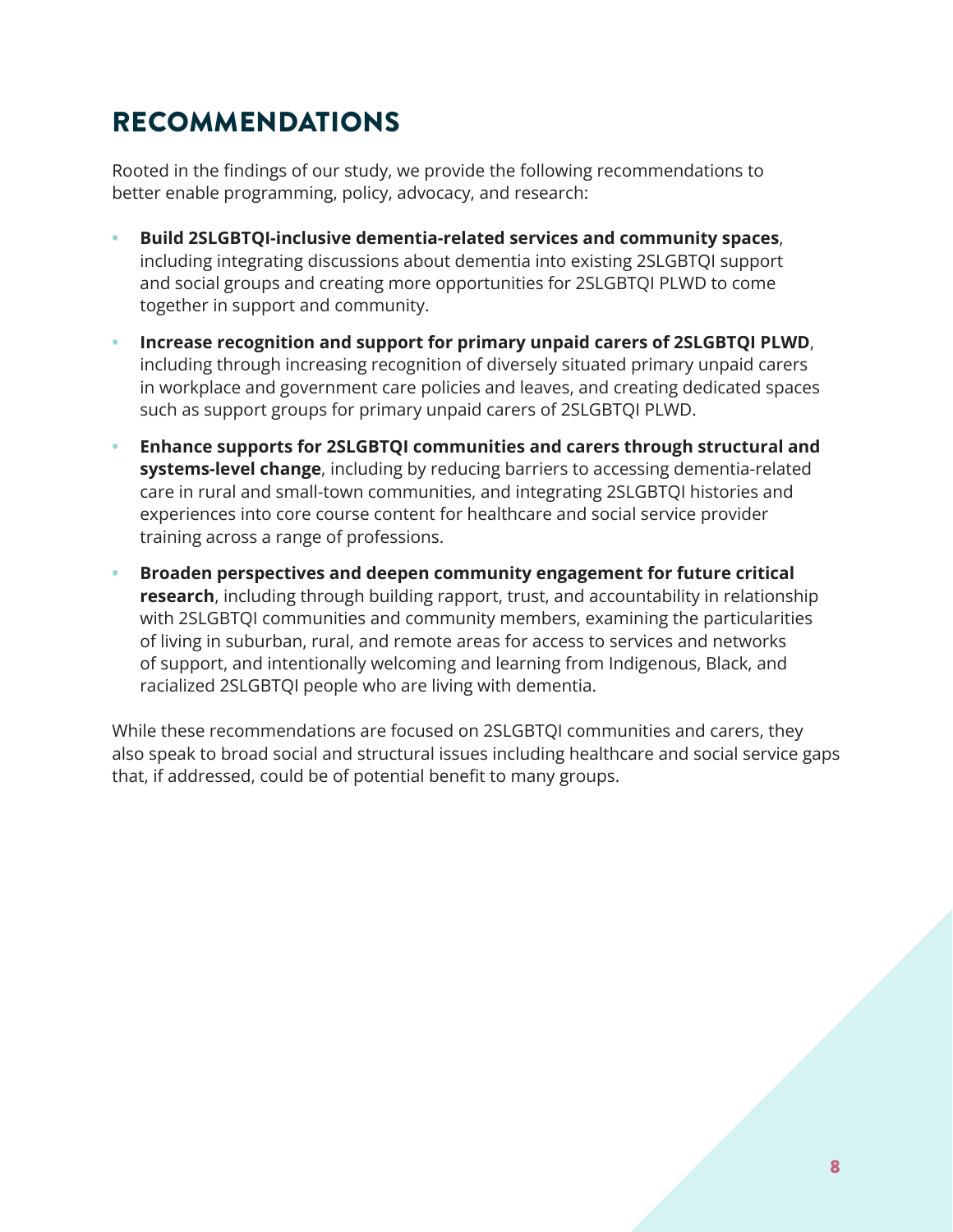# <span id="page-8-0"></span>GLOSSARY

- **• 2SLGBTQI:** Two Spirit, lesbian, gay, bisexual trans, queer, questioning, and intersex. The order of the acronym beginning with Two Spirit recognizes the presence of Two Spirit and Indigenous peoples across Turtle Island, and the historical erasure of Two Spirit people through settler colonialism and in mainstream queer organizing. For a full 2SLGBTQI glossary of terms, see: <https://egale.ca/awareness/glossary-of-terms/>
- **• Dementia:** An umbrella term referring to a progressively debilitating disease that erodes cognitive and functional abilities of individuals. While the most common form of dementia is Alzheimer's disease, there are numerous additional types of dementia including Vascular dementia, Frontotemporal dementia, and Lewy body dementia, among others (Sinha, 2012).
- **• Person/people living with dementia (PLWD):** In line with person-first language, person/people living with dementia recognizes that living with dementia is one aspect of an individual's experience, recognizing that a person is not reducible to their abilities, conditions, or diagnoses.
- **• Primary unpaid carer:** According to The Change Foundation (2016), primary unpaid carers—or caregivers—are "the people—family, friends, neighbours—who provide critical and ongoing personal, social, psychological and physical support, assistance and care, without pay, for loved ones in need of support due to frailty, illness, degenerative disease, physical/cognitive/mental disability of end-of-life circumstances" (p. 2). By pairing "carer" with "unpaid," we are following current shifts away from the usage of "informal" towards more inclusive terminology that recognizes unpaid care provided beyond partners, family, and friends (Stall et al., 2019). Taking the lead from participants, this study uses the term "carer" instead of "caregiver" to better represent the reciprocity within the caring relationships of participants in this study.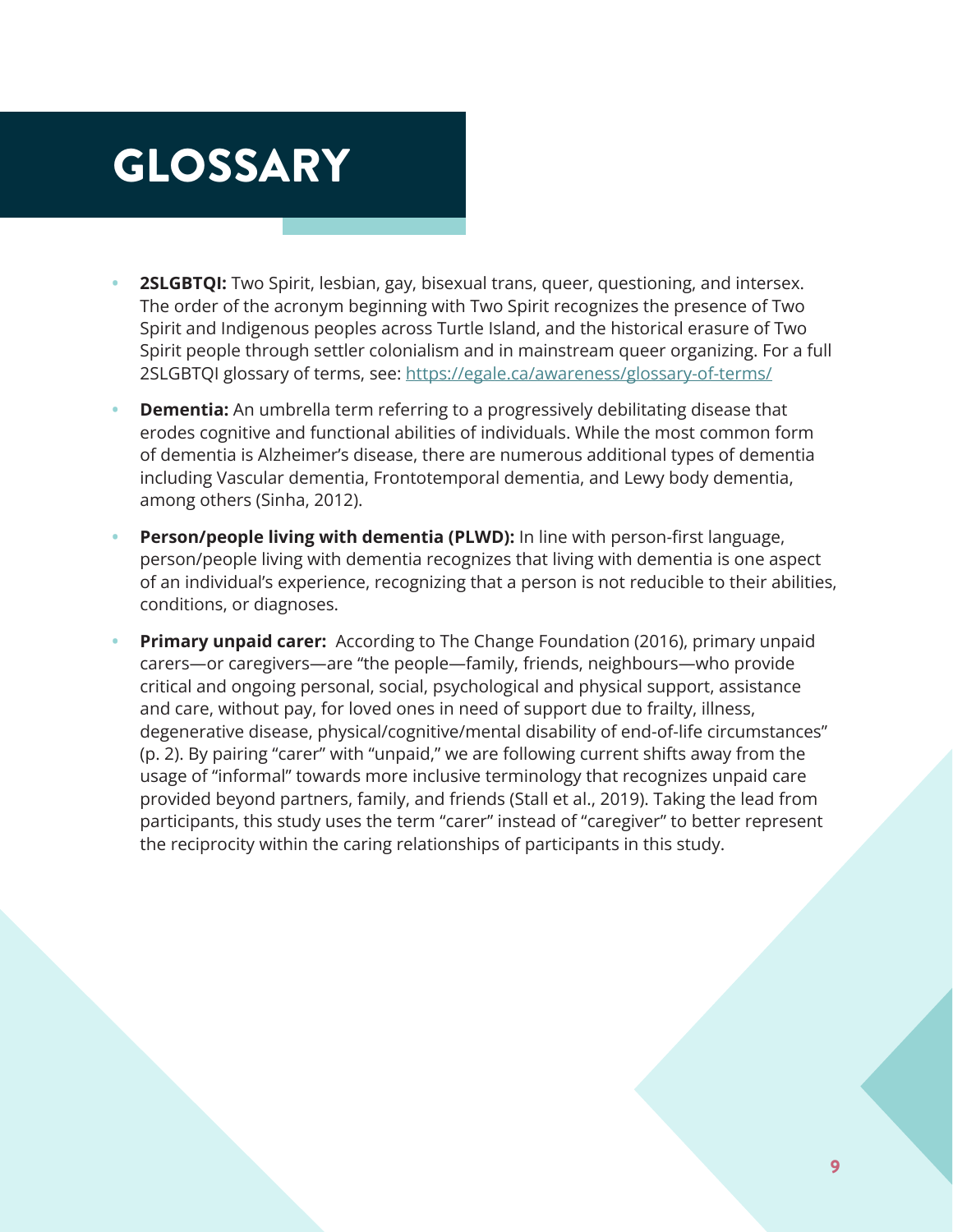# <span id="page-9-0"></span>INTRODUCTION

What are the unique experiences and needs of Two Spirit, lesbian, gay, bisexual, trans, queer, and intersex (2SLGBTQI) people living with dementia and those who care for them? What is the current state of unpaid care as experienced or perceived by 2SLGBTQI people living with dementia and their primary unpaid carers? And how can people, organizations, and institutions across sectors come together to enhance care provision and support?

In response to these clearly identified gaps in knowledge and a growing need for shared understanding, resources, and critical inquiry, in 2019 Egale Canada partnered with the National Institute on Ageing (NIA) to pursue primary research focused on better understanding the experiences and perspectives of 2SLGBTQI communities on living with dementia, and on providing unpaid care. Funded by a Public Health Agency of Canada (PHAC) Dementia Community Investment Grant, this research study is the first phase in a multi-phase research, education, and awareness project.

# **We designed the research with a primary focus to expand knowledge and understanding, spark critical conversations, and create collaborations towards better supporting 2SLGBTQI people living with dementia (PLWD) and their primary unpaid carers across Canada.**

In this report, Egale and NIA share the findings from their national qualitative research study that engaged 2SLGBTQI community members living with dementia, primary unpaid carers of 2SLGBTQI PLWD, and community group representatives and dementia care and service provider stakeholders. We situate our discussion of dementia and unpaid care in a current climate of growing and broad-based attention to the need to improve Canada's healthcare systems and structures especially for aging populations, amidst increased reliance on the labour of unpaid carers, and as part of re-emerging conversations about the dynamics and distribution of care work. We also situate this discussion as part of an ongoing recognition of the need to expand care and support services that can better meet the needs of 2SLGBTQI and other equity-deserving communities, with a particular focus on living and caring in the context of dementia.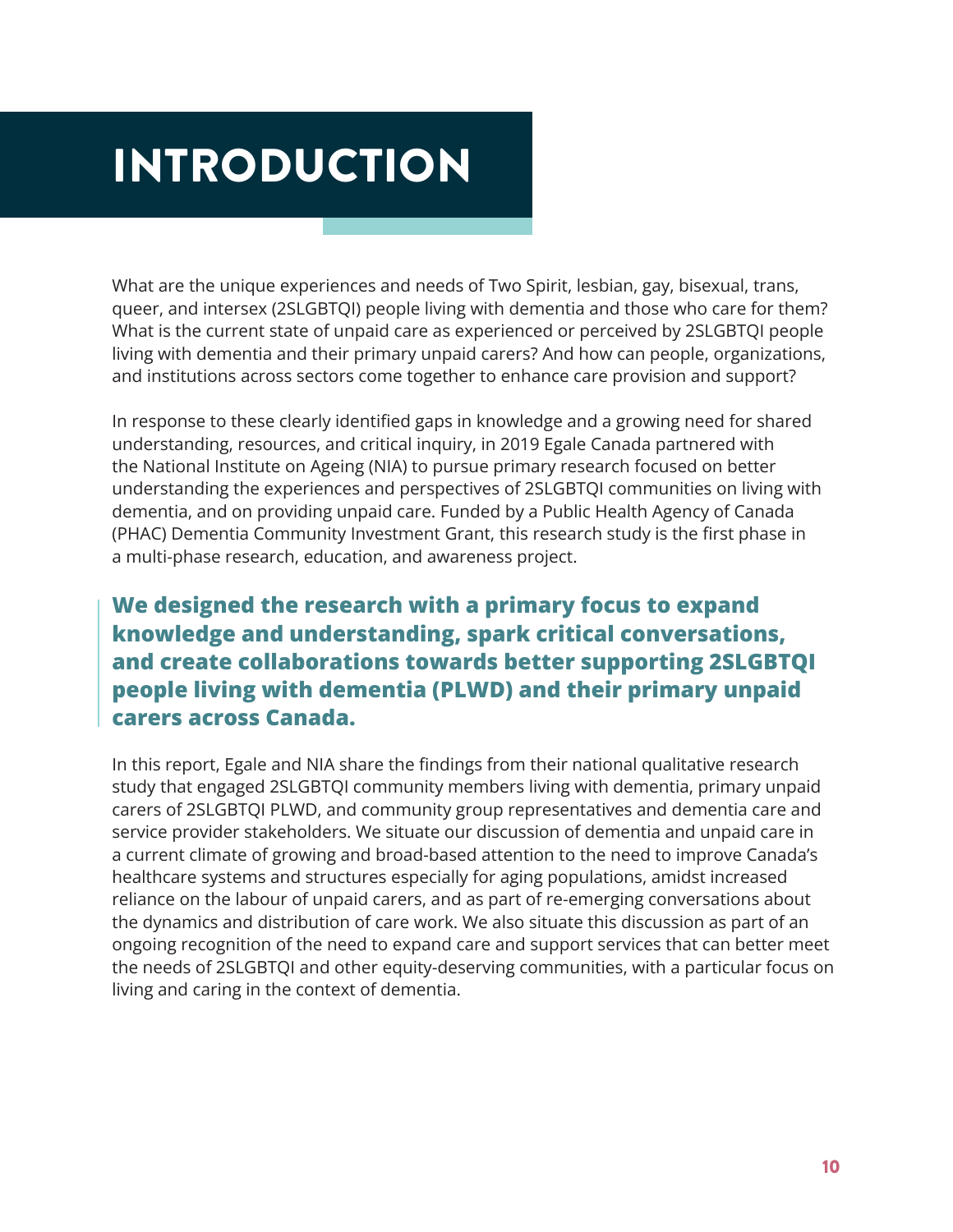# <span id="page-10-0"></span>BACKGROUND

# POPULATION AGING, DEMENTIA, AND UNPAID CARE

It is no secret that Canada's population is aging. Recent population projections estimate that the proportion of older adults living in Canada could increase from 18.5% in 2021 to 23% in 2031—gradually increasing to 24% of the population by 2051 (Government of Canada, 2014; Statistics Canada, 2021).

As the aging of the baby boom cohort continues to influence Canada's population distribution in the coming years, we will also see an increase in the number of people living with dementia (Canadian Institute for Health Information [CIHI], 2018). As of 2019, there were more than 419,000 people over the age of 65 who had been diagnosed with dementia, according to the Public Health Agency of Canada's National Dementia Strategy report (2019).

# **While it is estimated that approximately at least 78,600 older adults will be newly diagnosed each year in the coming years, it is important to note that these numbers are likely an underrepresentation as there are many people who have not received a diagnosis** (Public Health Agency of Canada, 2019).

Furthermore, they do not account for dementia among people under the age of 65. Young onset dementia, also known as early onset dementia, accounts for 2 to 8% of all dementia cases in Canada and the most recent data shows that at least 16,000 Canadians are living with young onset dementia (Alzheimer Society of Canada, 2022). Worldwide, at least 55 million people live with dementia, a number projected to increase to 78 million by 2030 (Gauthier et al., 2021, p.29).

Alongside the projected increase in the number of people living with dementia, the number of Canadians providing unpaid care is also anticipated to increase (National Institute on Ageing [NIA], 2020). This rate of increase is especially significant considering that, nationally, unpaid carers provide up to 75% of care services to older adults living at home—estimated to equate to nearly \$25 billion of care annually (Health Council of Canada, 2012; Stall et al., 2019).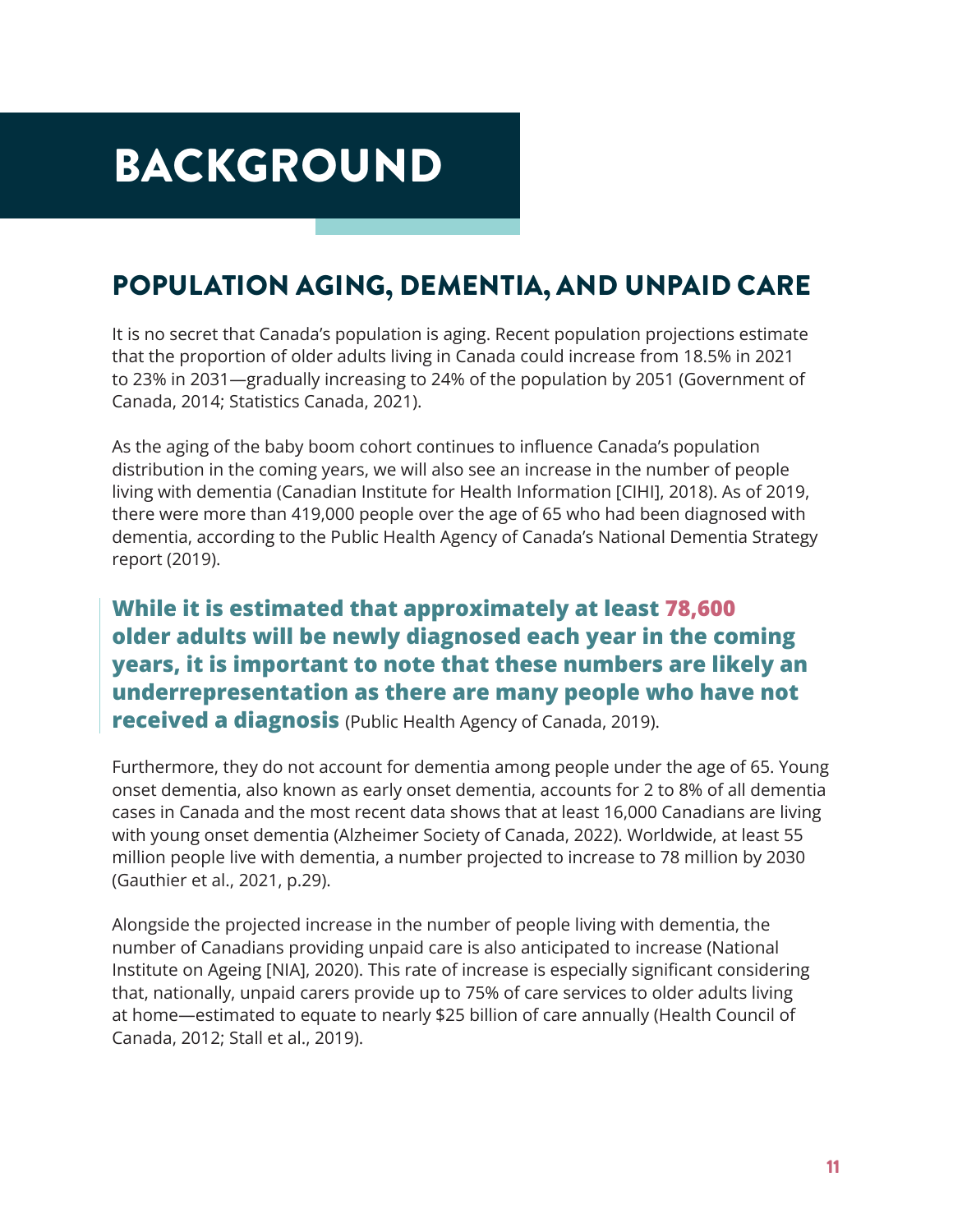<span id="page-11-0"></span>**Beyond monetizing the contributions of unpaid care in Canada, the rise in both the number of people living with dementia and, subsequently, the number of people providing unpaid care highlights the need to direct attention, support, and resources towards better supporting those who are living and caring within the context of dementia.** 

Further, as people's situations and experiences differ based on a myriad of social dynamics, including geography, socio-economic status, race, gender, ability, and more, there is further need to tailor such support and resources to best support the distinct needs of 2SLGBTQI people living with dementia and those who care for them.

# 2SLGBTQI OLDER ADULTS' EXPERIENCES AND APPROACHES TO CARE

Despite advances in rights and freedoms for 2SLGBTQI individuals living in Canada, stigma and discrimination persist, and life experiences and past histories continue to be relevant within 2SLGBTQI older adults' expectations for the care they will receive as they age (Correro & Nielson, 2020; Fredriksen-Goldsen et al., 2015; Le Berre & Vedel, 2020; Wilson et al., 2018).

When it comes to accessing care and support from healthcare institutions and social services in Canada, documented barriers for 2SLGBTQI older adults include concerns about discrimination, including being refused cared (e.g., Brotman et al., 2007; Grigorovich, 2015), being misgendered and a lack of gender affirmation (e.g., Bauer et al., 2015; Pang et al., 2019), and concerns about recognition (or lack thereof) of significant others (Furlotte et al., 2016). Analyses have identified needs for more inclusive policy development in support of more inclusive health and social care and systemic changes (e.g., Mulé et al., 2009), as well as identified gaps in education and training for healthcare professionals and service providers. Significantly, research has established both a need and desire for increased access to professional development opportunities to better serve 2SLGBTQI communities (Daley & MacDonnell, 2015; Gahagan & Subirana-Malaret, 2018; Kortes-Miller et al., 2019).

Negotiating care later in life can present unique challenges for 2SLGBTQI people, for myriad of social and structural reasons. At the same time, many 2SLGBTQI older adults have fostered creative practices to access desired care and continue to create vibrant lives and forge meaningful connections above and beyond health and care-related concerns. As it comes to care and caring, many 2SLGBTQI older adults have well-established chosen families who, in some cases, are also providing care and support in aging and old age (Barrett et al., 2015; Hafford-Letchfield et al., 2018; Mock et al., 2020; Moreno et al., 2017; Wilson et al., 2018).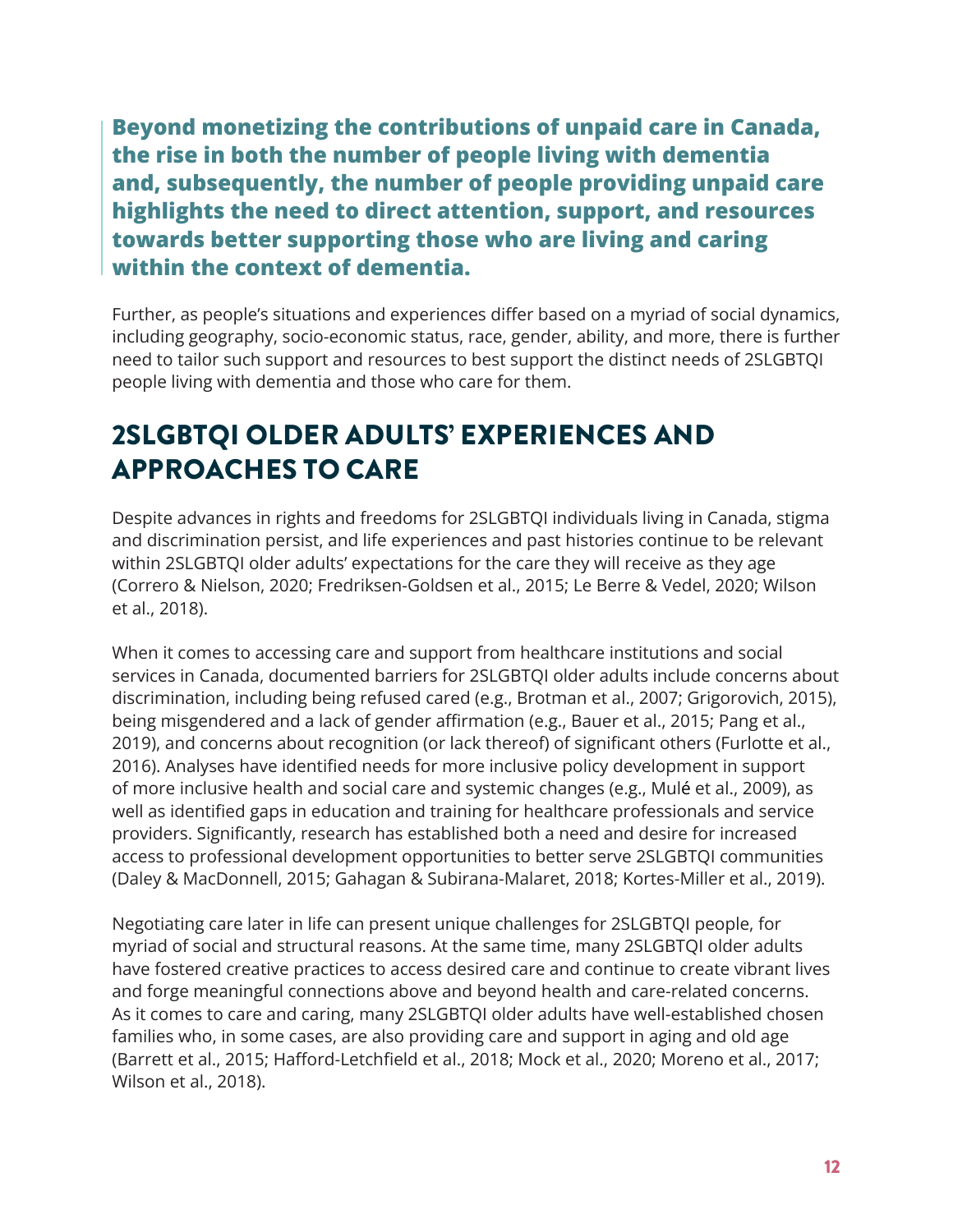<span id="page-12-0"></span>**For example, 2SLGBTQI people have historically come together to support fellow community members, friends, and others, and have created intentional networks of support in times of crisis and need. Communities who are excluded from or harmed by formal care systems have also come together to provide mutual aid and collective care, including 2SLGBTQI communities and people living with disabilities** (Piepzna-Samarasinha, 2018; Spade, 2020).

Caring also happens within families of origin as LGBT older adults are more likely to be involved in the unpaid care of their aging parents and other biological family members, as well as to partners and friends (Kimmel, 2014; Moreno et al., 2017).

# INTERSECTIONS OF 2SLGBTQI COMMUNITIES, CARE, AND LIVING WITH DEMENTIA

In exploring literature within the intersections of 2SLGBTQI experiences of aging and old age and dementia, we found a dearth of knowledge, policy, and practices that speak to the lived and living experiences of 2SLGBTQI PLWD and their primary unpaid carers.

# **In terms of prevalence, while the National Dementia Strategy (2019) calls for greater focus on 2SLGBTQI individuals, the prevalence of dementia among 2SLGBTQI communities is not known. It can be expected that prevalence will increase as the population ages** (Le Berre & Vedel, 2020).

Recent research has posited that lifelong social inequity (e.g., due to systems of homophobia, transphobia, biphobia, racism) experienced by 2SLGBTQI older adults and their communities may place them at elevated risk of cognitive decline and/or developing dementia (Flatt et al., 2018; Fredriksen-Goldsen et al., 2018). Researchers have identified 12 modifiable risk factors (including less education, hypertension, smoking, physical inactivity, and infrequent social contact) that account for around 40% of dementia cases worldwide and suggested that because many risk factors cluster around inequalities both health promotion and societal action are needed as part of dementia prevention and delay (Livingston et al., 2020, p. 414).

While it is known that a wide range of risk factors and social determinants of health can impact health and co-morbidities for older people, there is currently no conclusive epidemiological evidence regarding the implications of such factors for 2SLGBTQI people, or sexual and gender minority communities, regarding dementia. Much of the research that does exist on the intersections of 2SLGBTQI aging and dementia originates from the United Kingdom, Australia, and the United States, and these findings are not necessarily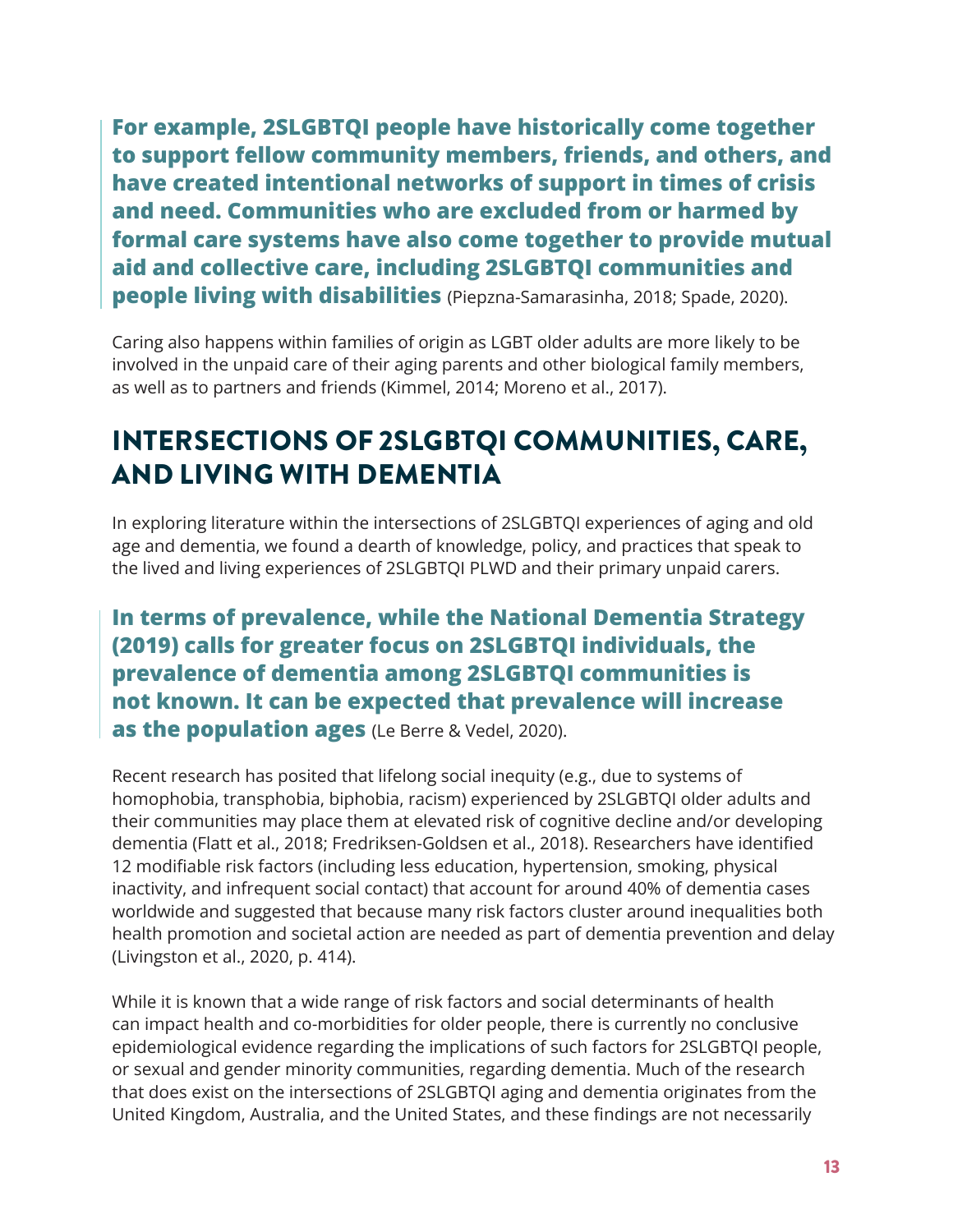directly generalizable to Canadian contexts due to differences in national medical, legal, and social support systems (McGovern, 2014; Moreno et al., 2017; Wilson et al., 2018). Research examining the particularities of 2SLGBTQI community members' experiences of living with dementia and providing care are minimal, though there are emerging analyses in this area (e.g., see Baril & Silverman, 2019; Pang, 2022; Silverman & Baril, 2021).

Further, little is known about people's experiences of caring for 2SLGBTQI people living with dementia. This includes how unpaid carers come to and understand their roles, and their insights about supportive caring practices, gaps in support, and areas for systemic improvements. Given previous discussions of the intersections of dementia and unpaid care work, it is reasonable to assume that caring for a 2SLGBTQI person living with dementia—or caring as a 2SLGBTQI individual—continues to be demanding (e.g., physically, emotionally, financially). It can also be assumed that people bring creative practices and diverse networks of support towards their caring roles, and that better supporting carers lends in turn to supporting those they care for.

The current gaps in understanding of 2SLGBTQI older adults are a reflection of the compounding of long histories of cis-heteronormative stigmatization and discrimination (e.g., homophobia, transphobia, biphobia) with pervasive ageism in Canadian society (Egale Canada, 2020; Westwood, 2019; Wilson et al., 2018). It is also important to state that the "2SLGBTQI" acronym, used as a representation of queer and trans individuals and communities, is not a monolith, and people have distinct and varying experiences impacted by gender and gender expression, sexual orientation, as well as ability, age, race, and many other dynamic identities and social factors.

**Without greater knowledge and understanding that centres the perspectives of 2SLGBTQI people living with dementia and their primary unpaid carers within Canada, the ability of government, healthcare professionals, and others to provide equitable and comprehensive support and care is severely compromised, as is the ability to advocate for change.**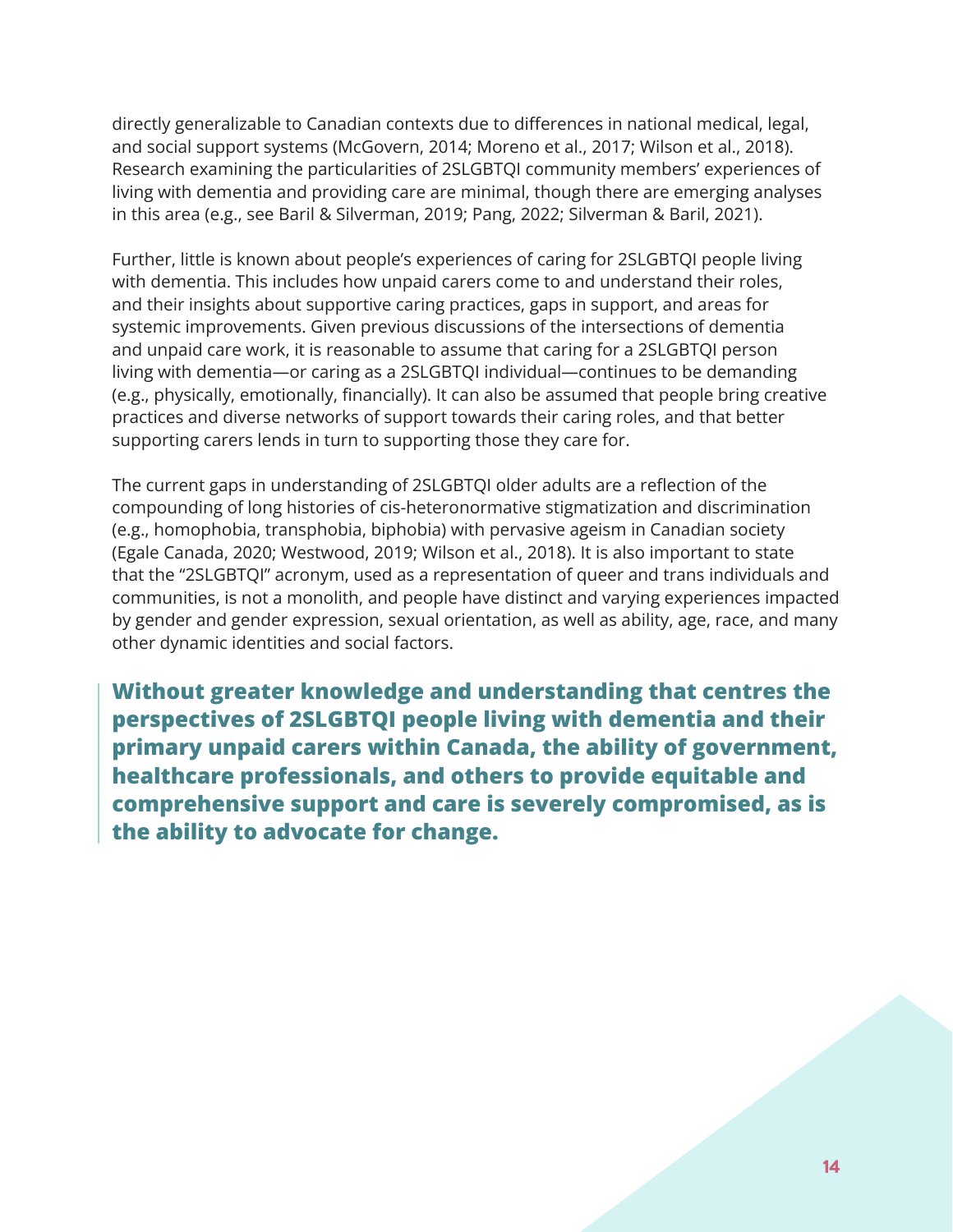# <span id="page-14-0"></span>THE STUDY

With an identification of gaps and needs, this qualitative research study aimed to better understand the unique experiences and needs of 2SLGBTQI people living with dementia (PLWD) and their primary unpaid carers in Canada.

#### **Research Questions**

The study was guided by the following research questions:

- What is the current state of unpaid care as experienced—or perceived—by 2SLGBTQI people living with dementia (PLWD) and their primary unpaid carers who live in Canada?
- Based on these experiences and perceptions, what can we learn about the aspects of care that are beneficial, detrimental, ignored, unfilled, imagined?
	- From the perspective of 2SLGBTQI PLWD? (Phase I)
	- From the perspective of primary unpaid carers? (Phase I)
	- From the perspective of service providers and key stakeholders in aging and dementia care? (Phase II)
- What distinguishes the experiences of 2SLGBTQI PLWD—and their primary unpaid carers—from the general older adult population in Canada?
- What suggestions do 2SLGBTQI PLWD, their primary unpaid carers, and other key stakeholders have for enhancing care provision and support?

Two advisory committees were established to provide expertise and input on the study, including 2SLGBTQI identified older adults and community organization and service provider representatives.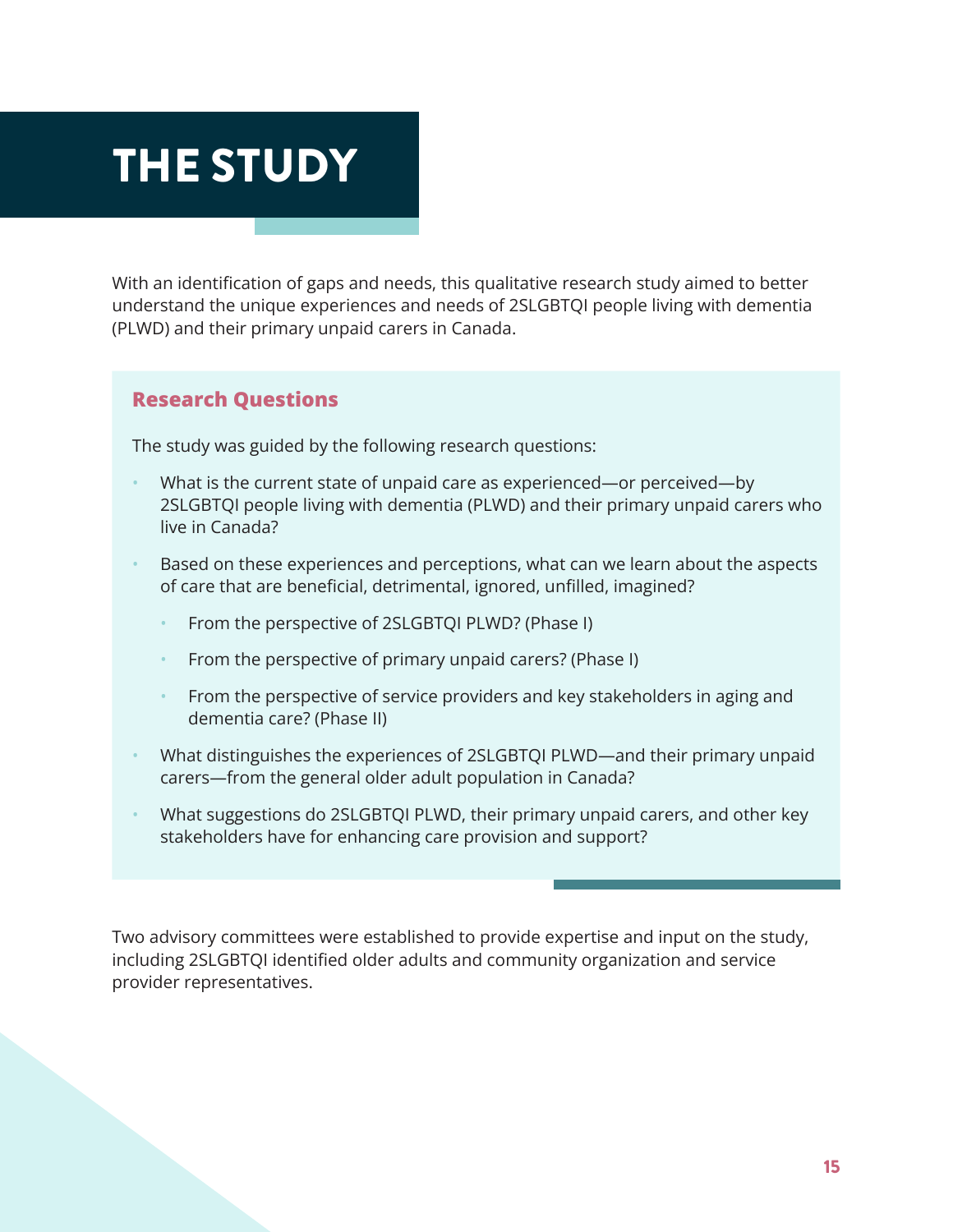# <span id="page-15-0"></span>METHODOLOGY AND CONCEPTUAL ORIENTATION

People living with dementia and 2SLGBTQI communities are often figured as unique and vulnerable populations, for whom existing healthcare and social services must be improved.

# **Breaking down barriers to accessing needed healthcare and social services and to expanding effective and affirming services is critical.**

To achieve this, broader systems-level and social change are needed to enable people living with dementia and other cognitive disabilities and differences and people who are part of 2SLGBTQI communities to access desired healthcare and social services, to cultivate alternative models of support, and to thrive.

# **This research sought to better understand the experiences and situations of 2SLGBTQI people living with dementia in Canada, and of primary unpaid carers of 2SLGBTQI people living with dementia.**

Overarchingly, we situate our inquiry into the experiences and situations of 2SLGBTQI PWLD and primary unpaid carers as a critical vantage point on social relations of care and support, as well as contemporary conditions experienced by a wide range 2SLGBTQI people in Canada today. In designing the study, we (the authors of this report) reached consensus on key conceptual and ethical orientations moving into the research. These orientations informed how we engaged with participants and community stakeholders, the questions we asked, and how we conducted our analysis.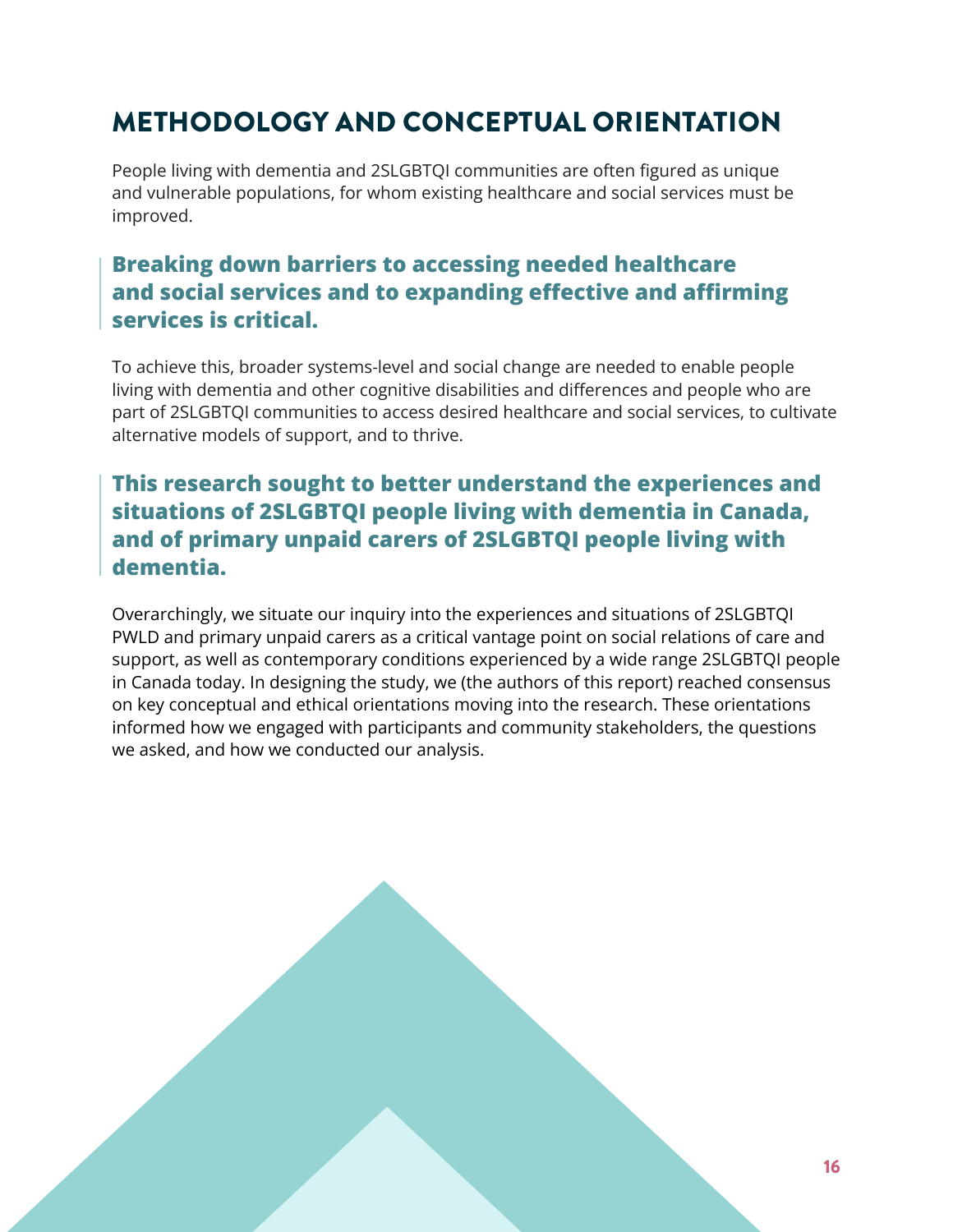

The conceptual orientations guiding this research were:

**Appreciative Inquiry:** Stemming from organizational studies, appreciative inquiry was originally used as a way to initiate positive transformation of organizational culture (Whitney & Trosten-Bloom, 2010). According to Busche (1998), "the basic process of appreciative inquiry is to begin with a grounded observation of the 'best of what is,' then through vision and logic collaboratively articulate 'what might be' towards collectively experimenting with 'what can be'" (p. 41). Appreciative Inquiry focuses on strengths (e.g., what is working), analyzing why it is working well, discussing hopes for future change, and then creating a plan for future action (Whitney & Trosten-Bloom, 2010).

For example, within the context of this project, appreciative inquiry informed how focus group and consultation event questions were formulated and how conversations were facilitated. We made clear throughout the research process that we were interested in understanding experiences of care/caring through life stories of what is and what could be. By engaging with 2SLGBTQI PLWD and primary unpaid carers of 2SLGBTQI PLWD in this way we were better able to understand past and current experiences of care alongside conversations that imagine forward to what care and caring could look like.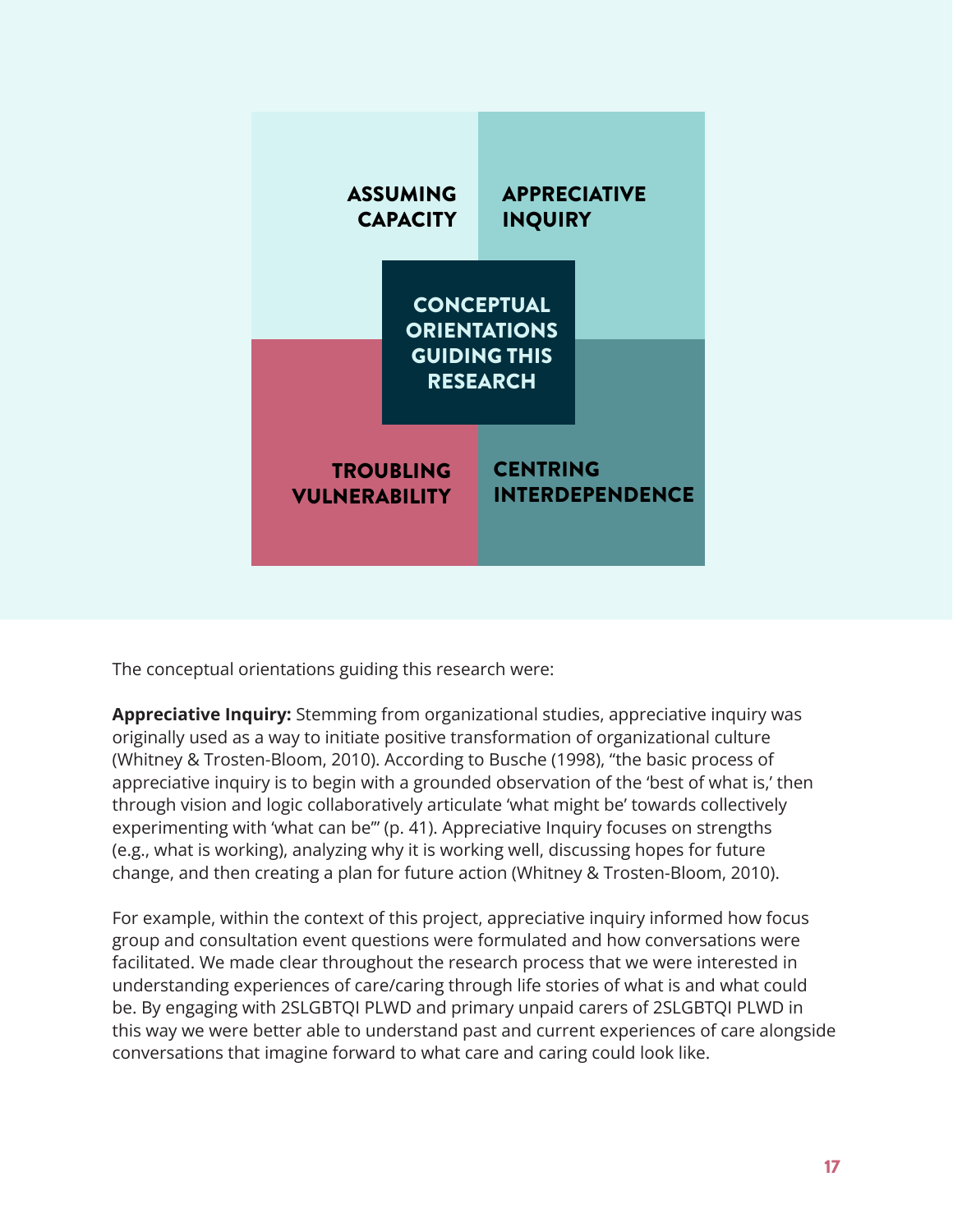**Centring interdependence:** Interdependence is a concept developed in feminist care ethics research and across a broad range of feminist and critical disability studies analyses that recognizes the inherent co-constitution and inter-reliance of lives (e.g., see Kittay, 2020; Mingus, 2017). Analyses of interdependence and care relationships underscore the mutuality of giving and receiving care and challenge a singular and dichotomous understanding of dependence/independence and giver/receiver of care. In this understanding, care is not a one-way street, nor is it framed in terms of burden. All people are understood as existing in dynamic relationship with each other, relationships that include reciprocities, challenges, and creativity.

In this research, at a foundational level we recognize the mutuality of relationships among 2SLGBTQI people living with dementia and those—here, unpaid carers—involved in their lives. Analytically, recognition of interdependence also shifts the focus away from the "individual" towards how communities and people in relationship can best be supported and enabled. Centring interdependence led us to be interested in how people came to be involved in care relationships, how they understand their roles and interpersonal dynamics, and how they described their experiences of reciprocity and creative negotiations.

**Troubling vulnerability and "assuming capacity":** Research with marginalized groups of people demands especially close attention to dynamics of power and efforts to reduce harm. It also demands attention to specific histories of exclusion from research and from desired social participation.

It is common in health-related research for 2SLGBTQI communities to be framed as "more vulnerable" and "at risk." Counter to framing that instantiates risk discourses or focusing on individualized resiliency (e.g., see Lupton, 1999; Rose, 1999) our incoming orientation was a focus on strength, creativity, as well as challenges that people—rather than populations face in their everyday lives.

Critical disability studies theorists working with people with a diverse range of cognitive abilities, disabilities, and identifications have advanced important concepts for more just and ethical research practices. This includes arguments against a blanket understanding of people with cognitive disabilities and differences as "vulnerable" and incapable. For example, Patterson and Block question this categorical assumption and the inherent infantilization of people with disabilities and argue instead for focus on "ability to consent" and "power to resist manipulation" (Patterson & Block, 2019, p. 73). Kohler suggests starting from a point of "assuming capacity," an orientation that resists the categorical denial of research participation based on cognitive disability or difference, and that demands developing practices for more inclusive research (Kohler, 2019). Troubling vulnerability and "assuming capacity" are both orientations that we adopted in this research, from participant engagement to data analysis.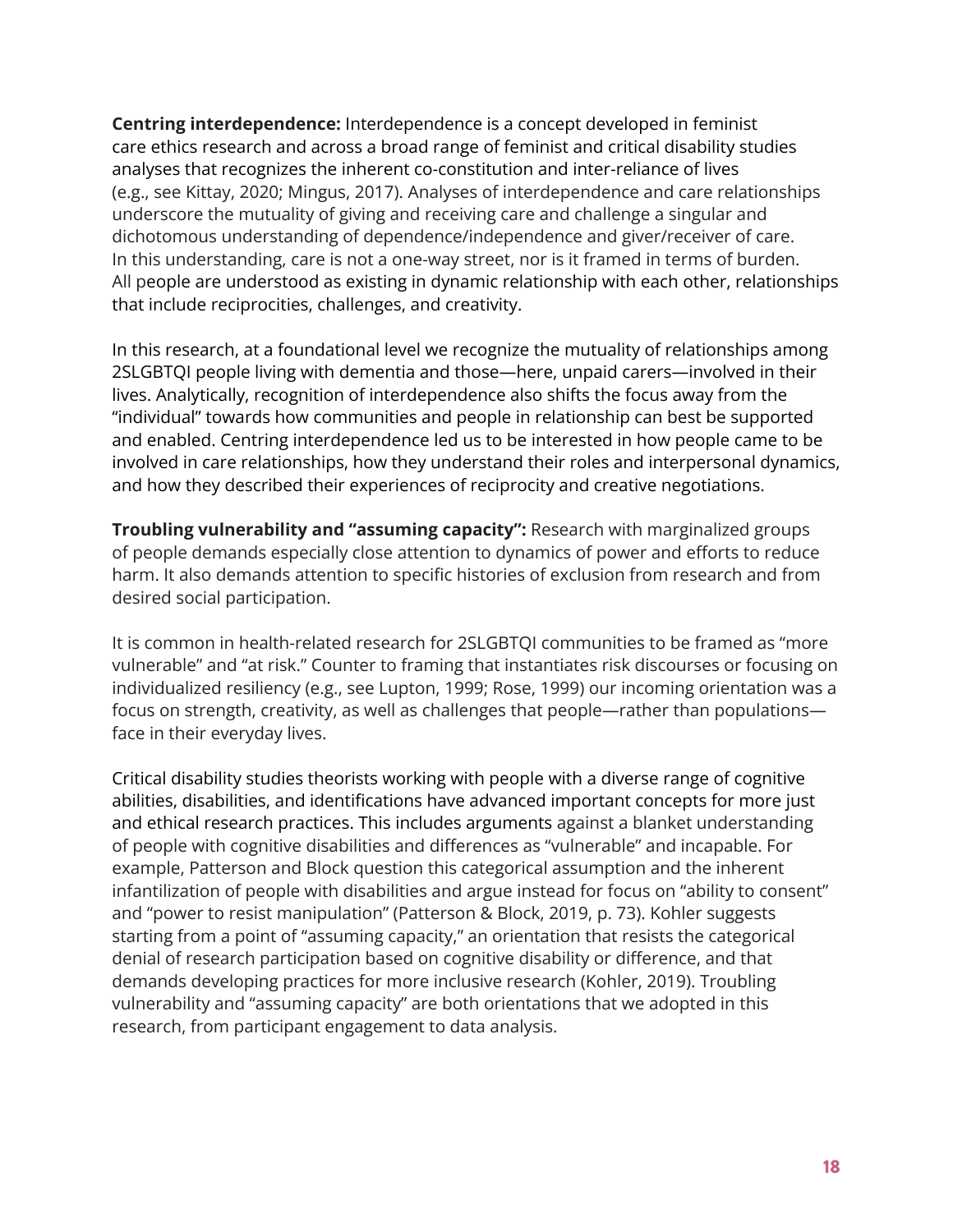# <span id="page-18-0"></span>DATA COLLECTION

Putting our theoretical and methodological orientations into action, we engaged with 2SLGBTQI PLWD, their primary unpaid carers, and key community stakeholders in a multi-phased approach to data collection. In what follows, we describe our approach to data collection.

### **Phase I: Focus Groups and Individual Interviews**

In Phase I, we led a series of focus groups with 2SLGBTQI PLWD and with primary unpaid carers of 2SLGBTQI PLWD. Focus groups were co-facilitated by an experienced facilitator in the field of dementia care, with co-facilitation used as a way to build trust and rapport among research participants and to address power dynamics that may arise between the researcher and participants (see ACT on Alzheimer's, 2016; Forrestal et al., 2015; Upadhyay & Lipkovich, 2020). Focus groups lasted an average of 2 ½ hours. We also conducted individual interviews—lasting 30 minutes—with select participants, at their request or because of significant scheduling conflicts.

The purpose of these focus groups and individual interviews was to learn more about the unique experiences, needs, and/or desires of 2SLGBTQI PLWD and primary unpaid carers of 2SLGBTQI PLWD from across Canada.

### **Recruitment Process**

The recruitment process consisted of initial outreach by distributing our call for participants using a variety of strategies, including:

- Online study landing page to host the call for participants and recruitment form.
- Call for participants distributed through the Egale Canada and NIA subscription newsletters and dedicated outreach via each organization's social media platforms.
- Purposive sampling by direct outreach through advisory committee members and to organizations and service providers across Canada working within 2SLGBTQI, aging, and dementia support circles to distribute the call for participants and recruitment flyer.

Following initial outreach, potential participants who expressed interest were scheduled for an introductory meeting with a member of the research team. The purpose of this meeting was to provide a confidential space (outside the focus group setting) to discuss the study and consent process, familiarize focus group participants with the process (e.g., connecting to video conferencing system and utilizing features), provide space to address questions and concerns, and collect demographic information to ensure participants meet the inclusion criteria (Forrestal et al., 2015).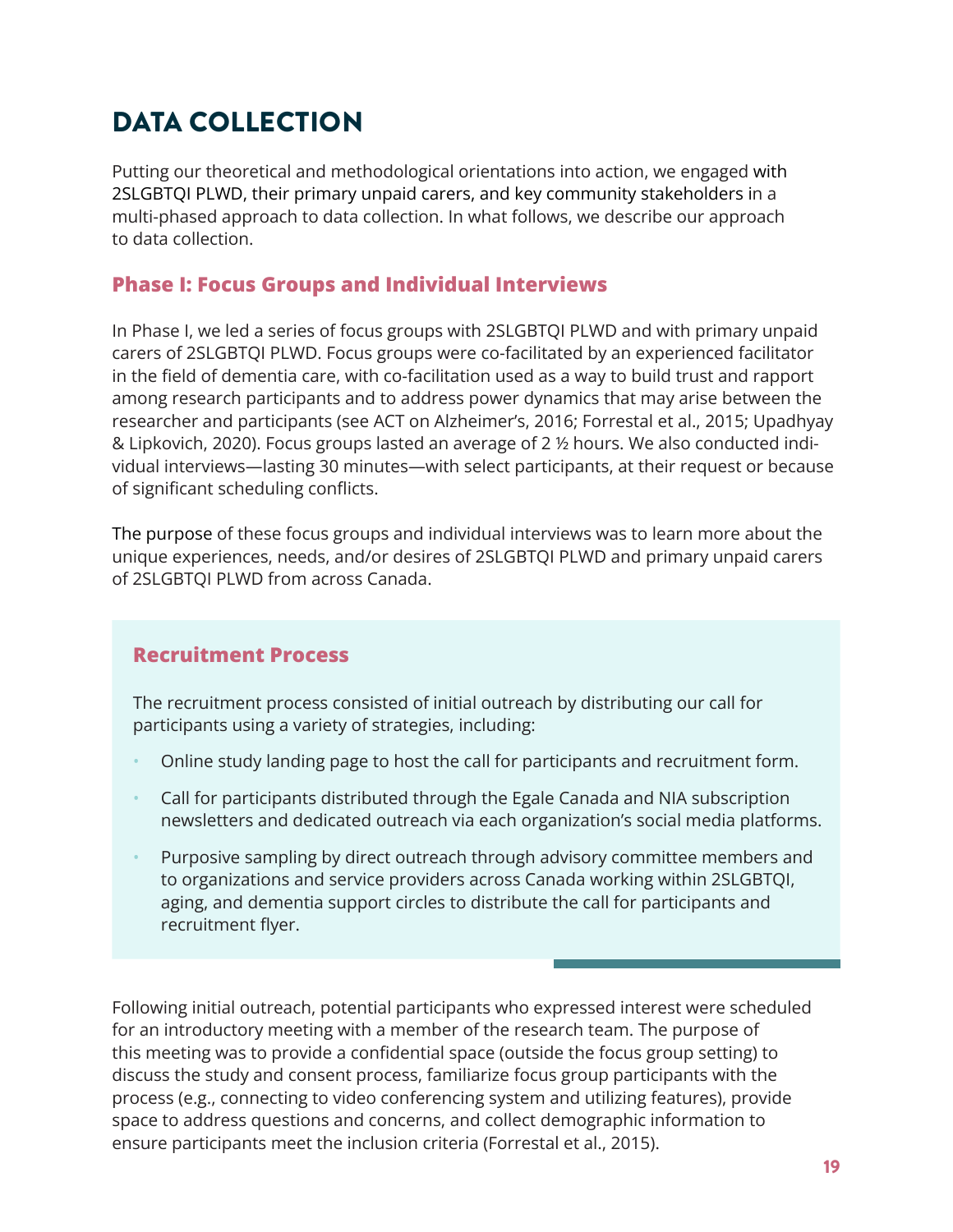### **Focus Group and Interview Questions**

During the focus group and interview sessions, Phase I participants were guided in discussion with the following questions:

- How would you describe your current experiences of [living as/caring for] a person with dementia?
- What do you feel has influenced or shaped your perceptions, experiences, and expectations of care and support?
- Tell me what you want to see change in order to ensure quality of life and equity for 2SLGBTQI people living with dementia and their primary unpaid carers moving forward?

In appreciation of their participation in this study, each Phase I participant received a \$50 gift card.

### **Demographic Profile of Phase I Participants**

Our recruitment efforts resulted in a total of five focus groups and two individual interviews: one focus group with 2SLGBTQI PLWD (*n* = 2); four focus groups with primary unpaid carers (*n* = 13); and two individual interviews with primary unpaid carer participants who preferred this mode of engagement due to comfort levels and scheduling conflicts. In total, there were 17 participants in Phase I. The majority of participants (*n* = 12) lived in Central Canada (i.e., Ontario, Quebec), with one participant from Eastern Canada and four participants from Western Canada (see Figure 1). All participants were above the age of 30, and a significant portion (*n* = 6) were between 60 and 70 years of age (see Figure 2). In terms of their sexual identity, participants reported a range of sexual identities, including queer (*n* = 3), gay (*n* = 3), lesbian (*n* = 5), pansexual (*n* = 1), and straight (*n* = 4) (see Figure 3). All participants identified as cisgender with the majority (*n* = 11) being women/femaleidentified individuals (see Figure 4). Finally, in terms of racial identity, most participants were White (*n* = 15) and two were people of colour.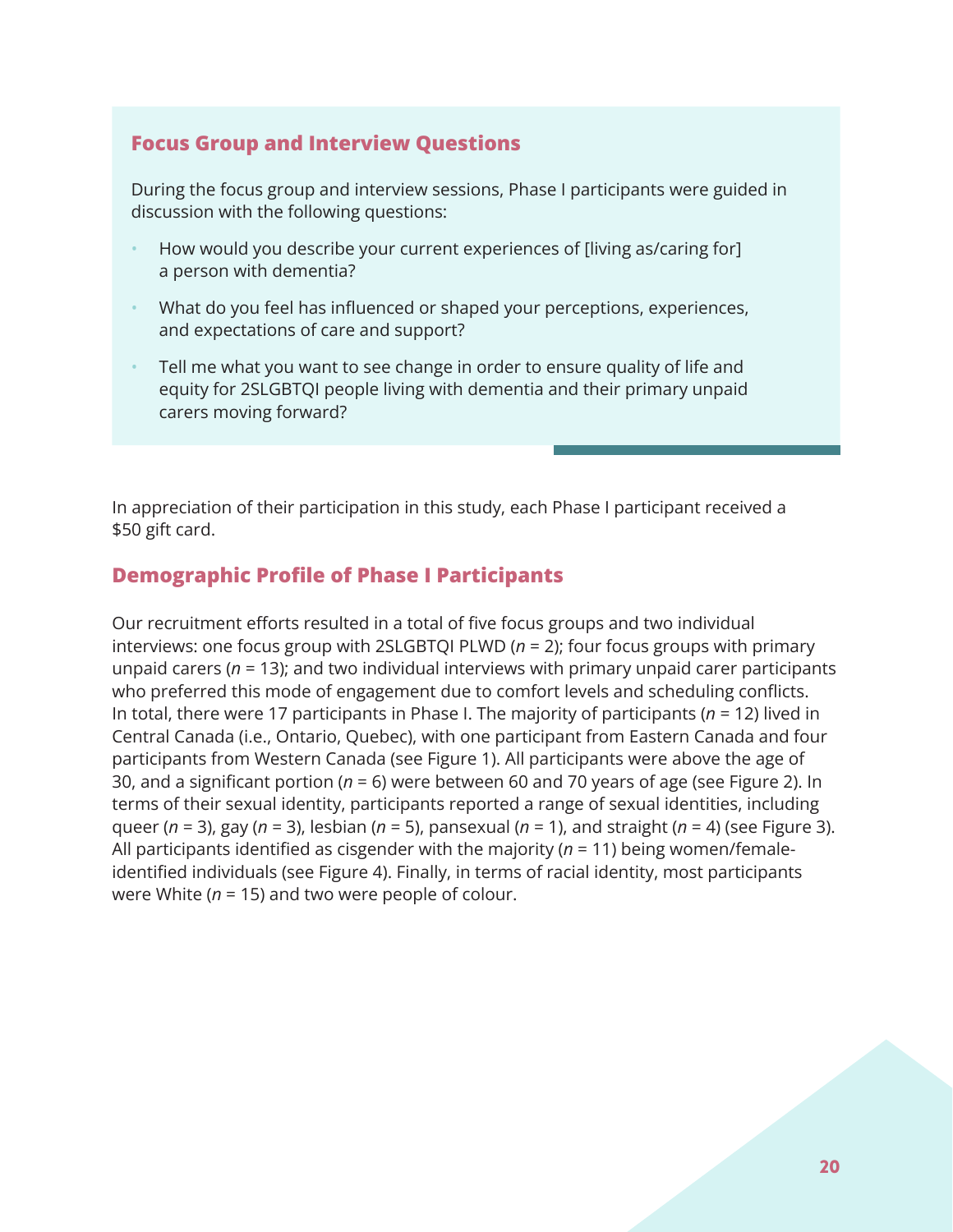

### **Figure 1. Phase I Participants: Geographic Location**

### **Figure 2. Phase I Participants: Age**



### **Figure 3. Phase I Participants: Sexual Identity**

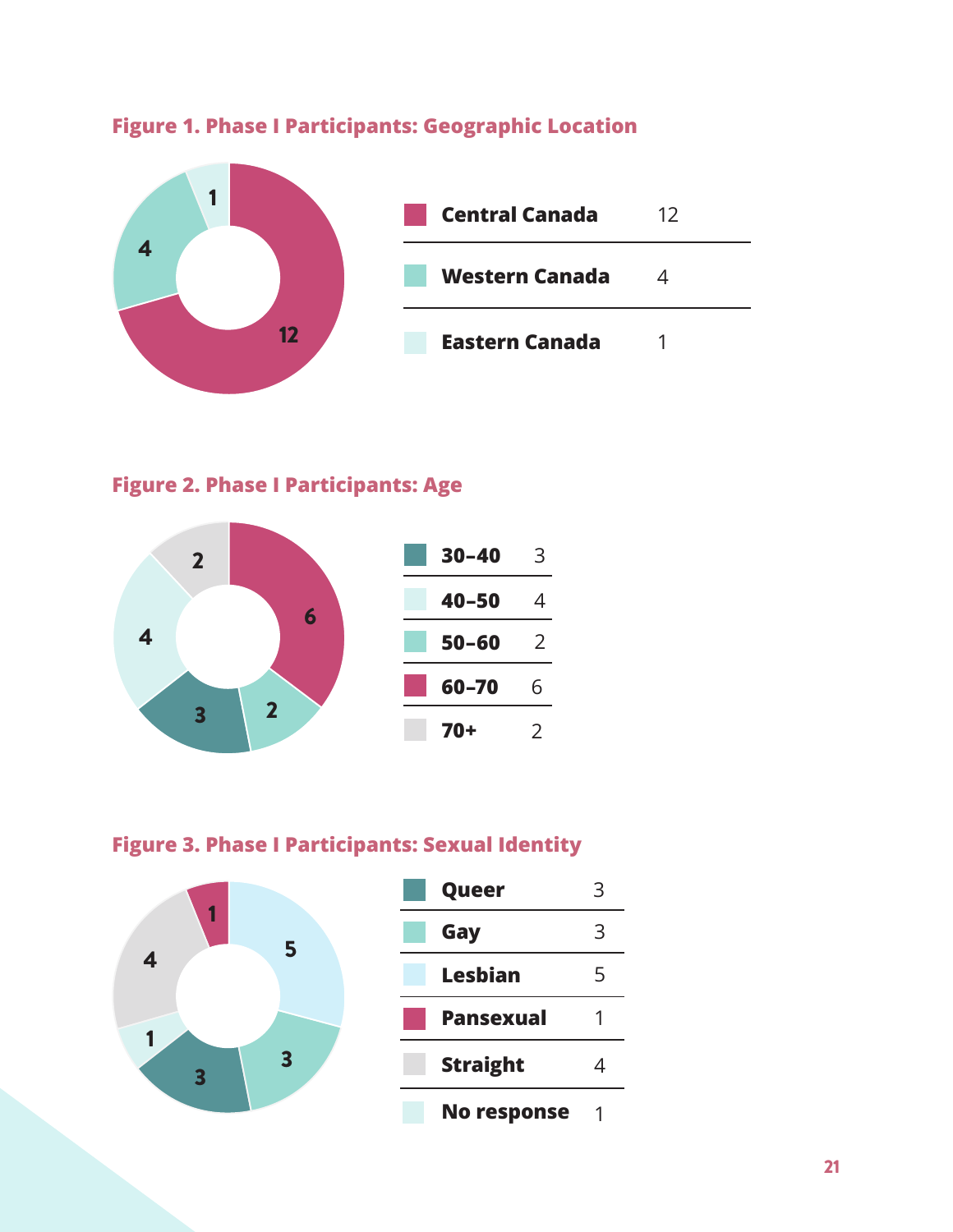

### **Figure 4. Phase I Participants: Gender Identity**

### **Phase II: Consultation**

In Phase II, we hosted a Virtual Community Consultation Event with key stakeholders in aging and dementia care. The purpose of Phase II was to share back preliminary findings, and to bring a larger group of involved parties together to share knowledge and identify recommendations for future collective action towards better supporting 2SLGBTQI PLWD and their primary unpaid carers.

We distributed targeted invitations to key stakeholders involved in 2SLGBTQI advocacy, care, and support services; and dementia-related and general aging care and support services. We also invited four panelists with expertise in promoting equity and inclusion in dementia care services to speak with event participants. Phase I participants and advisory committee members were also invited, with their understanding that their participation in Phase II may increase the possibility that they would be recognized as Phase I participants.

### **The Virtual Consultation Event**

The consultation event consisted of a presentation of preliminary findings, an expert panel, and breakout discussion rooms.

Panelists were invited to share their perspectives on the opportunities and challenges presented by living and caring within the intersections of 2SLGBTQI identities and dementia. We intentionally selected and invited panelists who could speak to some of the gaps identified in Phase I data, such as experiences of dementia care among racialized and immigrant communities and perspectives on supporting trans older adults living with dementia.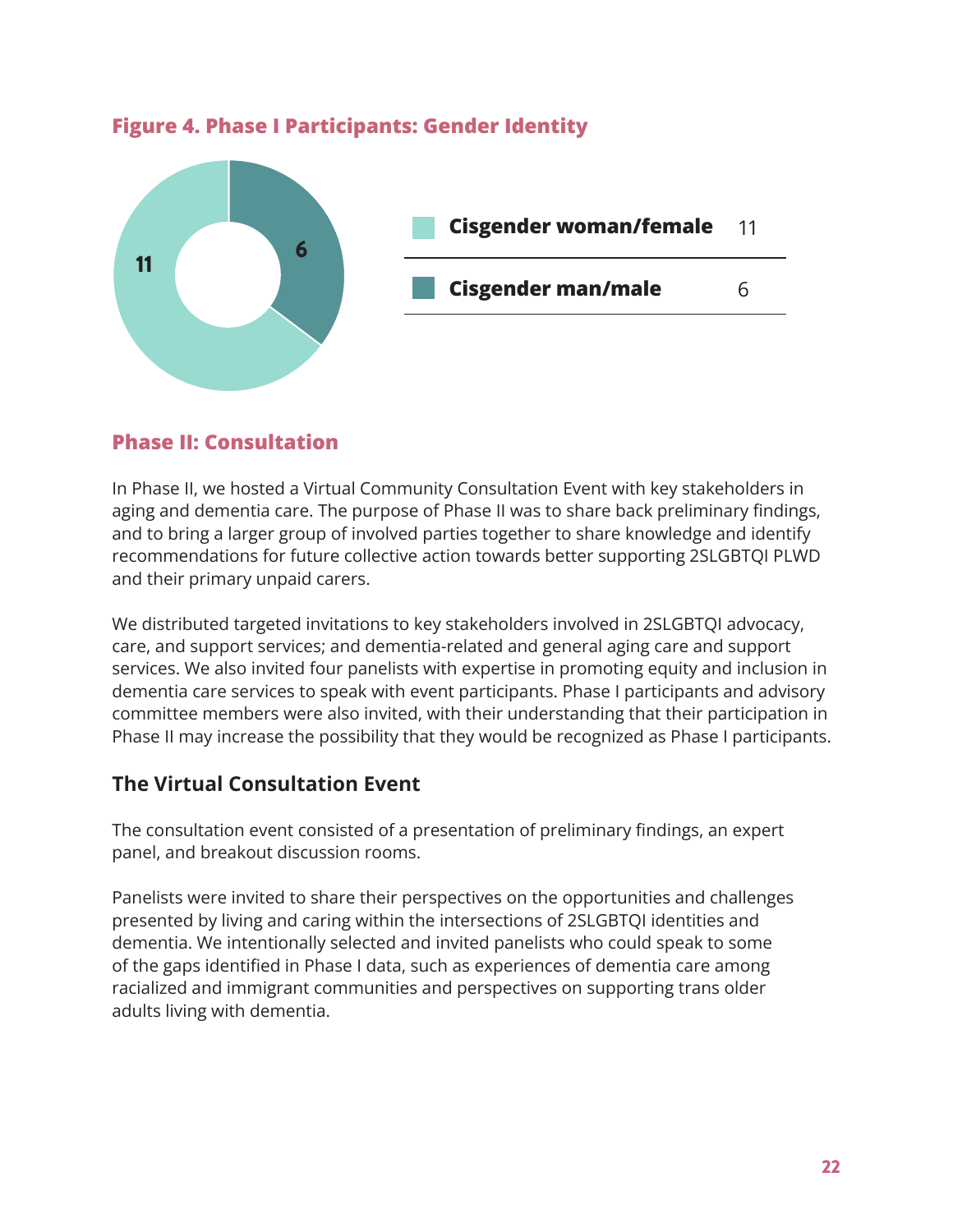### **Panel Presentations**

The panel included presentations by:

- Dr. Alexandre Baril and Dr. Marjorie Silverman, Associate Professors in the School of Social Work at the University of Ottawa, on *Trans Older Adults Living with Dementia: Rethinking Intervention Strategies from Anti-Oppressive Perspectives*
- Jessica Bindra, M.A., Quality Improvement and Project Manager, Alzheimer Society of Ontario, on *Dementia Care Services Among Asians in Ontario*
- Vince Pietropaolo, M.A., General Manager, COSTI Family and Mental Health Services, on *COSTI's Innovative Program for People Living with Dementia and their Caregivers*

### **Breakout Room Discussion Prompts**

Following the panel, Phase II participants engaged in breakout room discussions. The discussion prompts for these sessions were:

- Where does your existing knowledge of the situations of 2SLGBTQI people living with dementia and their primary unpaid carers come from?
- What is needed to better support primary unpaid carers for people living with dementia, and specifically for those who care for 2SLGBTQI PLWD?
- Within your current area of work, or activities related to 2SLGBTQI older adults, dementia, and/or caring, what is one thing that you think could be implemented to better support 2SLGBTQI people living with dementia?
- What coalitions and investments would you like to see made in order to better support 2SLGBTQI PLWD and primary unpaid carers of 2SLGBTQI PLWD?

Key insights from these discussions have informed our recommendations for future policy, programming, and research outlined below, as well as the ongoing development of educational e-modules and guidance documents to support the implementation of our recommendations.

### **Demographic Profile of Phase II Participants**

In total, 25 people participated in Phase II. This included Phase I participants (*n* = 5), representatives from 2SLGBTQI-focused older adult groups (*n* = 6), dementia care service providers (*n* = 7), and general aging care providers (*n* = 7) (see Figure 5). Thirteen participants were from Central Canada, while ten were from Western and Northern Canada, and two were from Eastern Canada (see Figure 6).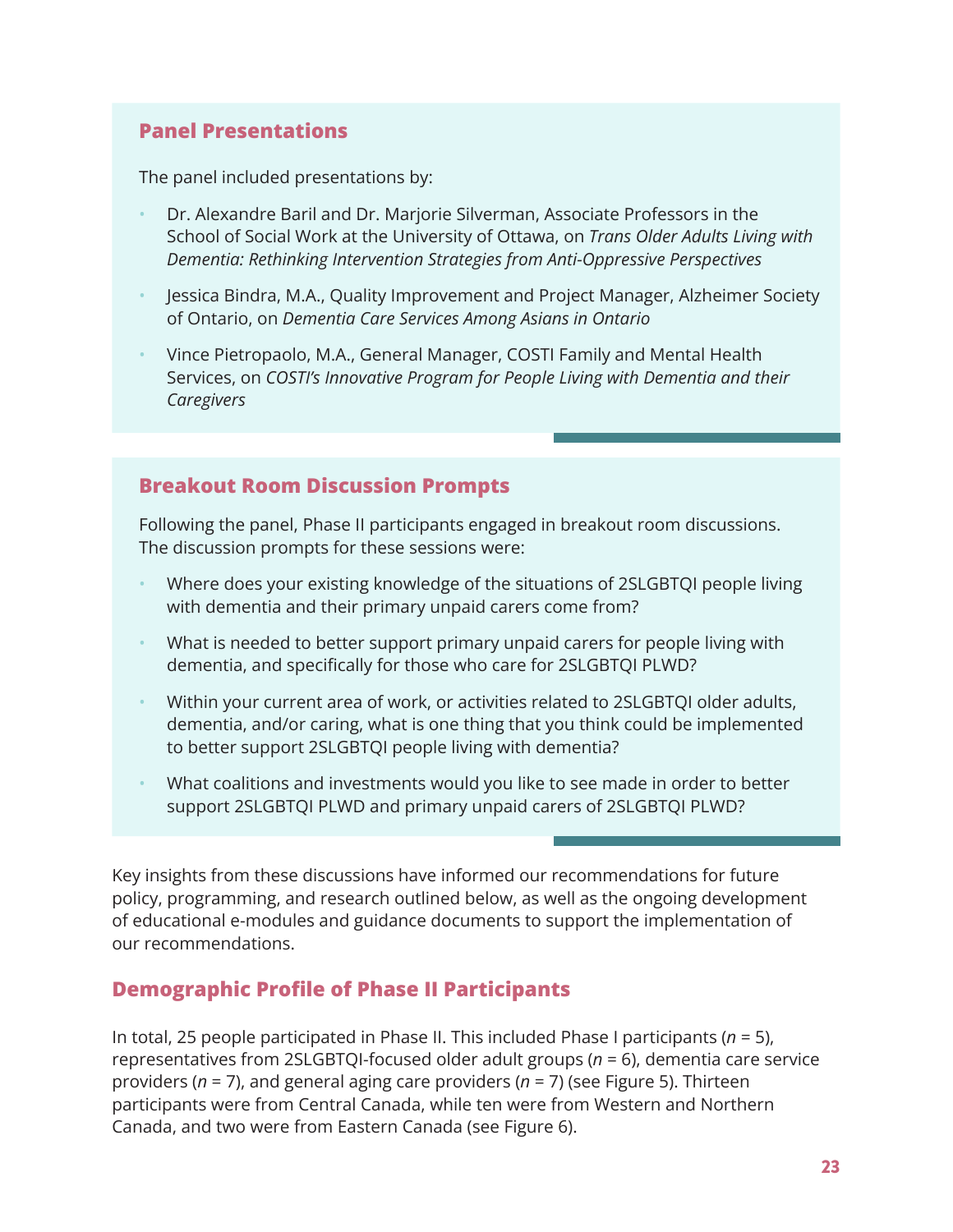

### <span id="page-23-0"></span>**Figure 5. Phase II Participants: Relation to Project**





# LIMITATIONS AND GENERALIZABILITY

In our recruitment efforts we sought to reach and welcome in participants from across Canada with a wide range of identities and positionalities, including in terms of gender and sexuality, race, socio-economic status, and urban, rural, and remote dwelling. Despite our recruitment efforts, our participant group was not as diverse as we had hoped. Reflecting knowledge gaps that have been identified within existing literature (Fredriksen-Goldsen & Muraco, 2010; Kertzner et al., 2009; Peel et al., 2016; Wilson et al., 2018), our participant sample of 2SLGBTQI people living with dementia and primary unpaid carers who did not identify as heterosexual consisted of individuals who identified as lesbian and/or gay. There were no participants from the territories, representing a significant gap in findings, and most Phase I participants were from Ontario and Quebec. The majority of Phase I participants were White. In addition, while focus group and consultation event participants spoke of the need to expand supports and services in rural areas, the PLWD and carers we engaged were mainly living in urban settings.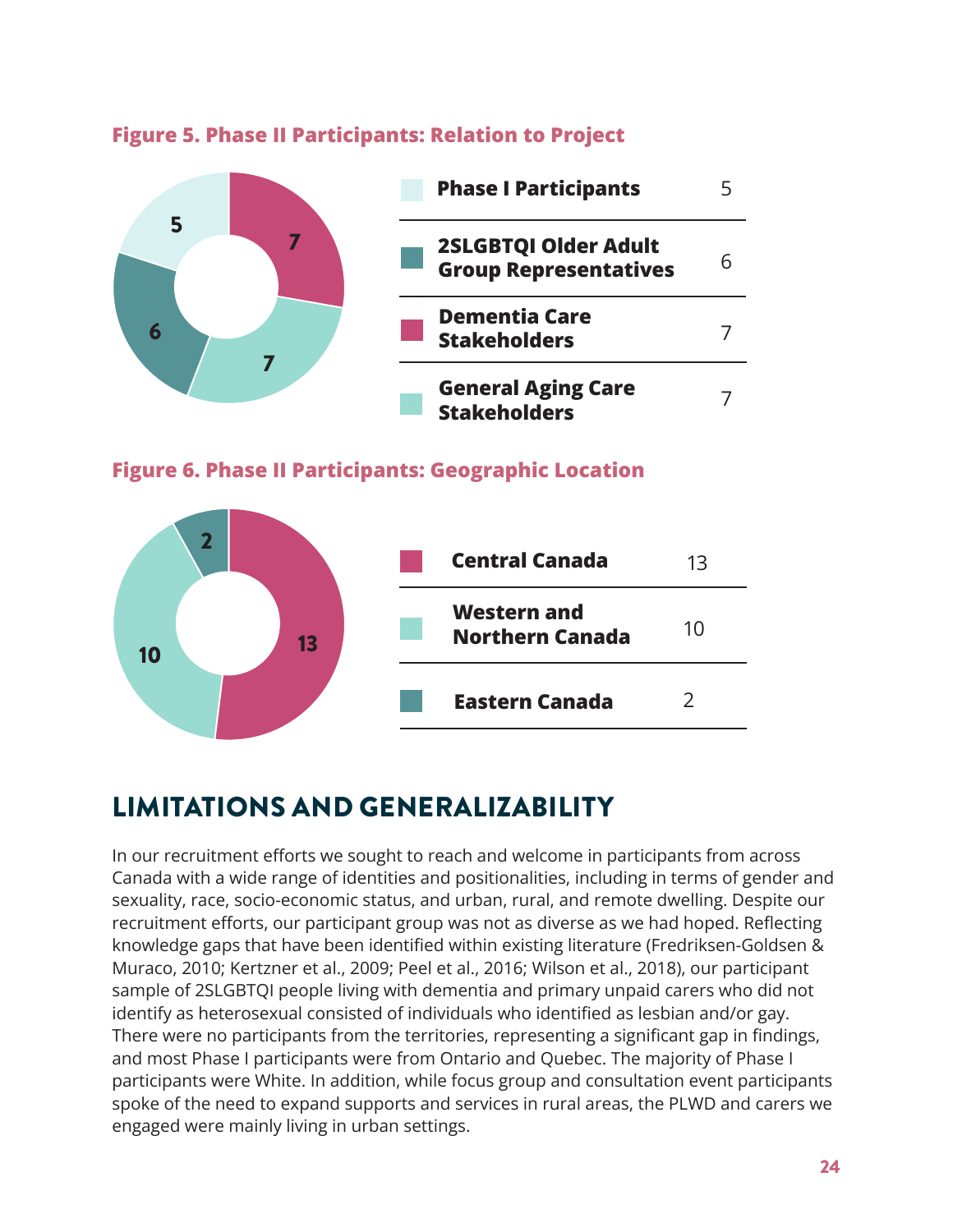# <span id="page-24-0"></span>**Engaging broader communities of 2SLGBTQI people living with dementia and unpaid carers will be critical for future work in this area.**

Given the dearth of research that has directly engaged 2SLGBTQI people living with dementia specifically, this study is part of important emerging conversations and research that is explicitly focused on, or intentionally invites in, 2SLGBTQI communities. As one of the few studies in this area, we hope that the insights shared especially with regards to lived experiences of dementia and unpaid care will be built upon in future research, policy making, and program planning, as well as spur further conversations and reduce stigma about dementia within our communities. While the results of this qualitative study are not generalizable (e.g., they do not speak to all 2SLGBTQI communities in Canada, or make a singular statement), they are transferable.

# **Study findings illuminate social dynamics and key factors shaping 2SLGBTQI communities' experiences living with and providing care in the context of dementia, and can be applied to understanding similar situations and individual circumstances.**

In the Recommendations section we expand further on future directions for research.

# VIRTUAL ENGAGEMENT

Virtual engagement presented both limitations and opportunities. Given health and safety concerns due to COVID-19 and ongoing changes to public health guidelines and regulations, all phases of engagement in this study occurred virtually via online communication platforms. Virtual engagement reduced barriers to travel to focus group sessions, and enabled participants from across the country to be in conversation with one another. This was especially significant given that Phase I participants were not necessarily connected to 2SLGBTQI communities or to other carers in their local areas. A key limitation of virtual engagement is access to stable internet, access to a computer or other device, and digital literacy. We found that holding an introductory meeting with participants worked well in developing comfort and familiarity with the online platform and focus group atmosphere. Online focus groups also meant that participants had to join from their homes or other places, potentially deterring people without access to private, quiet, and/or comfortable spaces to participate from. As qualitative researchers continue to use in-person and virtual methods, we encourage specific attention to ways to increase accessibility including for people living with dementia.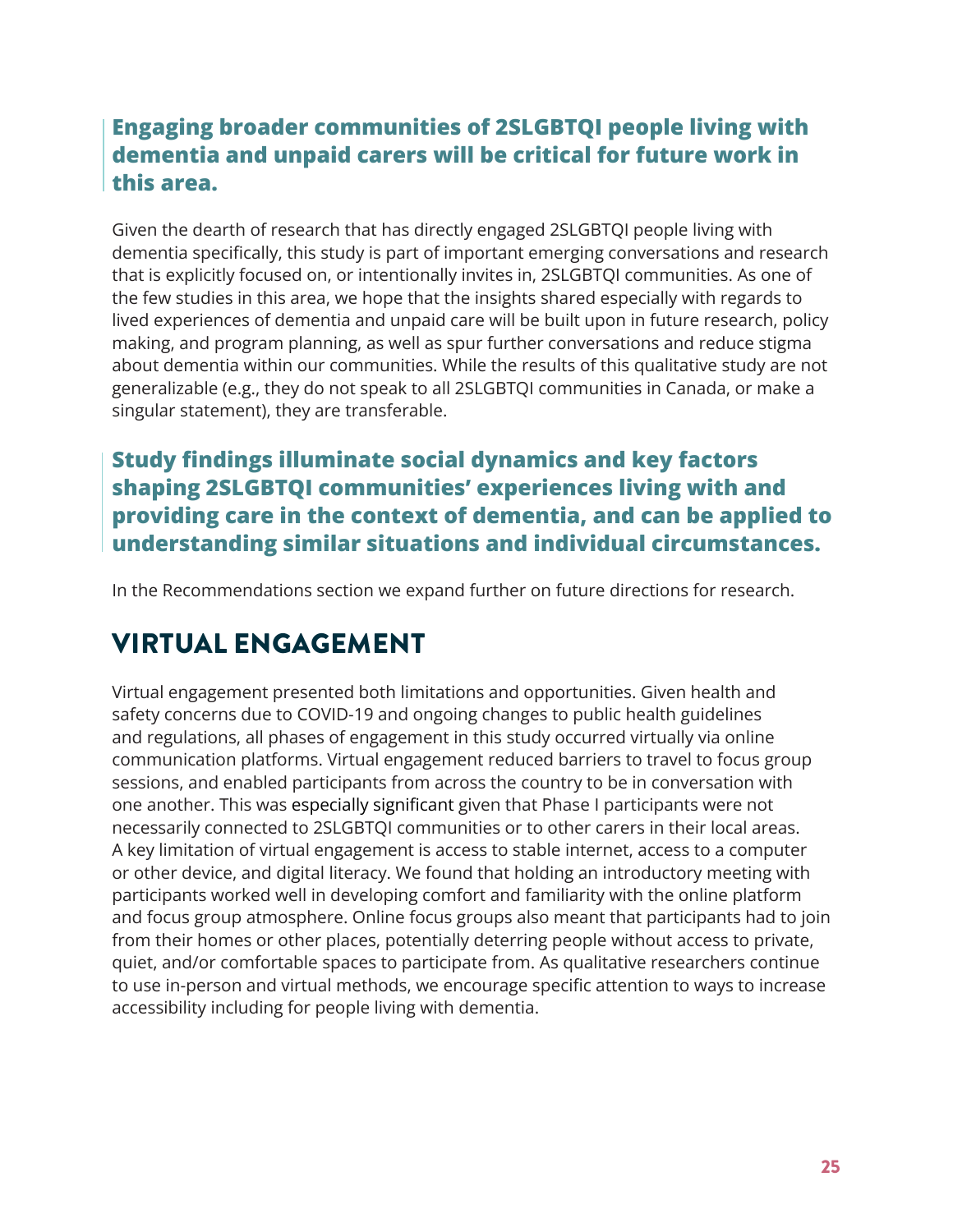# <span id="page-25-0"></span>KEY FINDINGS

The following discussion presents key findings that emerged during our analysis of conversations during Phase I and II of this study. Specifically, our process of thematic analysis aimed to shine light on the unique aspects of experiences of living and caring within the intersection of dementia and 2SLGBTQI identities. We have included anonymized examples and direct quotes from participants that reflect the breadth of experiences shared and the depth of the conversations that took place. In so doing our aim is to amplify perspectives and experiences of study participants and to present potential points of connection to a general readership including people living with dementia and carers themselves. At the end of each subsection, we describe some direct implications of these findings for policy, programming, future research, and for efforts towards driving better health and social care and systemic change.

# BECOMING CARERS

To begin our conversations with Phase I participants who identified as primary unpaid carers, we asked participants about the pathways that brought them into caring relationships and about their roles and how they understood them. The responses shared provided insight into the multiple and varied ways that people "become" carers for 2SLGBTQI people living with dementia.

Carer participants became primary unpaid carers through a wide variety of pathways. Some had been in close pre-existing relationships (i.e., before the onset of dementia), including as spouses, close family members, and close friends. Others came to care for people who were more distant in their social networks, including people in their communities and broader friend groups.

Carers described a range of what they did in their caring roles, from preparing and delivering meals, to attending medical appointments and navigating healthcare and social services, and continuing to be present as companions and significant others. They discussed their journeys into care in a variety of ways, including from a strong sense of identity as a carer, and pragmatic rationale and more circumstantial factors.

Embedded within many of the stories people shared were insights into how they brought previous experiences of providing care and navigating support networks and systems into their current caring practices and roles. This included past experiences as care professionals, and caring experience from relationships with other family and community members in old age and with disabilities and chronic illness.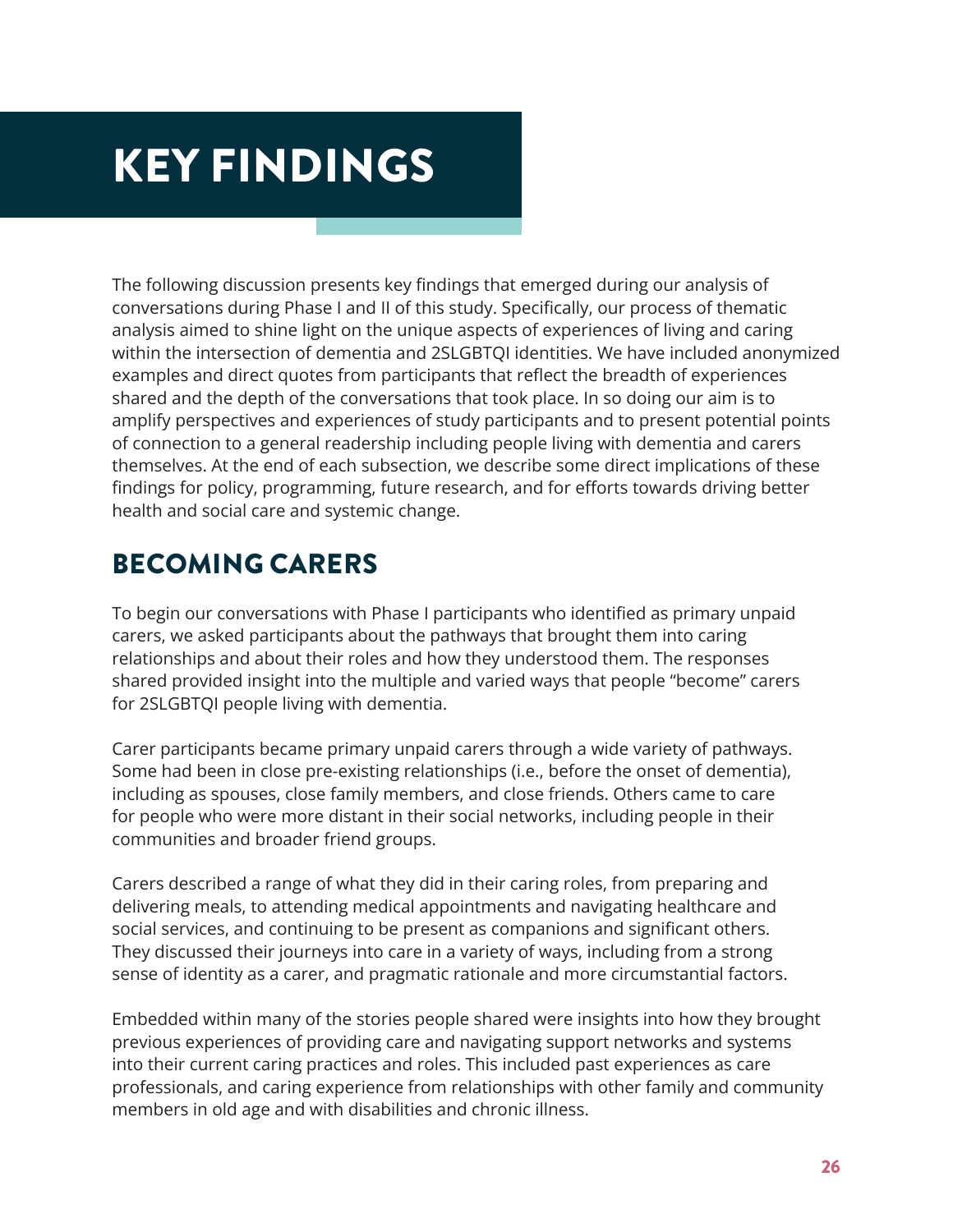For example, one woman spoke of the support she had provided to both her parents, including one with Alzheimer's, and to multiple other family members. She had been an ally and advocate in healthcare settings for her gay brother over their lives and continued to show up to support him (e.g., cooking him meals, handling finances) when he began to experience memory loss and other symptoms. Her journey into becoming a carer had started early in life and seemed to be a significant part of her life experience and sense of self. As she put it, "I believe I was born a caregiver." Significantly, while her brother had been "out" as a gay man and had had an active social life, he did not currently have a network of friends, and she described herself as his sole caregiver.

One older gay man made a connection between past caring experience during the height of the HIV/AIDS epidemic in Canada and his current caring role for his partner living with dementia. As he related:

**" (1)** 

Well, the biggest thing is that I've done a lot of [this since] the 80s, caretaking. Actually, dealing with dementia with much younger men, with HIV/AIDS. So… there's not a lot of surprises in how someone may act…I've volunteered, it's kind of been what I've done all my life. A lot of that because we were in [a big city] in that era. That's kind of what you did, your caretaking...So this isn't new to me.

Describing a key difference between the "teams" of people who came together in the 1980s and his caring experience today, this participant elaborated:

There would be teams of us in the 80s, because all of us were working as well. So we, as friends, we would break up, "well, I have Wednesday nights, I have Thursday morning, I can take [them] to the doctor sometime." Whereas now, it's exclusively myself. So that's a big difference. So I, I do talk to some relatives. But it's not like there's someone there to spell me [since they don't live close by]. There really isn't any…professional help unless you're... we're not in any income bracket where I can bring a [personal support worker] on our own. "

This participant also spoke about caring for a previous partner who had passed away. Of the 15 carer participants, seven were partners or spouses to the person they were providing care to. This included people who had been with their spouses and partners for more than two decades, including with significant differences in age. One person described nuances in how she became a carer to her partner with young onset dementia, in part due to the absence of family and friends as well as useful additional support services.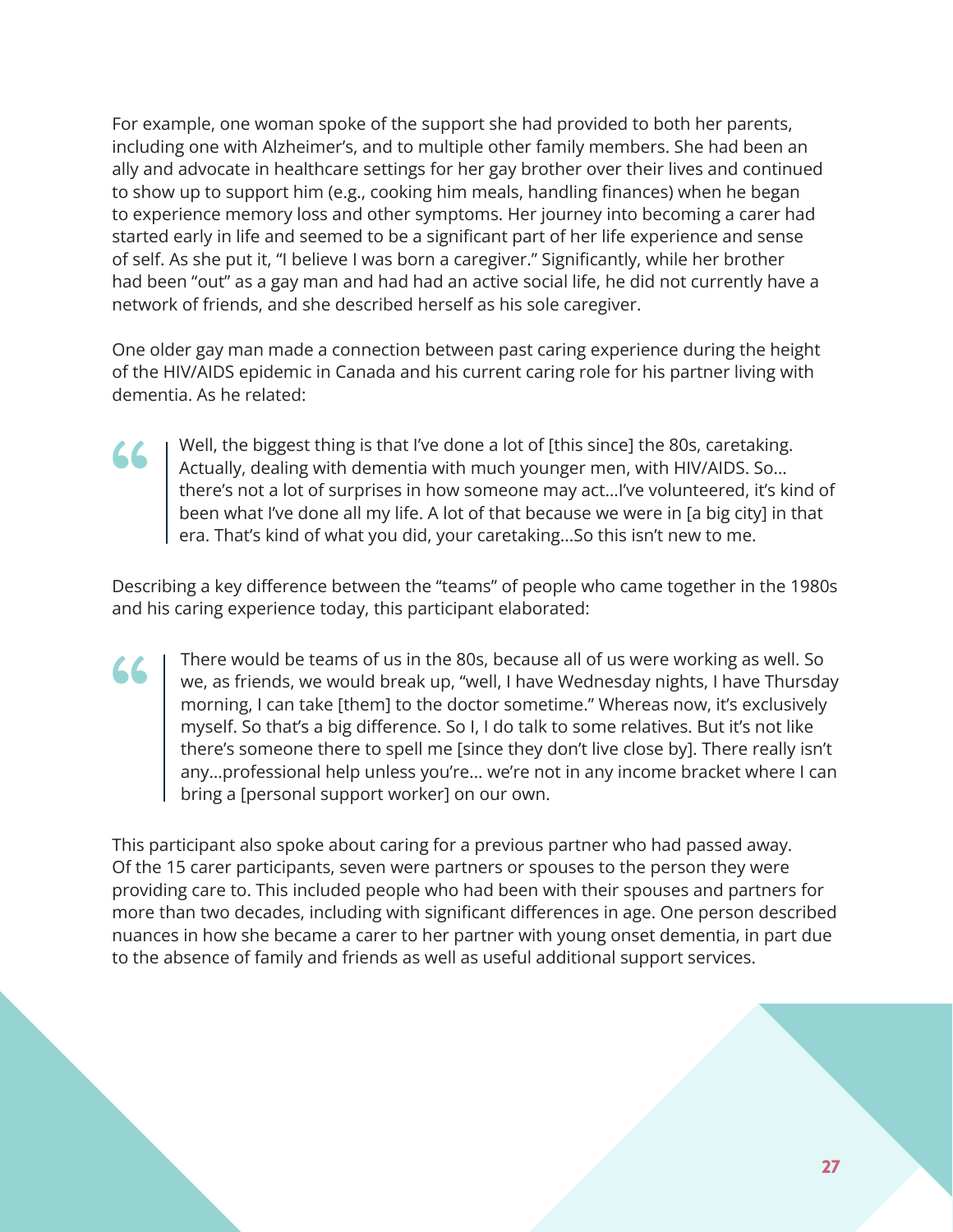While family members lived several hours away and were dispersed around the country, friends who lived nearer were also not very present. As this participant described:

So I was living [with] my partner. So that's the first part, that we've lived together for over ten years. And I think the reason it fell on me... well, partly because you're living with the person, you know, you're there, you're the one that's there. The other part is that there is nobody, like, we've got a few friends. But they work. My partner is [in her late 50s]. So being younger, all of our friends work... So there's nobody in our circle that would be able to step in, to sort of take over. And when we have had the odd person who would pop in and say, well, I'll just, I'll just, we'll just go for coffee. So they take the person for coffee, they come back and they're like, "I don't want to do that again. It was too terrifying." That's how it sort of has landed in my... I don't want to say it landed in my plate, because I love the person. And I like caring for them. It's just that there is nobody else there. And community service has been slim to none, because there's not a lot they can provide outside of what I was providing. "

Another woman, who had been with her wife for nearly 25 years and also brought her past experiences as a teacher and a nurse to her current role as a carer, stated while laughing:

(CCC) "I fell into caregiving because I said I do."<br>
Other pre-existing familial relationships brought por caregisting familial relationships brought por caregisting familial relationships brought por caregisting familial Other pre-existing familial relationships brought participants into their caring roles. One carer participant who was South Asian described how she and her mother came into becoming carers to her queer aunt with young onset dementia through a mix of sense of responsibility, desire to help, and desire that this relative receive safe and proper care. Significantly, this participant's mother and aunt were both single, a factor that she analyzes as part of the reason the caring roles fell to them.

Basically me and my mother, we look after my aunt... She wasn't married, she doesn't have any children. And because she's my mom's sister, the responsibility kind of lays upon... I wouldn't say it was her responsibility. But my mom, she only has one sister. So she wanted to look after her. And her symptoms kind of started in the early 60s. It's been three years now...And me and my mom both look after her. Because we feel like, you know, these care homes... and we just feel like it's our service to help her...I want to help her out because my mom struggles with helping her out. And yeah, she does have brothers, but it's very kind of, especially with dementia, like just doing personal tasks or like sometimes bathing her... reminding her to do [things]... like my mom would rather have a woman do it... And my mom is like a single mother anyway. So, you know, for her, she's very kind of empathetic and she sees people's plight and she really wants to help out. So for her it's a duty but she also likes to do what she wants... she likes to know that she's in a safe place. "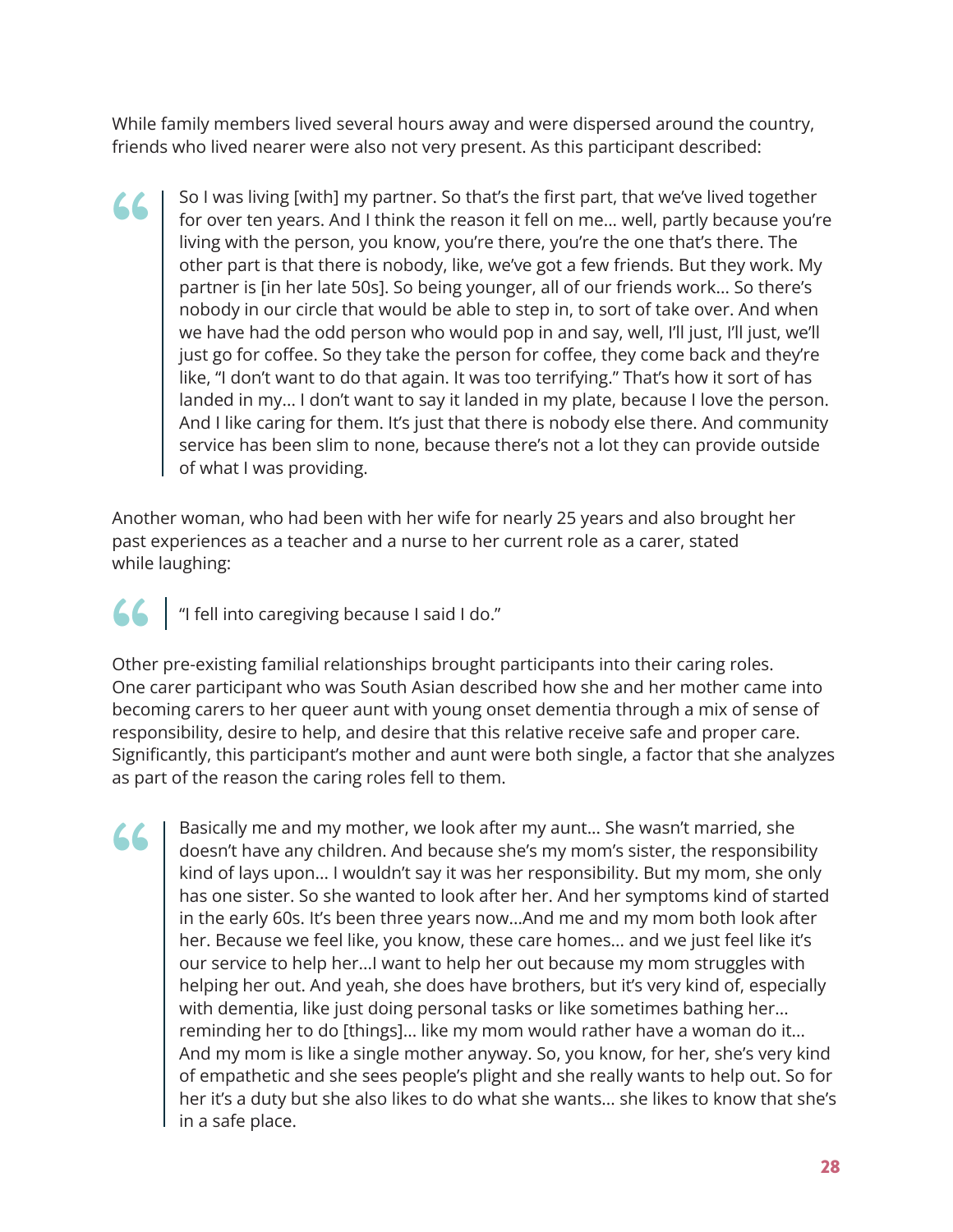Family members also became carers more unexpectedly. One participant who cares for her uncle described how she came into this role after becoming the executor of his will. She shared:

#### I'm a caregiver for my uncle. And I got introduced into this because he started off having heart surgery and asked for executor of the will and the whole nine yards. And I had no idea what I was up against, I had no idea. He started with complications with that, and it's gone downhill ever since. And unfortunately, you know, it's dementia, but it's... it is so much more than I ever thought. **" (1)**

People also became part of caring relationships with people living with dementia in more circumstantial ways, especially where prior relationships were more distant. One woman described how she became a carer for a community member friend, someone who to her knowledge did not have family members around. She described their community's coming into understanding of his condition, and her continued journey into figuring out how to best care for him and to gather other sources of support. She reflected:

I'm at the very beginning stages of this experience, I say probably about a few months in, with a community member friend of mine who is in his early 60s. He had been really hard to track down for a while. And actually, now that we look back on it, the last few years he had been really like, I think all of his friends thought he was mad at them, like standing them up and things like that. But now once we realized what's going on, we sort of think like, well, maybe those were the beginning symptoms showing. So anyway, I had finally tracked him down because with the pandemic, I was getting more and more worried that no one had heard from him...And so when I went to his apartment, it was pretty apparent. I didn't realize at the time that he needed to see a doctor but it was apparent that he wasn't well...There was no food and it was really filthy, and it was really, you know, like all of these things that I sort of chalked up to isolation and poverty and depression at extremes during a pandemic. So, as we started spending more time together, grocery shopping and trying to get stuff going, I would notice things like, I would pick him up in my car, and he would try and get into my driver's door. And him just asking questions repeatedly...And all of these things that I'd never experienced. I've never experienced dementia or Alzheimer's, like in my mind from watching movies, I was really like, you know, you sort of think about someone not remembering who that person is, or things like that...So, yes, it sort of snowballed into this place of really trying to figure out. And I'm still trying to figure out what happens to people when they don't have a spouse, and they don't have blood family. And I've sort of, through myself and different communities that he and I belong to here—queer community and arts community—[I've] sort of cobbled together people that I know love him. But everyone that I called, was like, "well, I haven't spoken to him in years," I thought... you know. So just trying to figure out how to best care for someone, when in some respects, you sort of feel like it's not really your place. "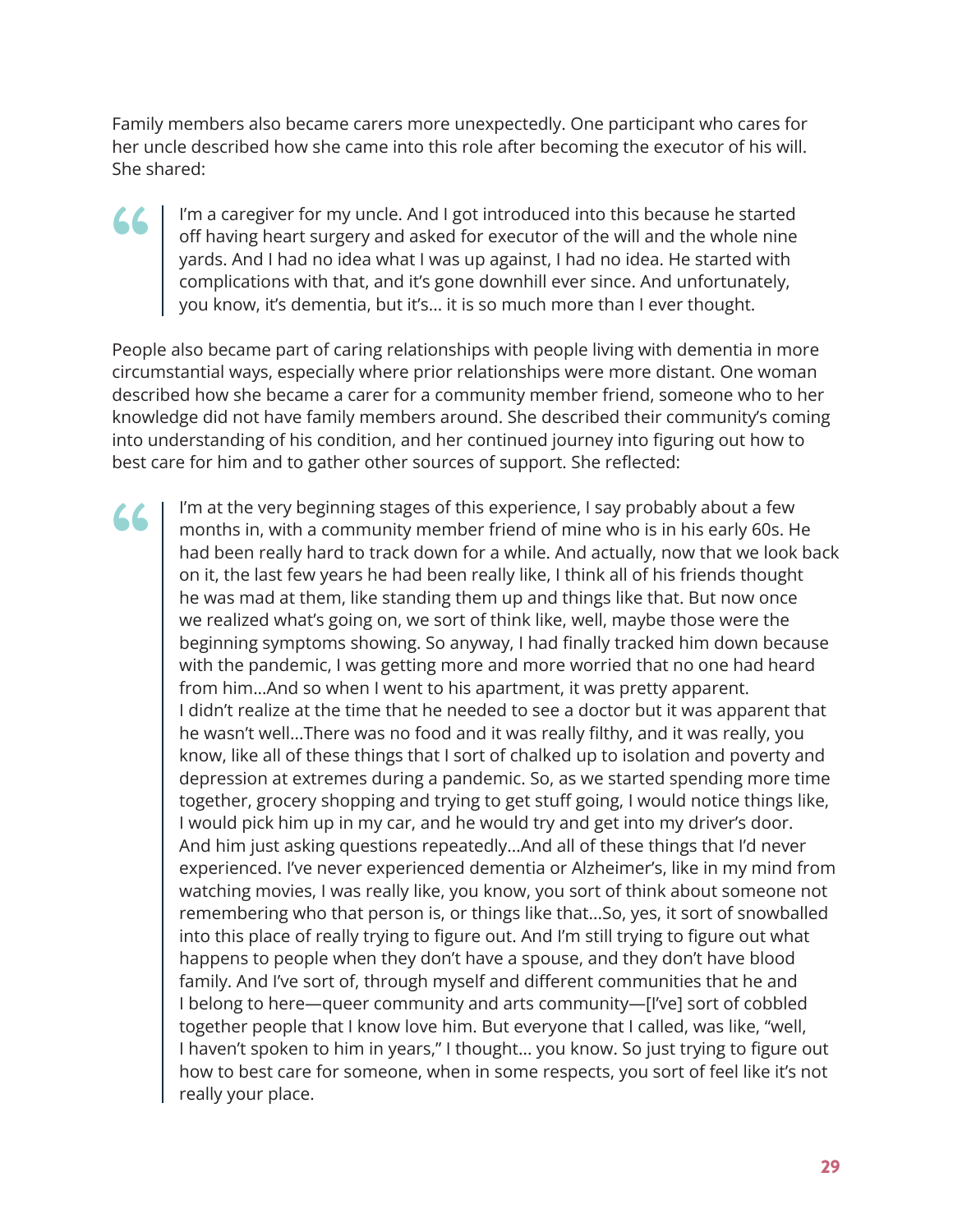Others' reflections on the unexpectedness of caring relationships also reveal the potential roles of friends, communities, and non-familial others. For example, one participant described how he became a carer for a friend and roommate as they came to experience dementia symptoms. Exceptionally, one participant described her role in continuing to provide care on a volunteer basis to an older gay man who had previously been a client. She described herself as the only person on the care team who was not being paid and spoke to a life-long sense of being a caregiver and showing up for people in need. This participant would bring hot meals and run errands, filling in gaps in paid home care and continuing to show up for him.

As the reflections shared above show, coming into caring roles for people living with dementia was not always planned, with carers embracing changes and new situations in a variety of ways. The range of people who came into providing unpaid care was significant, including people who themselves identified as 2SLGBTQI and those who did not. In both Phase I focus groups and interviews and Phase II consultations, discussions of the need to bolster support for carers also emerged. Particularly in relation to calls for more support groups, carers speculated about the distinct needs or desires for spaces for 2SLGBTQI identified carers, in comparison to more general support groups open to any people in caring relationships with 2SLGBTQI-identified people living with dementia. Among non-2SLGBTQI carers, people expressed desires to be included and have the support of 2SLGBTQI communities, in the form of more informal groups where they could find support and care advice as well as more formalized services for their loved ones to access (e.g., support services). In terms of journeys into becoming carers, the relative absence or strength of networks of support were critical in how carers negotiated their roles, balanced or sought to balance multiple life responsibilities, and influenced their sense of ability to provide the best care and support.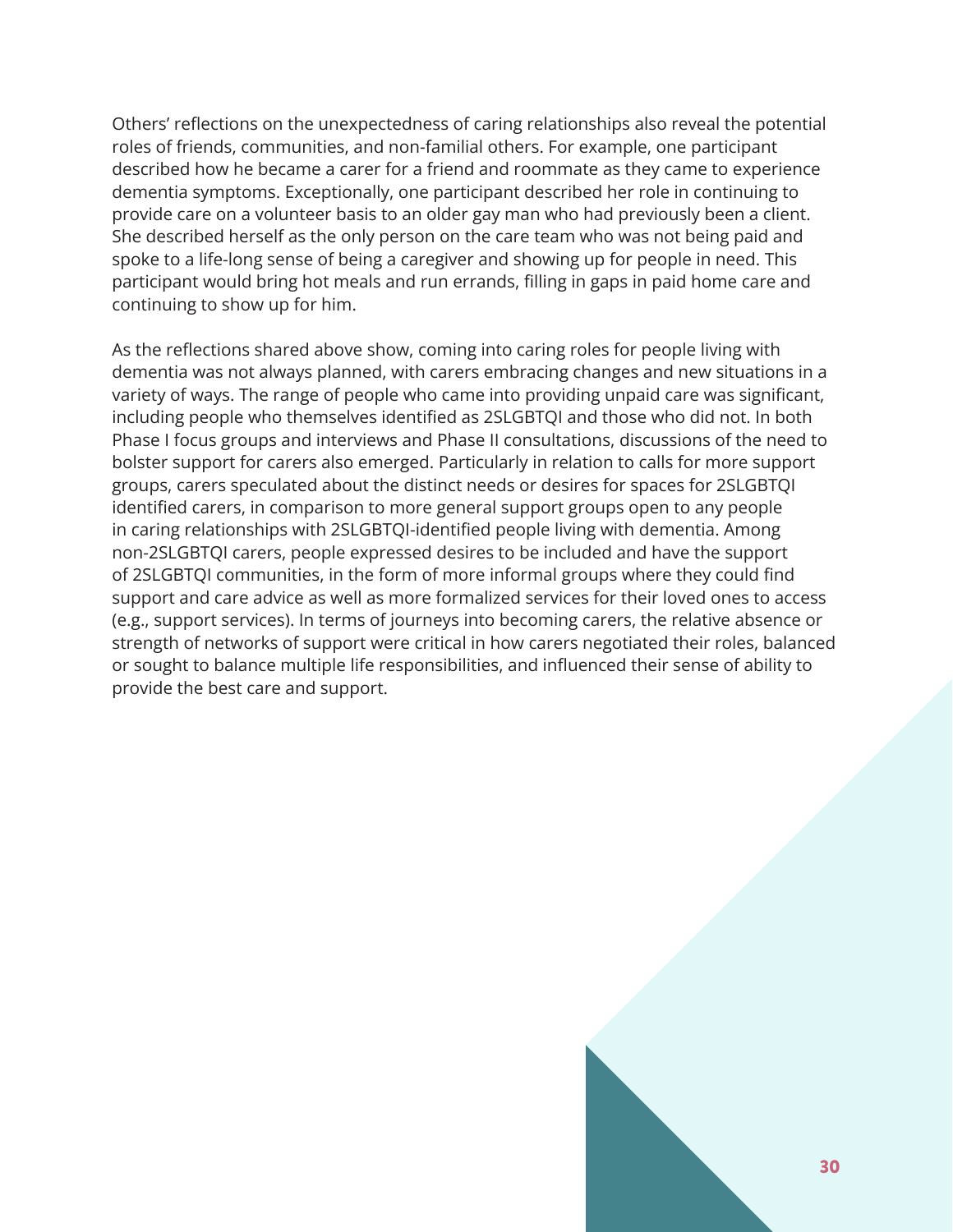# <span id="page-30-0"></span>**Implications**

These findings regarding pathways into becoming unpaid carers and the experiences related suggest several implications for policy, programming, future research, and efforts towards driving better health and social care and systemic change to better support 2SLGBTQI people living with dementia and those who care for them.

- **• Expanding beyond a focus on spousal and child carers:** The predominant focus of much of the popular dementia care literature and guidance is aimed towards spouses, partners, or children as primary carers. Our study findings demonstrate a strong argument for expanding focus beyond the nuclear family, including friends, adult siblings and other relatives, and community members. Possible steps to better recognize and support the diverse forms of prior and developing relationships that people have with those living with dementia who they come to care for include:
	- Expanding eligibility for caregiving leave and supports, including in workplace policies and government support programs.
	- Including examples of non-familial carers and caring relationships in dementia literature, outreach, and informational materials.
	- Expanding dementia outreach and education in different community settings (e.g., through community centres, queer recreational groups) to reach broader community networks of potential carers.
- **• Caring for carers:** Caring for carers involves providing support at all stages of caring journeys. Typically, primary unpaid carers of people living with dementia provide more hours of care (e.g., preparing meals, driving to appointments, providing personal care) and experience higher levels of distress—and potentially burnout (CIHI, 2018; Sinha, 2012). While not all primary unpaid carers will experience distress and burnout, the emotional, physical, and oftentimes financial demands they face are significant, and furthermore care partnerships may be impacted by overlapping stigmas associated with identity, cognitive impairment, and growing old (McGovern, 2014). Considering these potential impacts and the various pathways to becoming carers that we identified, for people caring for 2SLGBTQI people living with dementia, specific forms of support could include:
	- Increasing access to 2SLGBTQI-inclusive dementia care support groups in rural and urban areas, via virtual and in-person group spaces.
	- Increasing representation of diverse pathways into care relationships and dementia in support, outreach, and informational materials.
	- Promoting dialogue around the ambivalences of caring and caring relationships (e.g., within carer support groups, among carers and PLWD, in 2SLGBTQI community spaces).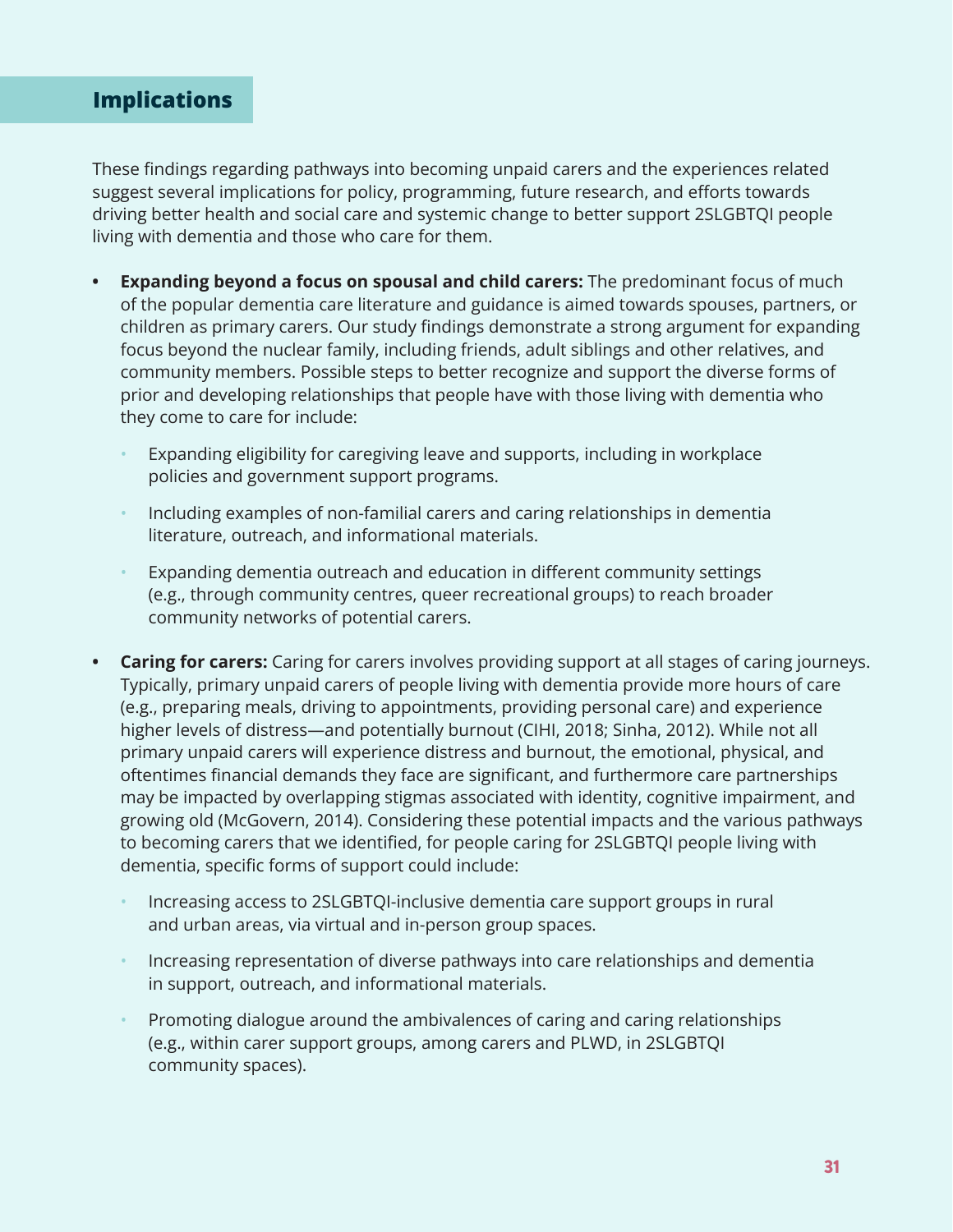- **• Recognizing gendered dimensions of unpaid care labour:** Feminist scholarship has long recognized and critically examined gendered divisions of labour, including paid and unpaid care work. Our study findings reflect a general trend of the feminization of care labour in Canada, with unpaid care labour falling predominantly upon women (Moyser & Burlock, 2018). Among study participants, most non-spousal or partner carers identified as women. Ongoing research and advocacy work must continue to account for gendered dimensions of unpaid care labour, and work to decrease inequities faced by women and 2SLGBTQI people.
- **• Recognizing diverse experiences and expertise:** While people may be "new" to their current circumstances of being carers for others in the context of dementia, they bring a range of experiences and expertise with them. Recognizing diverse experiences and expertise is a way of recognizing the work and multi-faceted identities of people who become carers. Considering caring roles and experiences through a life course perspective—especially accounting for significant changes in 2SLGBTQI people's rights, community experiences and losses such as caring in context of HIV/AIDS, and social acceptance over time—can enhance the abilities of service providers and other community members to provide support, including in tackling barriers to accessing care. Together, recognizing experiences and expertise can enhance understanding of complex negotiations and creativity that 2SLGBTQI primary unpaid carers and care networks may bring towards caring in the context of dementia.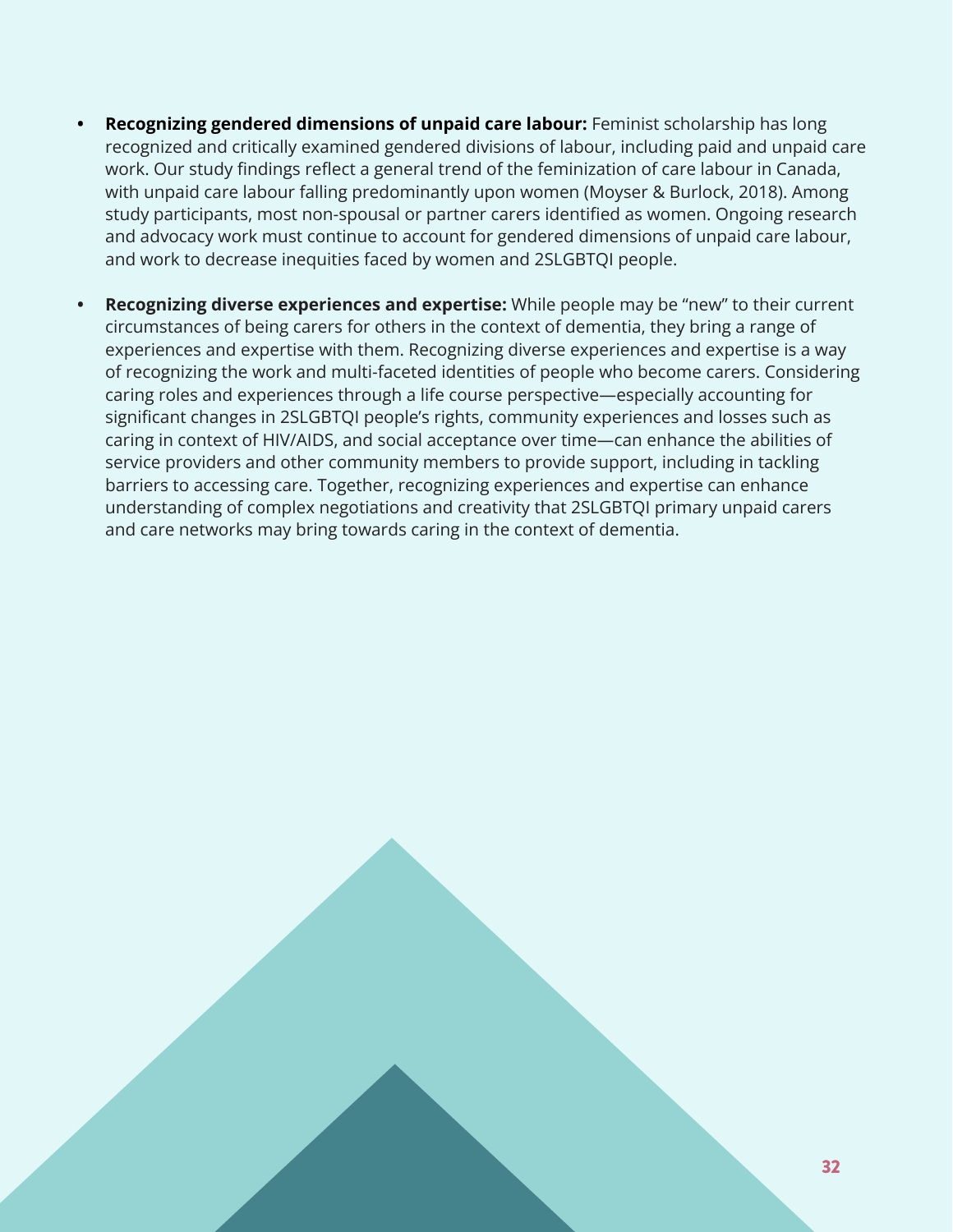# <span id="page-32-0"></span>COMING OUT AND COMING IN TO LIVING WITH **DEMENTIA**

Thinking through the stories that were shared during Phase I of this study, we held the following questions at the fore: What does gender and sexual identity have to do with this story or experience? Where are the intersections? What are key commonalities? What are key differences? In so doing, the concept of change quickly emerged as a key theme in the way that participants talked about their experiences of grappling with a diagnosis of dementia and its impact on ability, relationships, and recognition.

# **Changes in Ability**

"

Many participants (both people living with dementia and primary unpaid carers) shared stories about changes in their abilities linked to moving along their journey of living and caring within the context of dementia. 2SLGBTQI PLWD participants talked about changes in cognitive and/or physical abilities that often necessitated more support from their loved ones. As one participant shared:

I feel some difference in what I can and can't do mentally and it really, really, really bothers me and it's angry and I just don't know how to take care of that. I have an excellent gerontologist who is working with me and I'm on some medication that has given me back partially my ability to do some thinking and stay focused on some things. But for the most part I just don't have the mental capacity I did [breaths deeply]. **" (1)** 

Carer participants, on the other hand, talked about changes in their abilities in relation to their capacity to provide care and support to the degree that is needed (e.g., assisting with personal care and managing medications). For example, when reflecting on how her experience of caring evolved one participant shared:

Well, just last year, during the pandemic, it became impossible for me to care. I never wanted to do it... [but] my partner came to the point where we were... where the cognition went right down the hill where, you know, simple things that she used to be able to do like even use a telephone, like to be able to phone somebody, like phone me at work or phone the neighbour or phone somebody, was impossible. She couldn't use the phone. She couldn't tell you her birthday, which she was really good with, numbers, all that. So I ended up taking her to the hospital and they adjusted the meds. And we thought she could come home but I couldn't. I just said I can't... there's no support. If she comes home, I'm back in the same position I'm in and there's no... like the person basically needs... well they say 24-hour care but the problem is that they also were having strokes and seizures along the way based on medication and things like that. The physical part started to kick in as well. So she ended up in care... in long-term care with the goal to come back home but there's no supports, there just aren't.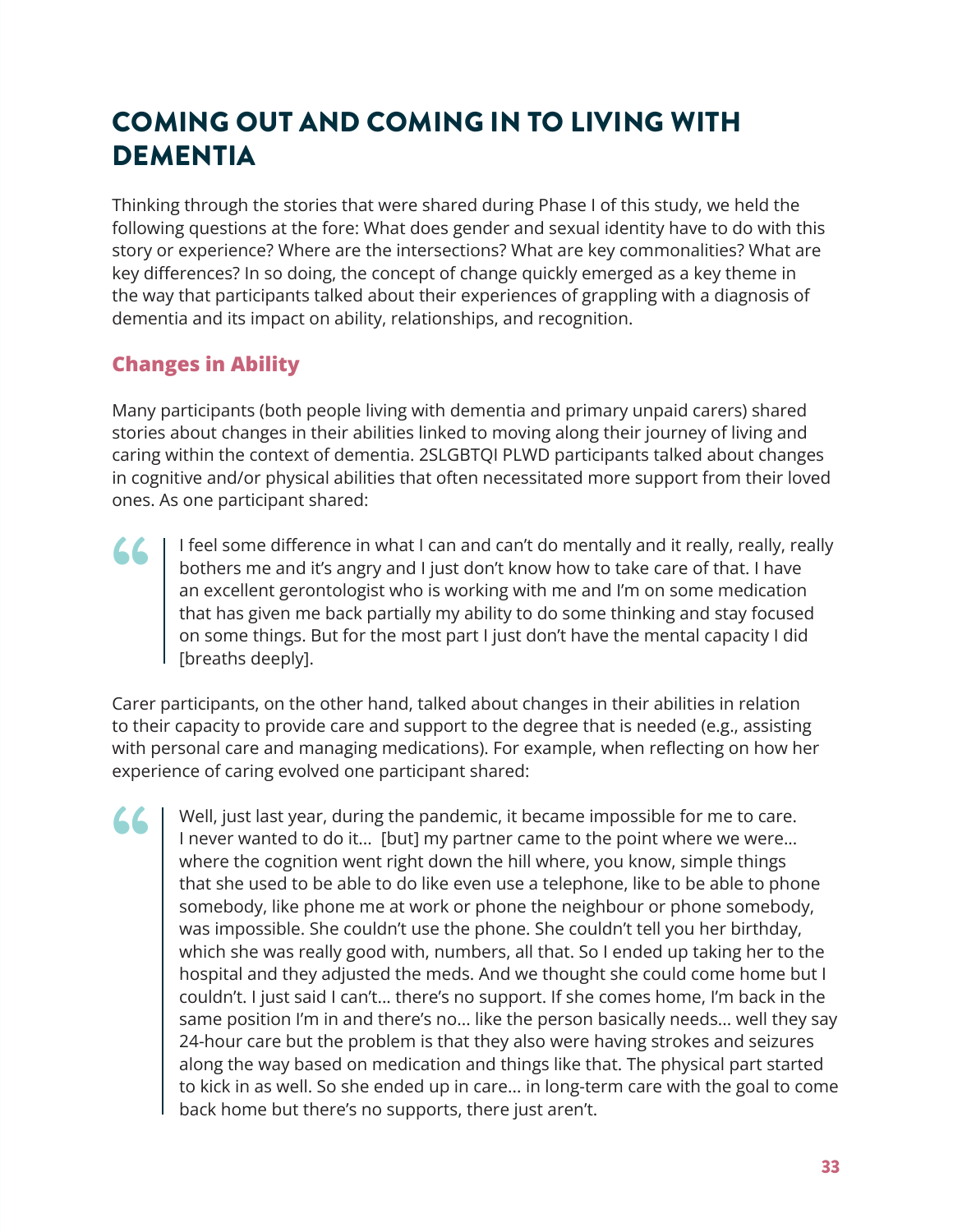When talking about the changes they had experienced or were currently experiencing, many participants described a process of grieving the loss of one's previous abilities or grieving the loss of "the way things were." As one participant shared:

**" (1)** 

**" (1)** 

#### I was very active and I'm finding not only with the dementia, but my physical state has deteriorated to the point where it's very difficult for me to, number one, do what I want to do, and number two, accept the fact that I cannot do those things anymore.

As this discussion evolved, participants also shared strategies they found useful in moving through grief towards learning to slow down and enjoy the little moments of day-to-day life. The following quote illustrates one strategy shared by a participant:

I think one of the things that I've been able to do is, I've been able to come to terms with that. And it was a number of years ago, and I made the decision and my family made the decision that you can choose. You can choose how to live with dementia, you can make the choice to embrace the day and just do your very best and this is what we have chosen to do. So our family motto is Carpe Diem. And just doing our best, getting up and whatever happens, happens. Or we could also make the choice of always being angry. And I'm not, you know, of course, we have our moments of anger and sadness and loneliness. But it's that desire to want to do my best every day that I think has helped my spirit. **""** 

Stemming from conversations about changes in abilities related to dementia, the discussion often transitioned to dialogue about aging in place and long-term care. Regardless of participants' relation to the project (i.e., PLWD, carer), all participants expressed an explicit desire to continue aging with dignity and autonomy. One of the key factors in making this a reality for participants related to *who* would be providing care and support in their later years. For some participants this meant aging in place; while others discussed the likelihood that moving into a long-term care home would be in their future. One participant stated:

If you talk to most people with dementia or any type of illness, they don't want to go into long-term care, they want to die in their homes, they want to age in place. So these are big things. Resources are not very accessible. Now with the pandemic, we have less PSWs going into home. So there's a lot of conundrums... I hate to tell you, we knew this tsunami was coming years and years ago. And the healthcare system, even before the pandemic, we're behind!

When discussing the possibility of living in a long-term care home, participants voiced varying opinions on the type of long-term care spaces they would feel most comfortable living within. For some participants, there was a desire for the creation and expansion of 2SLGBTQI-specific spaces in which other residents and staff would have a common point of connection and shared histories.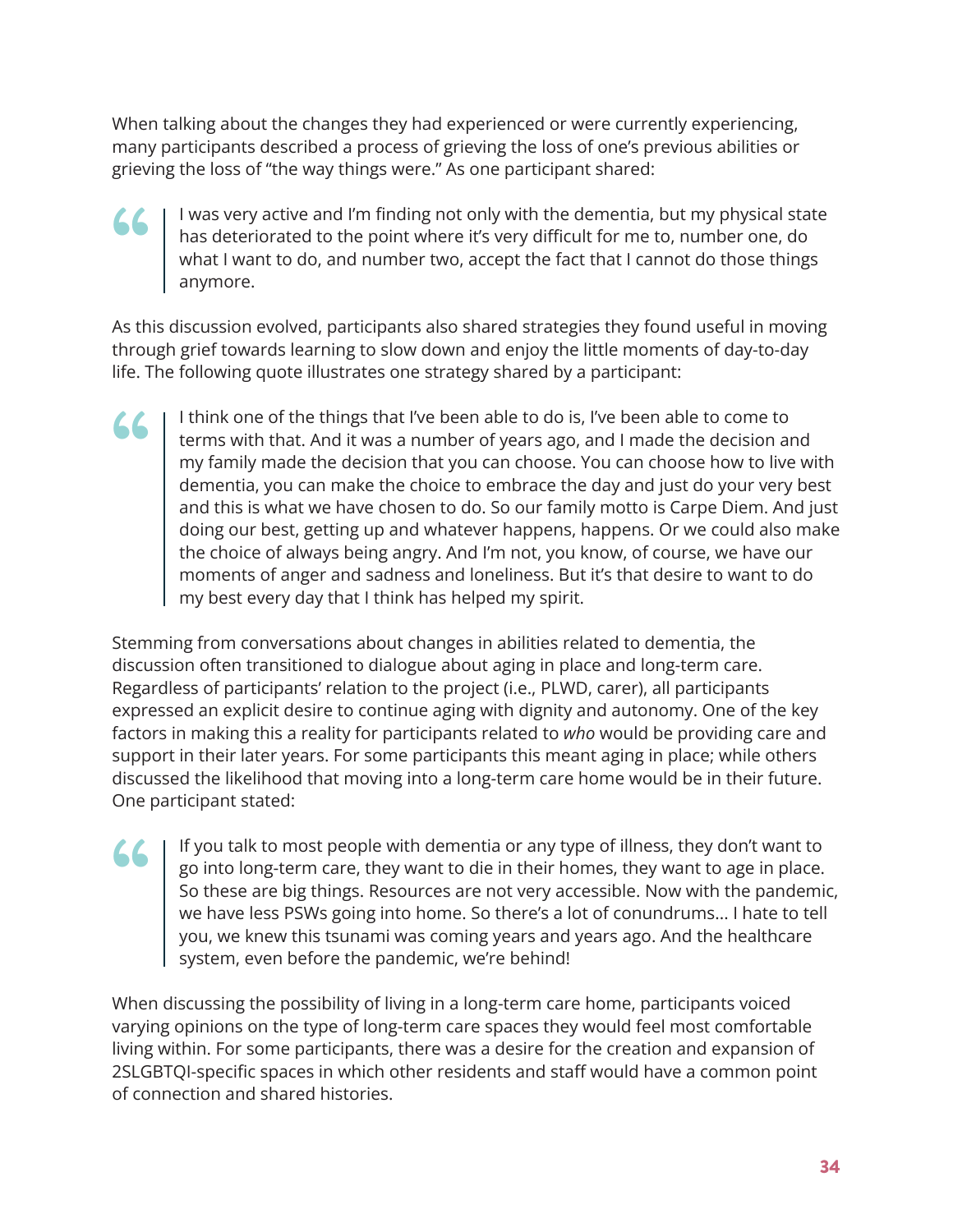For example, one participant described the conversations they have had with friends about their concerns regarding long-term care:

But and the other thing that one of my friends talked about was buying one of these old homes and making it a hospice for the queer community. You know, we've, we've had that conversation many times, many times, because many of our community is choosing to die at home, because they don't want the healthcare system care. Afraid that you know...and, and it's super simple things like, I want to lie in bed beside [my partner], I want to do that, no matter where she is. And I don't want somebody coming in, you know, and this is what happened to these two men, right? Somebody came in the room. 'Oh, Doug, you can't be in bed, you need to get out of there right now.' These guys have been together 64 years. Really? 64 years. And you're going to tell him that, like, shake your head people, you know, and I don't care if they were spouses or not, if you need that kind of hug or touch or something. Who the hell cares if you're married or not? I mean, you know? **" (1)** 

However, some participants also shared sentiments that called for the inclusion of 2SLGBTQI older adults within existing long-term care spaces. These participants felt that they (and others) had been fighting their whole lives for inclusion that the concept of a 2SLGBTQI-specific space felt like a step backward towards segregation and isolation.

# **Changing Relationships**

**""** 

In addition to changes in abilities, participants also talked about changes within their relationships—whether it was with intimate partners, family members, or friends—as they moved along their journeys of living and caring within the context of dementia. Both 2SLGBTQI PLWD and carer participants talked about how their identity roles within relationships had shifted or were shifting from that of a partner/friend/sibling/ acquaintance towards strictly being one who is cared for or providing care. Participants also shared their thoughts about the subsequent negotiation of the reciprocal—or "give and take"—nature of care that often accompanied these shifts within caring relationships. For example, one person commented on language used to describe caring as follows:

...If you look at the language now, even with Alzheimer's Society and that sort of stuff, we're really moving towards "carers" and "care partnership" more. It's a partnership like a give and take versus "caregiving," especially those that have dementia, cognitive impairment, or any type of illness. They find that to be very... an insulting word, to be honest with you.

Alongside changes within their relationships, carer participants shared that their role within the relationships had evolved into coordinating care as they juggled multiple caring roles and responsibilities.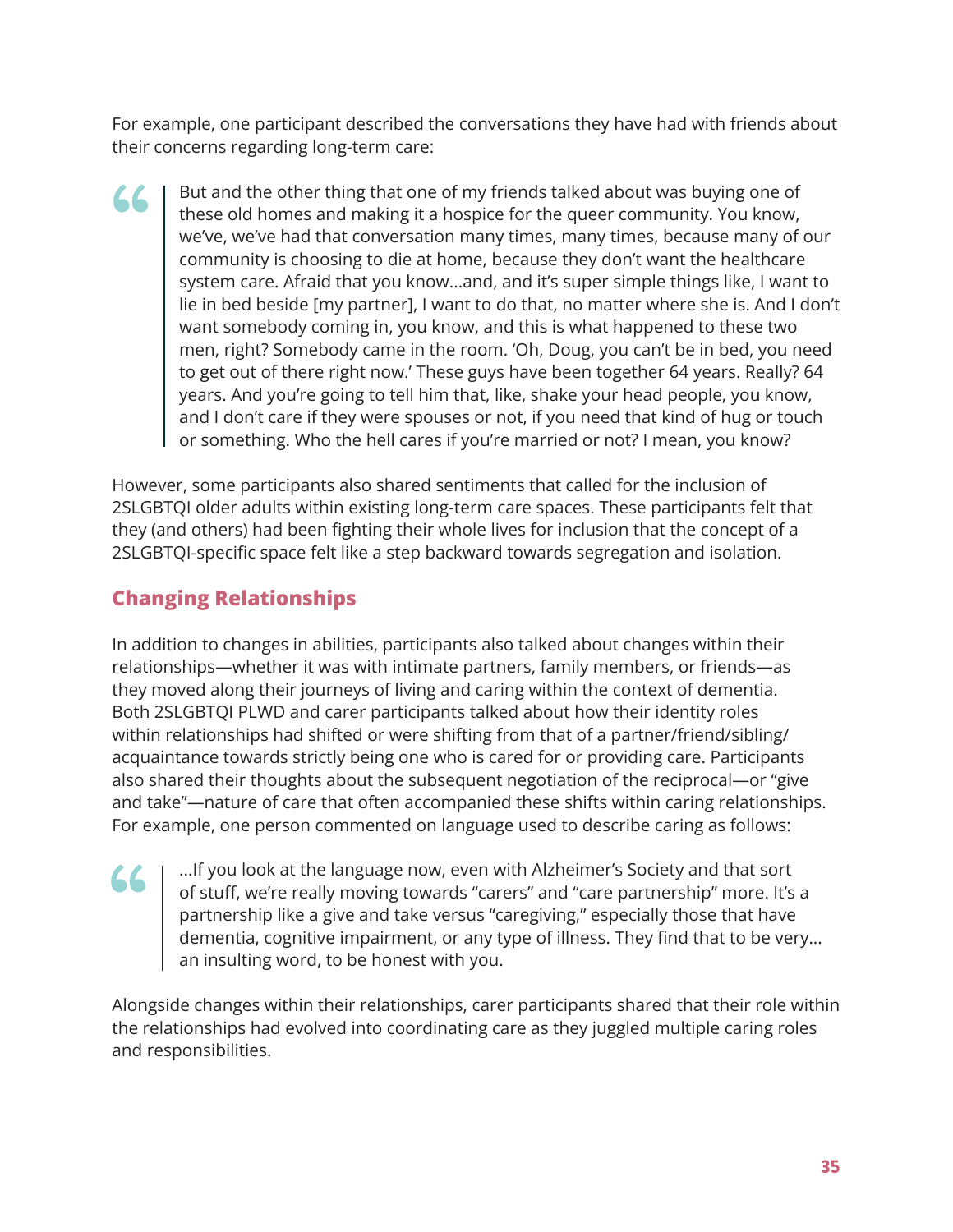One participant shared:

"

I would say that the difference is vigilance in that I have to pay attention to... did she get enough to eat, did she have breakfast, did she take her pills? Did she take them at the right time? Is she getting dressed? Is she safe in the shower? There's a kind of vigilance that's required and, you know, you can't be absent minded and then just sort of go off and do something without lots of thought and planning. And I find that I don't mind the acts of doing the things that I do, and I don't begrudge them at all. But I do find the constant having to be on your game, to pay attention, to prevent disaster. That's how I feel my day is. I'm spending lots and lots of energy preventing accidents, or something going on fire or somebody falling. So that hypervigilance, I think, is exhausting. **" (1)** 

Beyond the primary caring relationship, Phase I participants (both 2SLGBTQI PLWD and carers) also shared stories about relationship changes they had experienced with extended family members and/or friends following disclosure of a dementia diagnosis. In fact, some participants also drew parallels between the changes they experienced while coming into living with dementia and the relationship changes that many 2SLGBTQI people have experienced in response to coming out about their sexual and/or gender identity. Historically, coming out (i.e., disclosing one's sexual and/or gender identity) was often met with rejection and isolation from one's family of origin (e.g., parents, siblings, children), friends, or acquaintances. As one participant shared:

I do think that one major aspect of this conversation is the fact that many of us do not have as close of a relationship with the rest of our family, our bio families, necessarily, because they have not been comfortable with who we are. And so that has been a lifelong challenge. So we have chosen families, if you will, to some extent. I mean, I think that that lack of... Other people in my family have had dementia, but the whole family team got behind it somehow and worked on that together. Whereas in our case, I think we're doing it pretty much alone without that support from them at all. And we're not close to them anyway.

Many participants also reflected upon their experiences of loss and grief in response to these changes in relationships following a diagnosis of dementia. Participants related their feelings of grieving the loss of one's partner and/or relationship as they once were as their relationships took on new forms. One participant described this experience as ambiguous grief as she talked about the changes she was experiencing with her partner:

I got introduced to that concept of ambiguous grief. And, and how is that, that you are experiencing loss when the person is still sitting there right in front of your face, you know, so that has been really helpful for me to work through that. And too like you're saying...[wife] needs simplicity, consistency and routine. And that's where I am so grateful that I am a teacher and a planner. But I'm also very grateful that I've always been creative. Like there is... "no" doesn't exist in my vocabulary. If you tell me something can't be done, I'll prove to you that it can, you know. And within reasonable limits, obviously. 66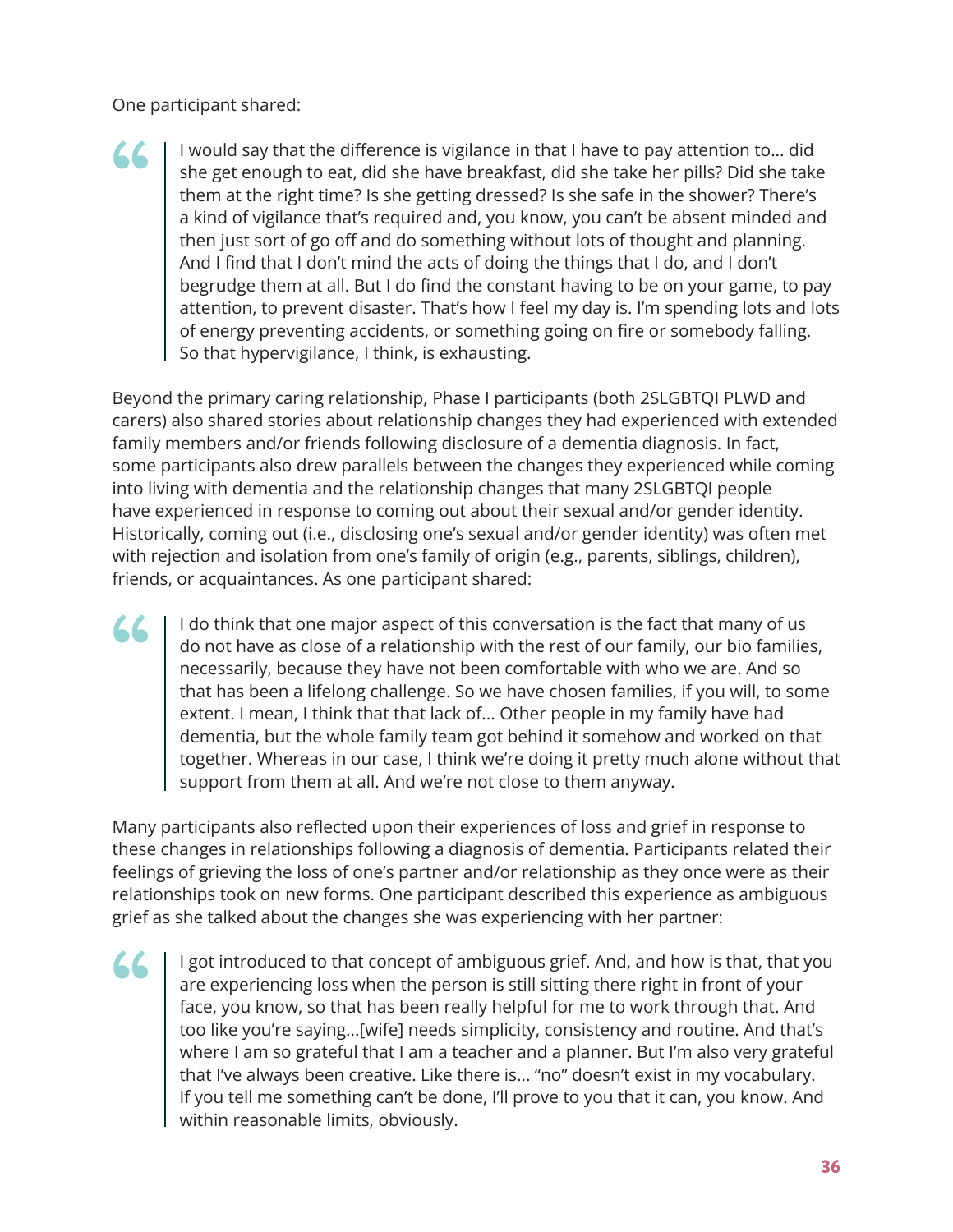As participants talked about the various ways they have experienced—and will continue to experience—changes in their relationships while living and caring in the context of dementia (e.g., shifts in reciprocity, juggling more responsibilities), the need for enhanced resources to support 2SLGBTQI PLWD and their primary unpaid carers in navigating changes and grief in caring relationships became clear.

### **Questions of Recognition**

"

Conversations with Phase I participants also brought up questions related to recognition. Recognition in this instance was related to shifts in recognition—or sense—of self and others, as well as concerns about experiences of erasure—or lack of recognition—within aging and dementia care spaces.

With respect to questions of recognition related to sense of self and self-hood, participants shared fears around self-recognition—about whether they would remember who they are and who they love. For example, one 2SLGBTQI PLWD participant described feeling "like an un-persona" as they struggled to reconcile their current experience and who they were becoming with who they felt they once were. Another participant who was both a primary unpaid carer and intimate partner to a 2SLGBTQI PLWD shared concerns regarding whether her partner would forget—or no longer recognize—their relationship and the life they had built together since coming out later in life (both had previous heterosexual marriages):

I'm in this for the long haul shall we say [laughing] in all ways, and it's very interesting, because, as you know, when you get into dementia, and you progress down that pathway, the brain regresses into what it knows. And so I call it 'her level of norm'... from what she operates is now definitely our pre-marriage days. It's almost like our 25 years is starting to go. And she'll substitute activities that happened many years ago, long before me, and put me into them, except I wasn't there, you know. And so, you know, how do you correct... How do you do whatever...And I just I pulled all the pictures together... You know, hanging up little things in the kitchen and stuff so that those images are present for her, because when she sees a picture, her memories are very clear. But without that stimulating...

In line with concerns about recognition within intimate relationships, participants also shared experiences of lack of recognition within the realm of external care and support. Participants shared experiences of the loss—or perceived loss—of one's queer identity as the diagnosis of dementia evolves into the primary aspect of identity, taking precedence over other aspects of identity.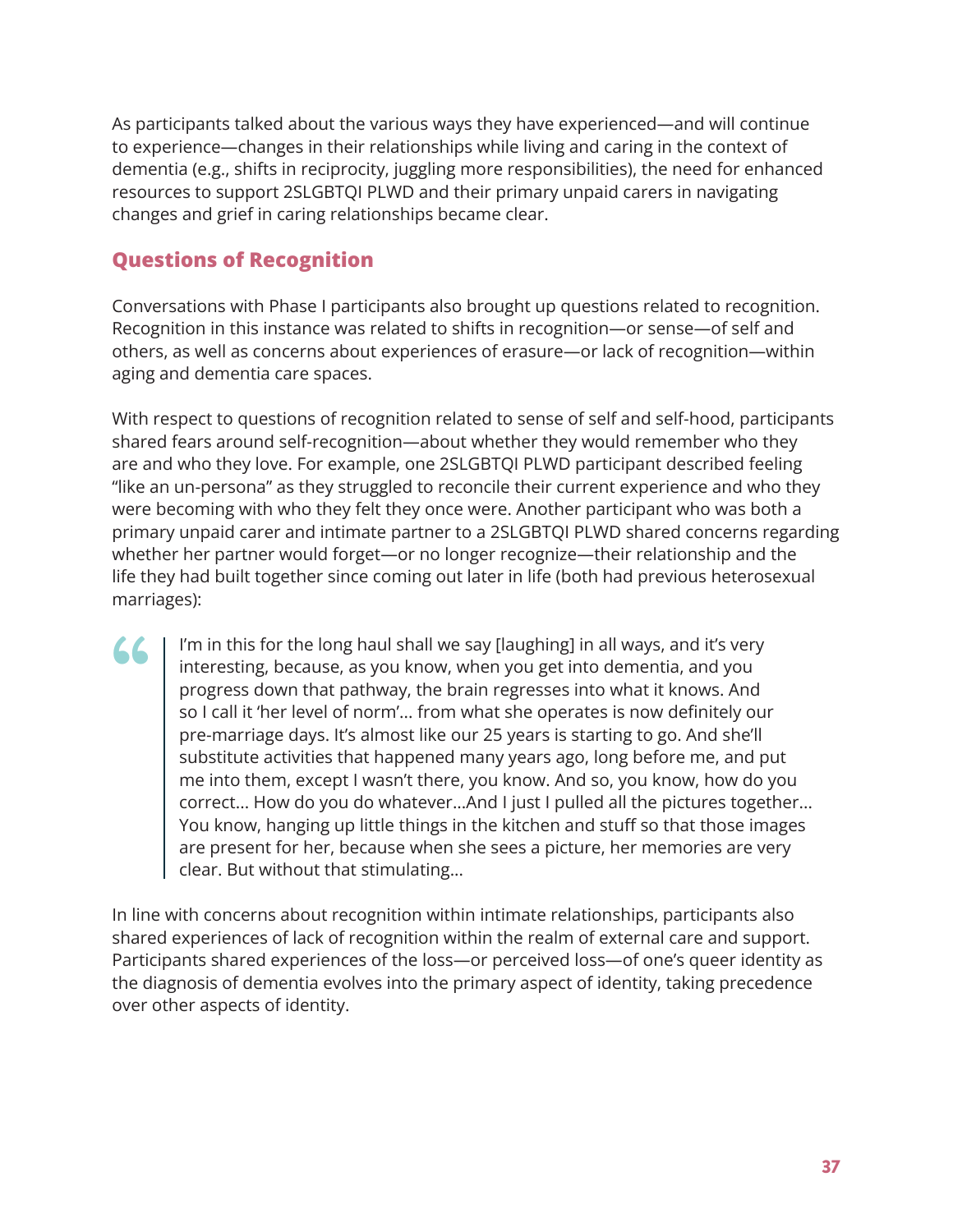Talking about her experiences of caring for her aunt, one participant shared:

When it comes to like her sexual orientation, we know... it doesn't really affect her caregiving. It doesn't affect our caregiving at all, because I don't think she has knowledge of it, she doesn't discuss it, or she doesn't, you know, she doesn't really touch base on that. It's... now her disease rules her life. And it's her actions based on that disease, like, you know, forgetfulness, being erratic, sometimes being aggressive, that kind of takes over. So, the LGBT part doesn't really affect anything that she does, our caregiving or her behaviour...Like, her sexual orientation is not the forefront of her identity for us. That's just her personal life. So we don't see her like, even my mom—especially because my mom still has that conservative mindset—she doesn't really like... I think also kind of my mom's in maybe a bit denial. Because my mom probably hasn't come round it 100%. But we don't really discuss it. ...And now that she's sick, we don't... it's mostly about her illness that we're more concerned about her health. We view her in terms of like her health and her situation and, you know, her mental health and physical well-being. We don't really like, discuss that. "

Beyond the change in—or erasure of—queer aspects of individual identity, participants shared their concerns about whether organizations and service providers (within and beyond age-related care settings) would recognize their relationship(s). For many participants, these concerns stemmed from past encounters with age-related care providers where inaccurate (i.e., heteronormative) assumptions (e.g., parental or sibling relationship) were made about the nature of their relationship (e.g., intimate partner, friend, acquaintance).

I can't tell you how many times I've been asked, Is this my mom? This is the presumption... it is the presumption at the dentist, it's the presumption at the hospital, it's the presumption everywhere. And, you know, [my partner] visually has aged dramatically in the last two years or three years. And I wasn't being asked if she was my mom five years ago. But now there's this presumption and a kind of... As a spouse, I don't feel as seen as a spouse by the medical system at all. It's bizarre. Particularly now because she is needing help. **" (1)** 

In response to these experiences of identity and/or relationship erasure, participants shared some of the strategies they have developed to prevent the possibility of future experiences of discrimination. One strategy included calling organizations and/or service providers ahead of appointments to provide context—or disclose—details about one's identity and relationships prior to meeting in-person, as made evident in the following quote from one participant:

**" (1)** 

I will not say that in any way, shape, or form has our same-sex couple relationship affected the care in any way that [wife] has received from any medical practitioner. You know, practical care, like optometrists, dentist, whatever, it's just not. And I always, especially if it's a new appointment with a caregiver, I ALWAYS call ahead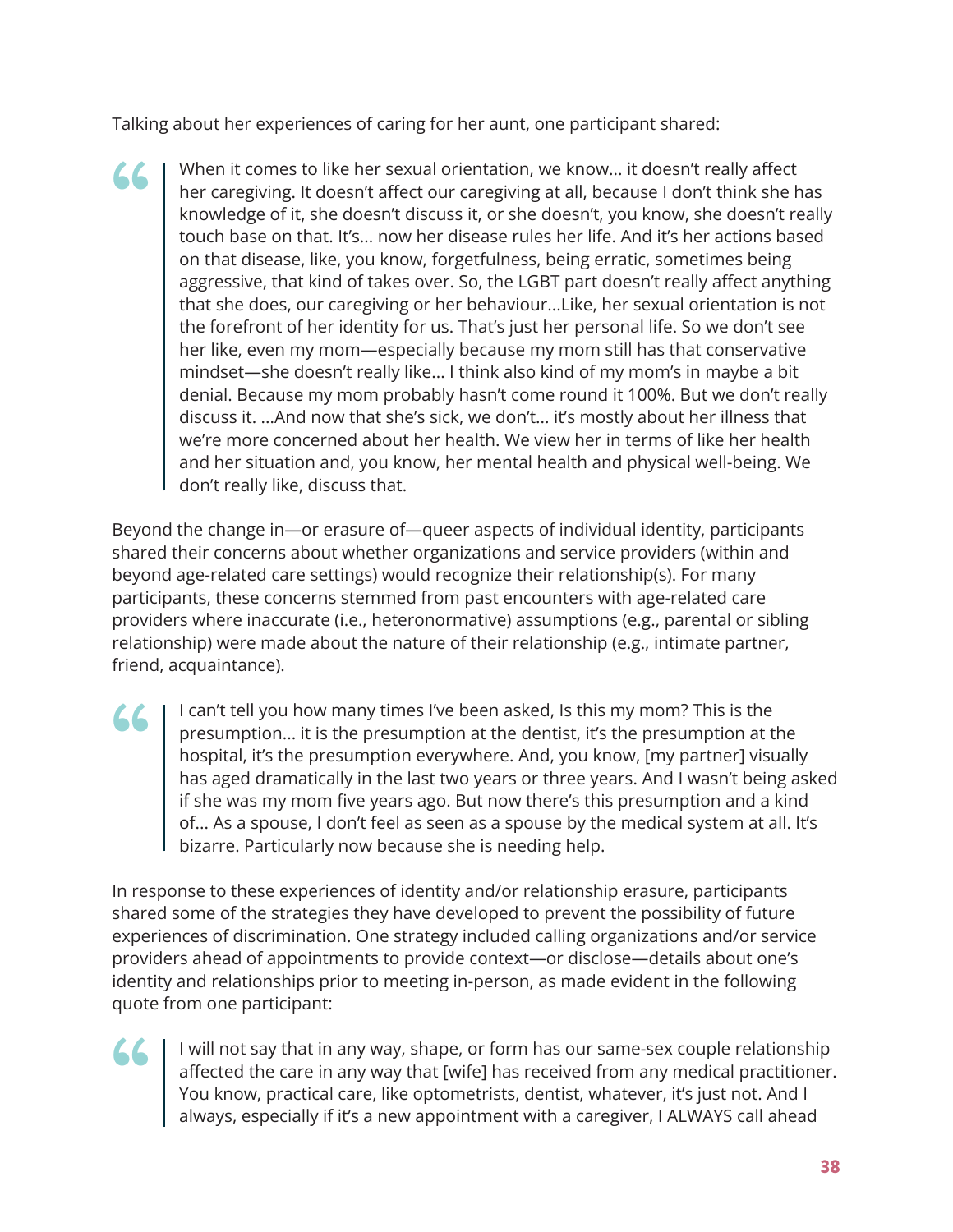and say, you know, "[wife] is going to be, you know, in your care, she's been diagnosed with vascular dementia. She's in the early approaching middle stages. I am her wife, I am a primary caregiver"... So they're coming in informed, you know. And I think as a teacher, you always give students 'look fors,' you know, "we're going to do this, this is what I want you to look for. This is what I'm going to ask you about when we're done." Why don't we do the same thing to caregivers, and, you know, service providers? And that's why I've chosen to do that. So I have to say that it has not been an issue at all.

Another strategy included seeking out organizations and/or service providers who identify as part of 2SLGBTQI communities or have an established track record of providing affirming care and support. An example of this strategy in action was provided by a Phase I participant:

**" (1)** 

[Friend] and I had the same doctor. It's a gay doctor with a predominantly gay practice. And although you may not be treated badly, in one situation, you are... it's so much easier in a situation like that. It's so much easier when the person just knows the situation. ...Everybody knows the situation and is extremely supportive of it. So it's perhaps not that one is treated badly in other places, but in queer positive places one is treated so much better and one notices the difference.

Finally, choosing to "go with the flow"—or choosing to not correct inaccuracies—in the moment when organizations and/or service providers make assumptions about one's identity and relationships is another strategy that was used by participants. As shared by one Phase I participant:

I wouldn't [allow assumptions/go with the flow] in a situation where [for example] it's banking. That's stupid, because you're telling a lie, and it's just gonna come back and get you. ...And in the cases, when I've allowed people to make that assumption, you know, it's like at emergency or something where... again, you don't want to be caught out in a lie. But if they want to say, you know, "your father will be back from the x-ray in five minutes." It's just easier to let them say that as opposed to correcting it constantly. It's more out of convenience than anything. I mean, how many times do you want to correct people and it just seems kind of boring and small-minded to keep doing so... The guy who pushes the stretcher in the hospital, you don't need to correct them all the time. He's just trying to do his job. **" (1)** 

The ways in which participants talked about taking action to navigate or prevent experiences of discrimination—and best ensure they would be treated with dignity and respect—highlights significant gaps in both recognition of and support for the multiple and fluid nature of identity for 2SLGBTQI PLWD and their primary unpaid carers.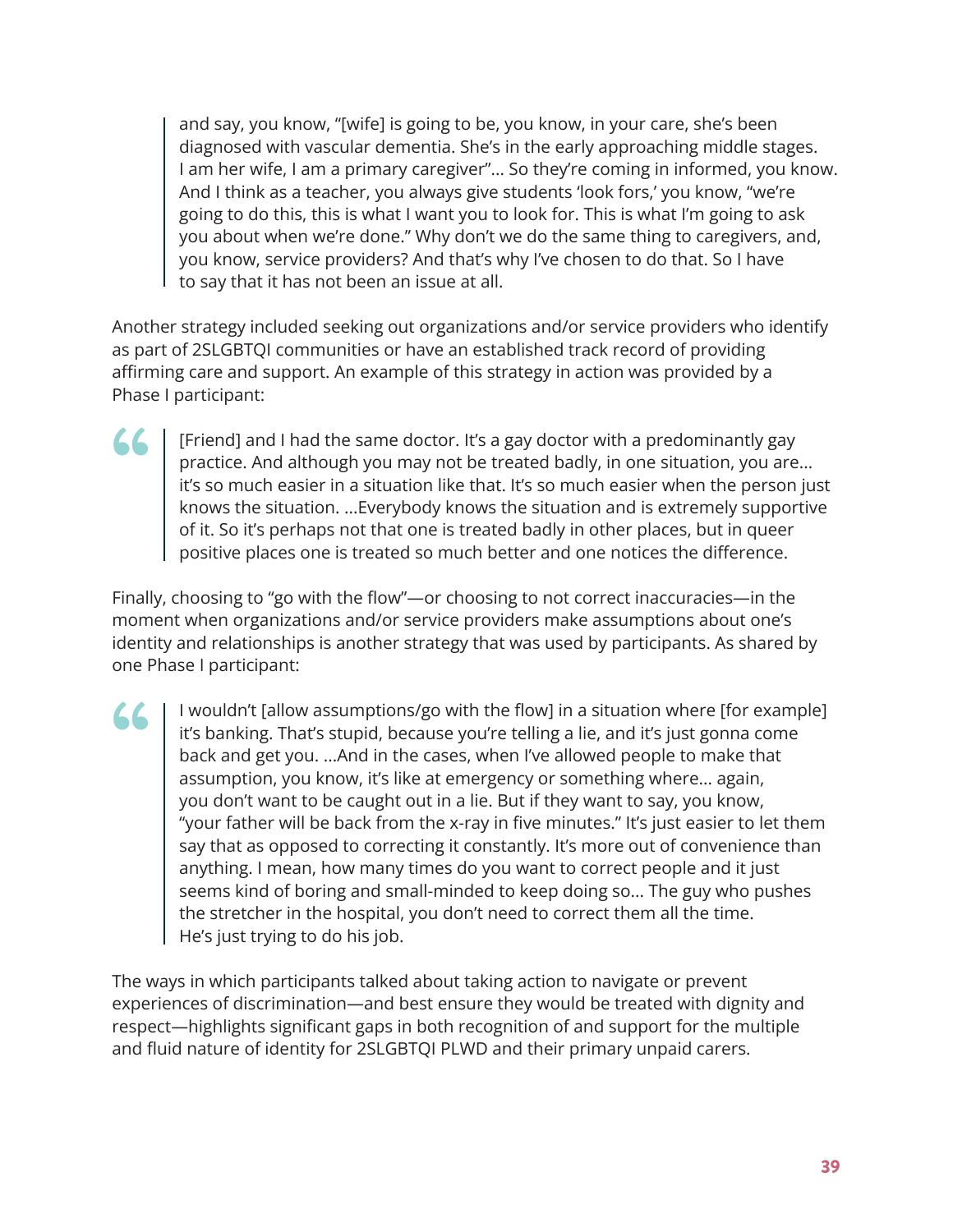### <span id="page-39-0"></span>**Implications**

Phase I and II participants' reflections on coming out and coming into living with dementia suggest several important implications for policy, programming, future research, and efforts towards social and systemic change. These include:

- **• Enhancing support for changes in caring relationships:** Building on existing literature that discusses the various ways that change is experienced in caring relationships within the context of dementia, our study findings draw parallels between some of the changes noted above and the changes that have historically been associated with coming out for 2SLGBTQI people (e.g., familial rejection, isolation). The intersection of these historical and ongoing experiences of change calls our attention to the need for additional consideration when it comes to the provision of support. Possible steps for providing enhanced support for 2SLGBTQI PLWD and their primary unpaid carers include:
	- Recognizing the histories of change that 2SLGBTQI people are carrying with them as they are navigating living and caring within the context of dementia, as well as the potential impact that histories may have on current caring relationships.
	- Recognizing and supporting various forms of loss and grief associated with changes in caring relationships (e.g., changes in recognition of self and others).
- **• Recognizing the multiplicity and fluidity of individual identities:** It is now widely known that individual identities are intersectional (Crenshaw, 2014). Considering the various aspects of our social identities, our study findings highlight the need for a holistic approach to care and support that not only recognizes but embraces the intersectional identities of 2SLGBTQI PLWD and their primary unpaid carers—rather than compartmentalizing and reducing care and support to individual aspects of identity (e.g., dementia-specific, 2SLGBTQI-focused). Some examples of intersectional care and support include:
	- Creating dementia-friendly queer community groups to support multiple aspects of identities for people living with dementia, and to recognize various configurations of caring relationships (e.g., as partner, friend).
	- Recognizing intergenerational relationships and not making assumptions about people's relationships based on age or gender.
	- Recognizing various life trajectories (and changes in trajectory) that people will have had, including fluid sexual and gender identities.
- **• Offer a spectrum of support to meet needs, wants, and desires of 2SLGBTQI PLWD and their primary unpaid carers:** Reflecting discussions regarding individual desires for aging and end-of-life care, our study findings highlight the need for a spectrum of support to meet the varied needs, wants, and desires of 2SLGBTQI PLWD and their primary unpaid carers. Some examples provided by Phase I and II participants included options for aging in place (e.g., in-home support, financial support and incentives), communal living in community settings (e.g., sharing a home with chosen family), and long-term care (e.g., queer-specific care spaces, inclusive generalized care spaces).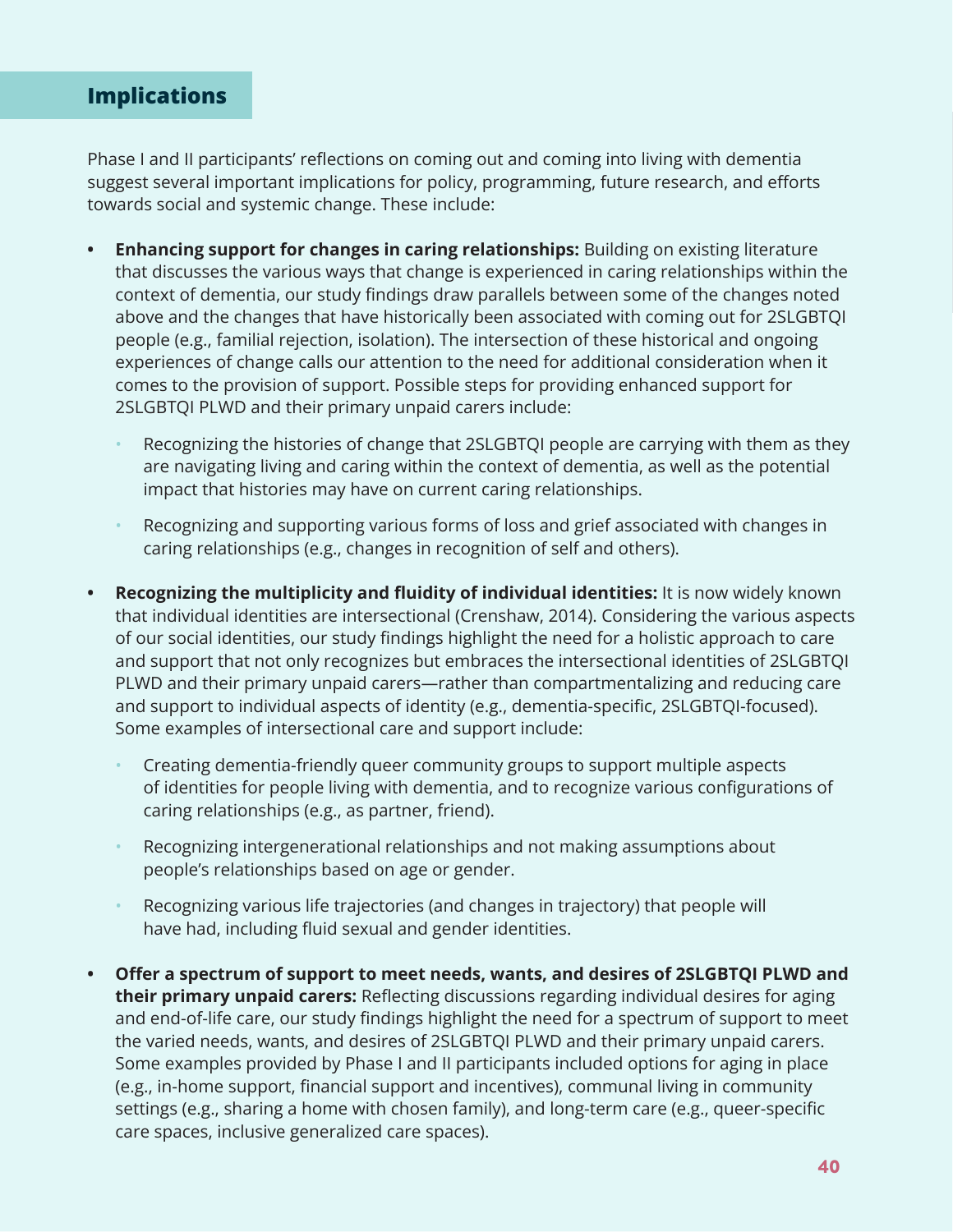# <span id="page-40-0"></span>THE POWER OF SUPPORT NETWORKS: WHAT IS WORKING, MISSING, AND WISHED FOR

In our conversations with Phase I participants, we asked: "Where else are you getting support from? What is working well, what is missing, what is wished for?" In response, participants shared about seeking support from a range of sources, including family and friends, community members and groups, as well as healthcare and social services. In addition to sharing about what was working well, participants also shared stories about times where options for support fell short. In this section we focus on the power of support networks—to both affirm and harm—within the lives of 2SLGBTQI PLWD and their primary unpaid carers, and conclude by offering some pathways forward as suggested by participants.

# COMING TOGETHER OF FAMILY AND FRIENDS

According to Phase I participants, the first and primary option in their network(s) of support was family and friends. While the composition of this first line of support ranged from intimate partners, extended family members, and chosen family and friends, the ways in which participants talked about their experiences and the impact of the care and support provided and received resonated across caring relationships.

For Phase I 2SLGBTQI PLWD participants, their first line of support was their primary longterm partner (e.g., spouse, life partner) and children. Each participant also spoke at length about the unfaltering support they had received—and continue to receive—from their partners throughout the highs and lows of their dementia journeys. As one participant shared:

"

She's really the leader of our family. She's our glue. So it's not just about me, that's the other thing, our daughter's had a lot of challenges, and particularly the last six months. With those challenges, it's a real wake up that as [my partner] says, it can't be always all about dementia [chuckles]. It's a good reminder, you know, there's other things going on in our life and world that we need to pay attention to.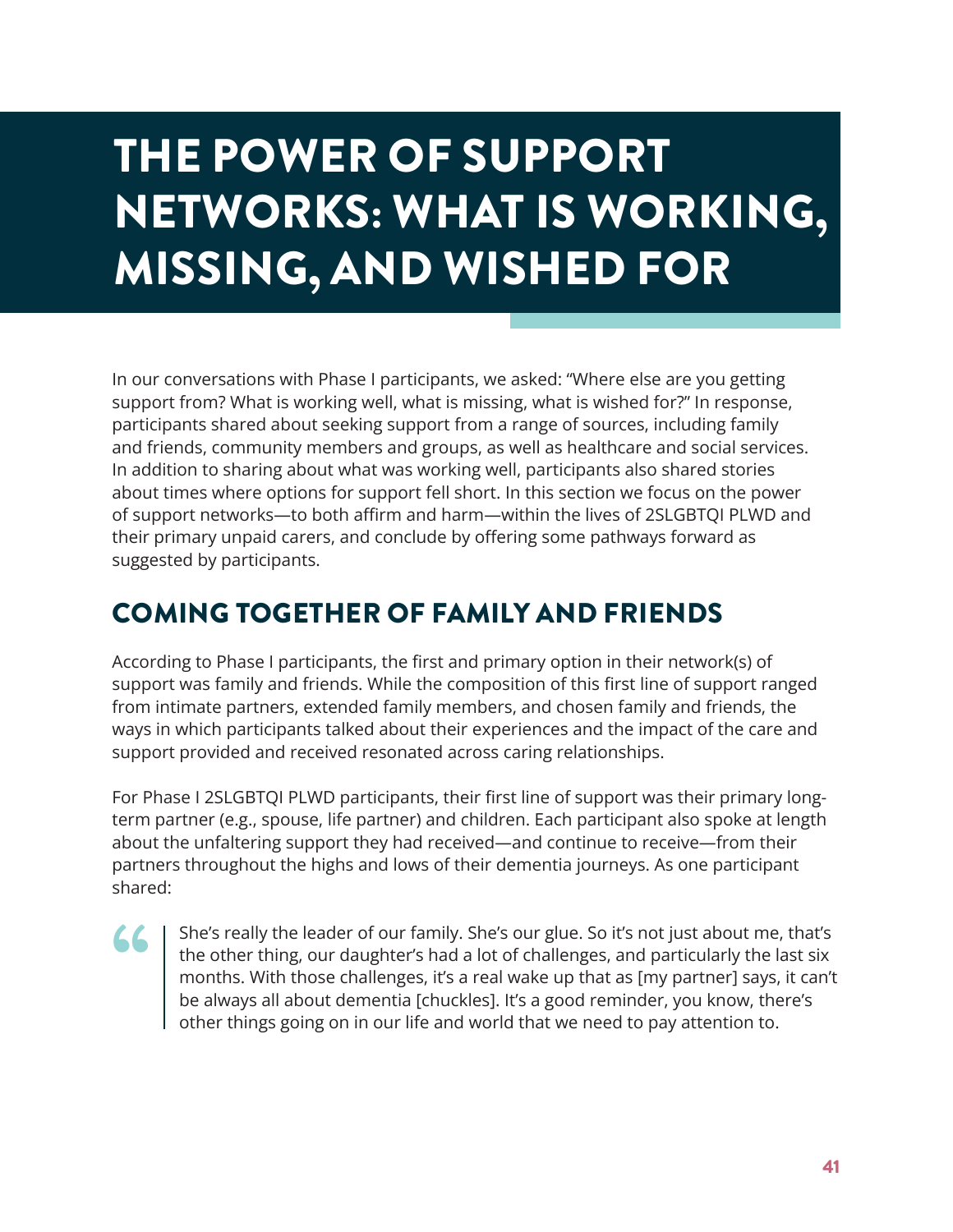However, beyond their primary unpaid carers, participants who were living with dementia did not feel they had additional immediate options for support. Among other circumstances, they cited estrangement from families of origin, not wanting to place the "burden of care" on their children or friends, and/or living in a rural area with limited support resources. For example, one primary unpaid carer talked about the isolation her uncle is experiencing:

He's not able to have held a close, close friendship. He's always been alone. He's had acquaintances, but not he's never had a long-term relationship ever that I know of. Yeah, he's kept his private life quiet... Very, very, very, very quiet, very quiet. And I the's not able to have held a close, close friendship. He's always been alone. He's had acquaintances, but not he's never had a long-term relationship ever that I knc of. Yeah, he's kept his private life quiet... Very, v friendly.

For Phase I carer participants, feelings and reflections about the giving and receiving support underscored the often tenuous balance between responsibility and reciprocity. Some participants described a sense of duty or obligation to provide care—regardless of whether they were an intimate partner, family member (both origin and chosen), or friend. As shared by one participant:

But I think that's what friends do for friends. They help them, you know, they help them no matter what the situation may be. Whether you're prepared for it or not. But as it was just sad, it was a beautiful experience at times, but really, really difficult at times because there's no handbook at all, and you just have to kind of do what Sut I think that's what friends do for friends. They help them, you know, they help<br>them no matter what the situation may be. Whether you're prepared for it or not.<br>But as it was just sad, it was a beautiful experience at support, and there's... they don't have the family or other friends that are willing to do it. You do it because it's the right thing to do. ...I was it... or nobody would have been it.

Regarding feelings of reciprocity, carer participants talked about the varying levels at which the reciprocal nature care and support manifested in their relationships. For example, some participants talked about reciprocity as feeling their efforts were valued. As exemplified by one participant:

Like so there is the empathy that comes back. She understands the burden that I carry so quite often she's very empathetic or, or she'll reach out...She tries her best to do what she used to do in her own way. But just the fact that she acknowledges tike so there is the empathy that comes back. She understands the burden that I carry so quite often she's very empathetic or, or she'll reach out...She tries her bet to do what she used to do in her own way. But just the connect. So it's a mutual thing, right?

However, others did not feel reciprocity in their caring relationships. For example, one participant shared:

**" (1)** 

And this past week, I feel very frustrated that he's going to burn me out. That I'm not going to have that opportunity or that comfort to be able to pass it on to my own parents. And that's... I'm feeling frustrated about that. Because it's so much work. It's so taxing on the family. And I feel that my parents are envious that I'm taking that opportunity... taking... giving it to somebody who doesn't appreciate it right now.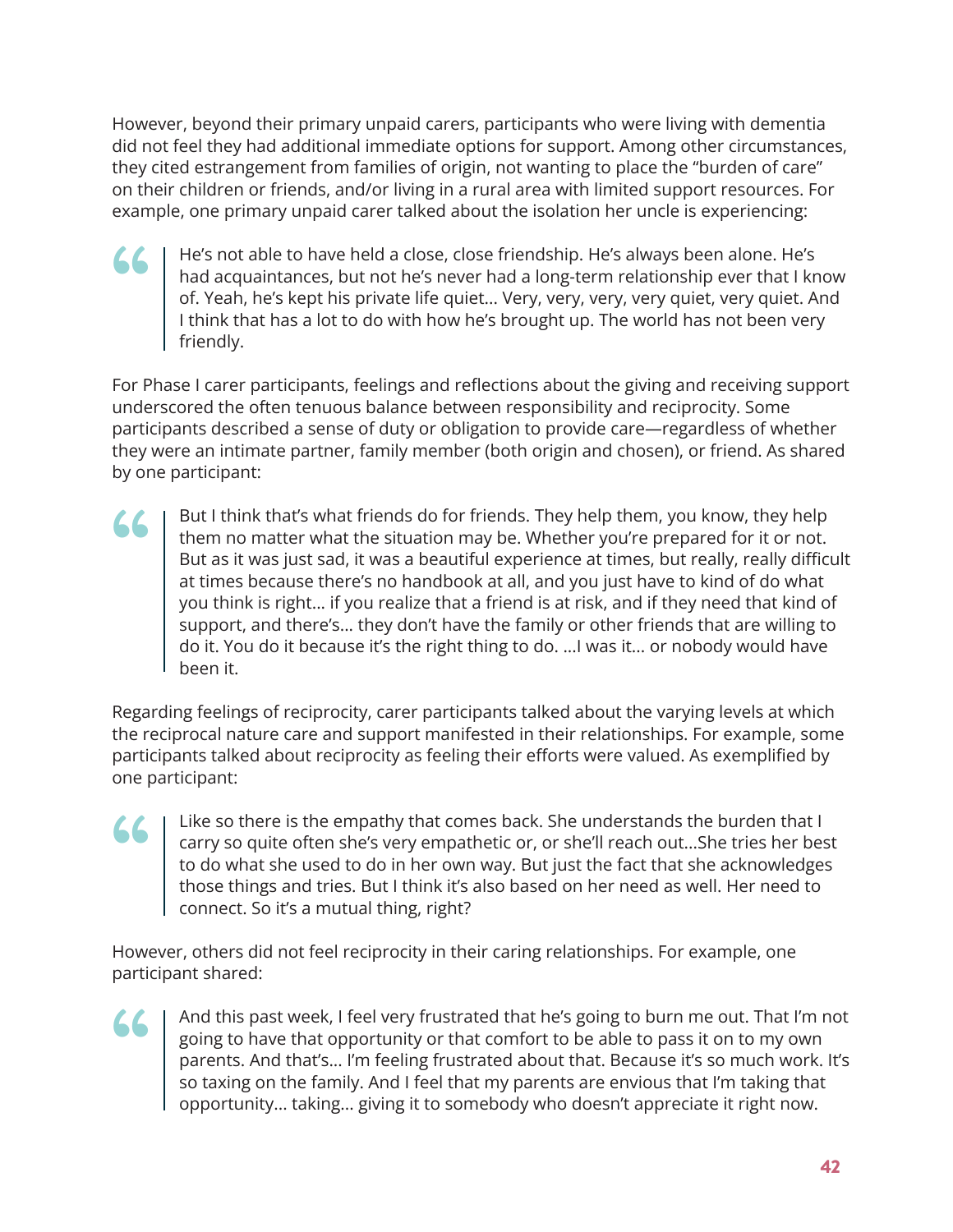As participants—both 2SLGBTQI PLWD and carers—shared stories about the primary support they receive in navigating care and caring within the context of dementia (e.g., unfaltering support, sense of duty or responsibility, varying levels of reciprocity), the need for enhancing the availability and accessibility of resources to support existing options for care and support quickly became evident.

# EXTENDED NETWORKS OF SUPPORT FOR CARERS

When asked about who was supporting them as carers, or where they were going for support beyond their primary caring relationship, carer participants talked about a wide range of options—or lack of options—they felt they could lean on for additional support when needed. The most common option shared by participants was having friends and acquaintances who could be counted on to provide social support (e.g., going on a coffee outing or for a walk), comprehensive physical support (e.g., overnight 1:1 care), as well as be an emotional support outlet. For example, one participant shared about her experiences of their extended network of support:



So, a couple of weekends ago, before we got locked down again, I was able to have a very close set of friends take her for the weekend, and I had the place to myself, which I never get.

Another common option shared—or desired—by participants was having the financial resources to pay for additional formal support. As one participant shared:

I almost found myself in a situation where I was going to be sharing a house with [friend]... and I was warned off by a geriatrician friend who said, 'Don't try to do that. You don't realize what you're going for.' And in fact, he gave me a very long description of what I could look forward to. And I'm glad that I listened to him. Of course, not everyone has that or those options, and [friend] fortunately had some money. So we were able to hire people. So that changes things enormously. **" (1)** 

While 2SLGBTQI PLWD and unpaid primary carer participants were grateful for the support they received from their family and friends, participants also talked about the reality of not having anywhere for support. In particular, some participants talked about how the responsibility of caring for their partner could be an isolating solo experience as there are limited resources (e.g., human, organizational) to support their health and wellbeing as a primary unpaid carer for a 2SLGBTQI PLWD.

Beyond their own options—or lack of options—for extended networks of support, Phase I and II participants also noted that such support may not be an option for everyone, and that not everyone has a robust support network or person present to notice changes and to advocate for them.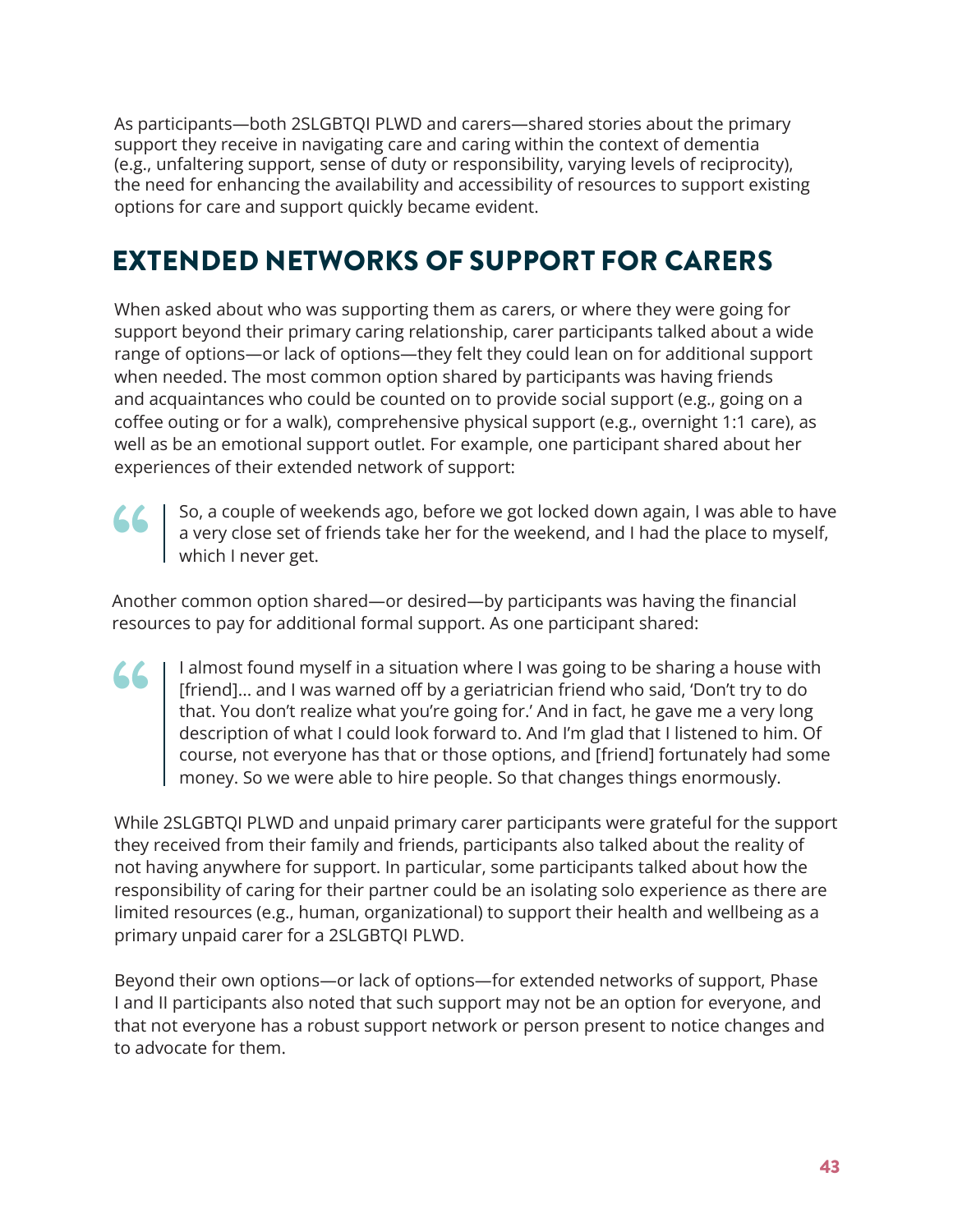As exemplified in the following quote from one participant:

I mean, I think that there are lots of, we're all acknowledging this, lots of LGTB people who have networks, but many don't. And I often think there must be hundreds of thousands in the city of people where there's nobody to advocate for them...There's nobody even to notice how much they've changed, because no one, you know, I mean, it's a gradual process, and no one is around watching and saying, "okay, at this point, somebody's got to step in [because] this person can't. It's not safe to live alone, etc." So that's really concerning. And one suspects there are more queer people. But of course, there are all kinds of people left in that situation. And it's really dispiriting because it's hard enough to negotiate the system. But what if you've got no one to advocate for you? It would be almost impossible. "

The limited range of support options—beyond friends and family—that were shared by carer participants once again highlights the need for increasing the availability of resources to support the intersecting needs of 2SLGBTQI PLWD and their primary unpaid carers.

# LEANING ON COMMUNITY MEMBERS AND ORGANIZATIONS/GROUPS

Beyond family and friends coming together to provide support in living with dementia, Phase I and II participants also talked about leaning on community members and organizations/groups. In particular, some Phase I participants talked about the additional support, or "peace of mind," offered by neighbours and community members (e.g., preparing meals, "keeping an eye" on each other). For example, one participant shared:

So the postman saw her and phoned the paramedics and paramedics came. I got a call. The paramedics were there. She was out in the street. ...the postman recognized that she was not the same woman he saw months ago. **" (1)** 

While community members and groups provide additional support for some PLWD and carers, in some instances these sources may be the primary source of support. We heard stories about care relationships that had evolved over time in response to changing work/ volunteer roles, shifting from formal/paid support provided via a community organization to supportive friendship. As one participant shared:

66

I was a healthcare worker for 20 years. And at the end of my career, I was doing home care. But after I left work, some of my clients who live in my neighbourhood ... ex-clients still needed stuff. And so I help them out now for free [laughs]. They have home care still, but I do supplementary home care. I take them to appointments. I bring them meals, I take care of about two to three ex-clients still.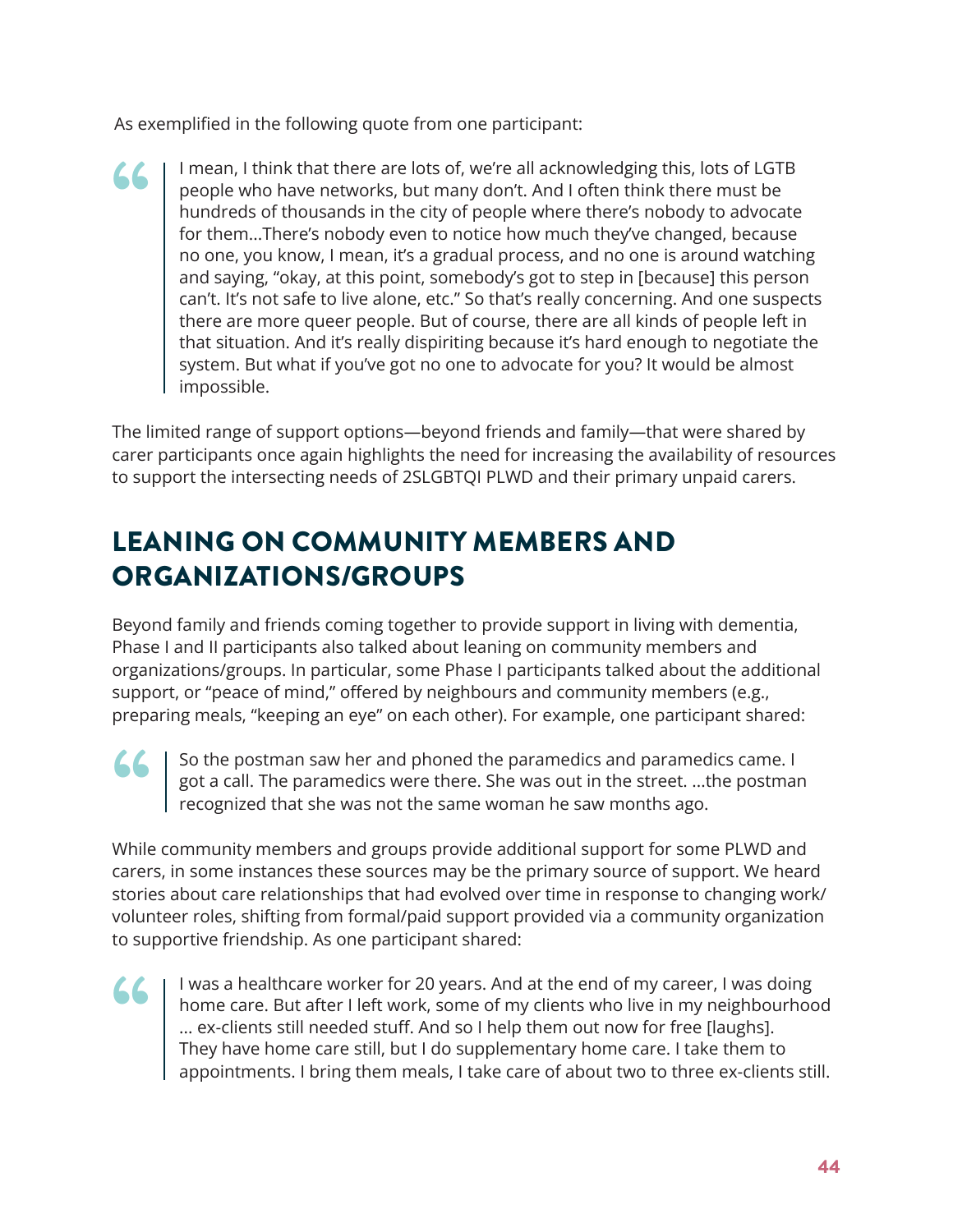Shifting focus from interpersonal caring relationships, we also heard about the role of both dementia-specific and 2SLGBTQI-focused community groups/organizations in providing support for 2SLGBTQI PLWD and their primary unpaid carers. Reflecting on dementiaspecific community groups/organizations, Phase I and II participants agreed that these services were incredibly important sources of knowledge and support—or "lifeline" according to one focus group participant—for navigating living and caring with dementia. Talking about their experience of supporting their partner in receiving a diagnosis of dementia, one participant shared:

About a year after the diagnosis, or less, I got connected with the Alzheimer's Society here, which has been very supportive. And there's lots of activities, and we have twice monthly support group. Well, first of all, I went for an 8-week training course, two hours a week... they tell you the basics, the types, the caring opportunities and options, what support to have, so it's training. And then that segues into a support group, where we meet twice a month, for chit-chats and exchange of information. And through that, I've learned about so much support that is available, both in the public sector and the private sector. So much so it's almost overwhelming. "

When it comes to support from 2SLGBTQI-focused community groups/organizations, Phase I and II participants talked about these groups and organizations as key sources of social support and connection (e.g., social gatherings, events). As one participant shared:

What I'm seeing in the community here is that there is... there is like, there always has been an attempt to connect with the older gay community, older GLBT community. But it's all... my impression of it has always been that it's more of a Social connection. And I mean... It's about that. They're not having events where the local connection. And I mean... It's about that. They're not having events where the local connection. And I mean... It's about that. Th somebody is talking about dementia, for example.

While Phase I and II participants both highlighted the immense importance of both dementia-specific and 2SLGBTQI-focused community groups/organizations, participants also wanted to see future programming and services to acknowledge their many identities—as both 2SLGBTQI individuals *and* people who are living and caring with dementia. As one participant shared:

I think that there has to be a structure so we move beyond the recreational aspect of being a 'gay senior,' for example. ...I mean, we have events that are recognizing seniors in general, and then maybe there needs to be more about gay seniors, and then as part of gay seniors, then we can have the spotlights coming on for these different aspects and that this will be one of those aspects. And it's all... there needs to be better understanding and awareness of this. And that it's not about how we're gonna start locking people up...It's more about education. And it's more about expanding their role, their focus. I think right now it's really important that we get people out of the isolation, however it's done. And you can do through the social [part] of that, but then there needs to be more... groups need to be encouraged to think beyond either the immediate need or the obvious need. "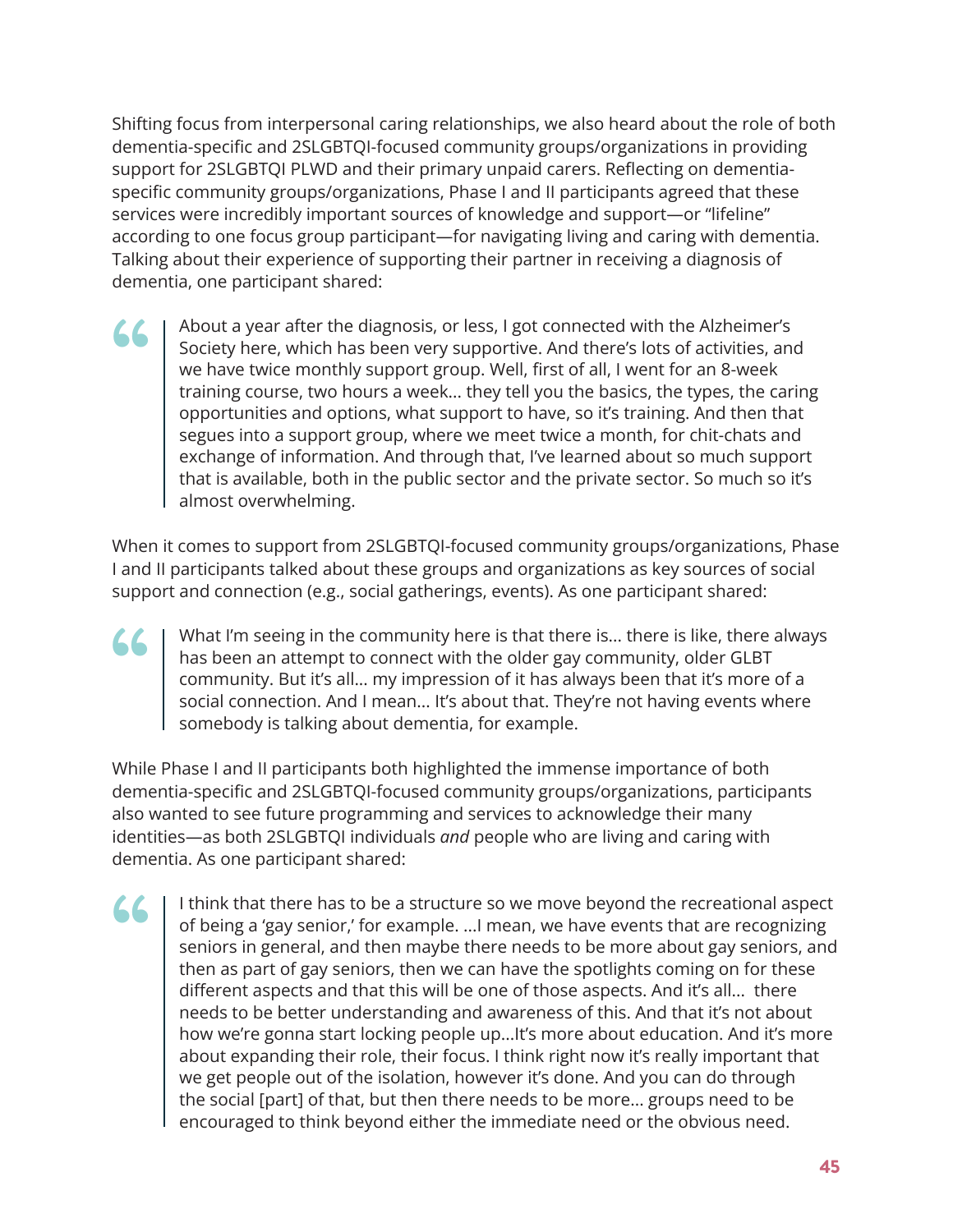To further highlight the importance of multi-dimensional support resources, Phase I participants talked about how much they appreciated that the focus group setting facilitated the opportunity to come together and connect with others who were living and caring within the intersection of 2SLGBTQI identities and dementia. As one participant succinctly shared:

I just think that I appreciate the fellowship today with common interests and common experiences and learning new experiences with people like myself. I haven't experienced this before. And I've been walking this path for a while. So that's pretty great.

This sentiment was shared by all Phase I participants asthey relished the opportunity to connect with others with similar experiences and desires for resources that could support their intersecting identities.

While Phase I and II participants noted the importance of community members and groups/organizations in supporting 2SLGBTQI PLWD and their primary unpaid carers, they also commented that the COVID-19 pandemic had created a number of challenges to accessing support in both private and public domains. This included in service disruptions and program cancellations. As one participant shared about their newly formed support group for 2SLGBTQI carers:

I do a lot of work with the Alzheimer's Society here in trying to connect within our own queer community in [city] and starting a queer caregiver support group. And we had everything in place, we had grant money, we had meeting dates set, and then COVID hit. And all of that has gone. ...We only really were able to have the one gathering before it all got shut down. It wasn't well-formed enough to continue on its own at that point. The whole Zoom thing was too inhibiting for too many people at the beginning and whatnot.

In addition to the significant barriers and challenges, there were also a few opportunities for enhancing accessibility and connection. As programs shifted to the virtual environment, there were more opportunities for 2SLGBTQI PLWD and their primary unpaid carers to connect in ways that were previously unavailable. Thinking about the opportunities presented by the shift to online communication caused by the COVID-19 pandemic, one participant shared:

**" (1)** 

**" (1)** 

**" (1)** 

There needs to be queer-specific support groups and they need to be crosscountry and there needs to be access to resources for people that are living in rural areas. I think the one thing that we've learned so much since this pandemic started is that, based on what we're doing here today, these things can happen virtually. So that now that we know that those things can happen, that... they need to be put into place.

Moving forward from our experience of conducting this research study during the COVID-19 pandemic, the importance of creating opportunities for individuals with similar lived and living experiences to come together and connect cannot be understated.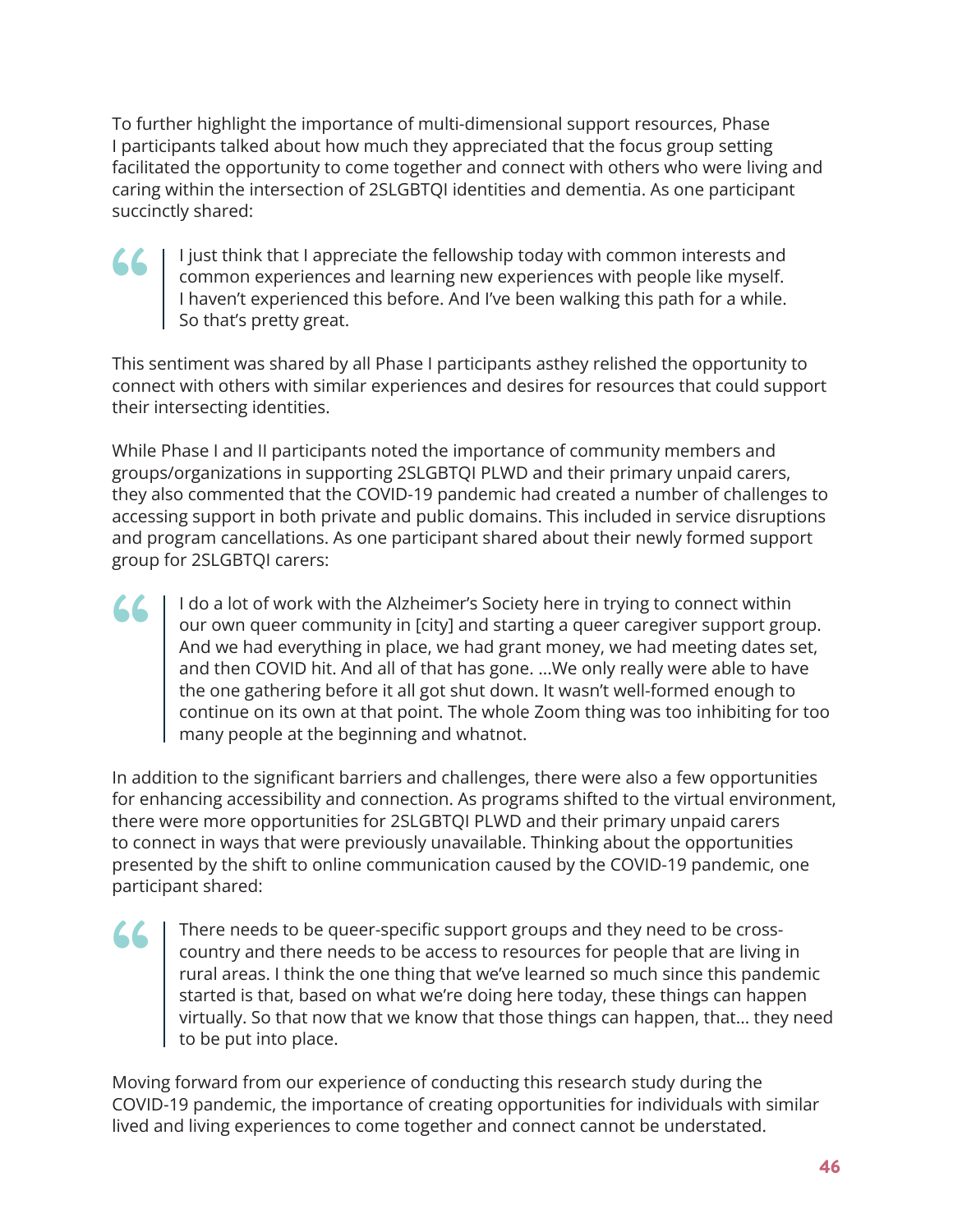As exemplified in the stories shared by Phase I and II participants, the availability of community members and organizations/groups that offer knowledge, support, and connection which acknowledges the range of identities and caring relationships within the context of 2SLGBTQI identities and dementia is critical.

# REACHING OUT TO HEALTHCARE AND COMMUNITY SUPPORT SERVICES

In addition to sharing about their caring relationships with family and friends, as well as community members and groups/organizations, Phase I and II participants shared stories about their experiences accessing—and attempting to access—healthcare and community support service, alongside specific insights and recommendations about what could be made better, and how. When asked specifically about experiences with general healthcare and/or community support services, many participants expressed how past experiences with healthcare and aging care services informed or shaped their current encounters both negatively and positively.

With respect to the impact of negative experiences with healthcare and community support services, Phase I and II participants talked about the various ways their caring relationships were misinterpreted or erased (as discussed earlier) by care providers. In some instances, Phase I participants talked about the need to continually "prove" their relationship/connection to the person they were caring for despite having established caring relationships.

I guess for me, I think it's engaging the person that you're being the advocate for. If I can get [brother] to say, ' give her permission,' or 'yes, she's my advocate' or something like that, that seems to hold more weight, because we've obviously talked about it, depending on where the person is that you're caring for, [if] they're able to do that. I think that that's an important piece. Because... privacy, especially around doctors is, you know, usually reserved for the spouse. So yes, I think it's important that you establish that bond first. 66

These encounters often lead to further questioning and assumptions made about one's motivation for providing care (e.g., financial motives). One example shared by a participant about the skepticism they had experienced when interacting with healthcare and community support services:

I think they say, well, you know, why are you? They wonder what... they wonder why you're doing it. And they wonder, you know, "shouldn't somebody else... shouldn't their family be doing, you know? Shouldn't you be living your own life, and not worrying about this person? Because you have your whole life ahead of you, you know, why are you doing this for your friend? There must be a reason." Sometimes there isn't a reason beyond just caring. **" (1)**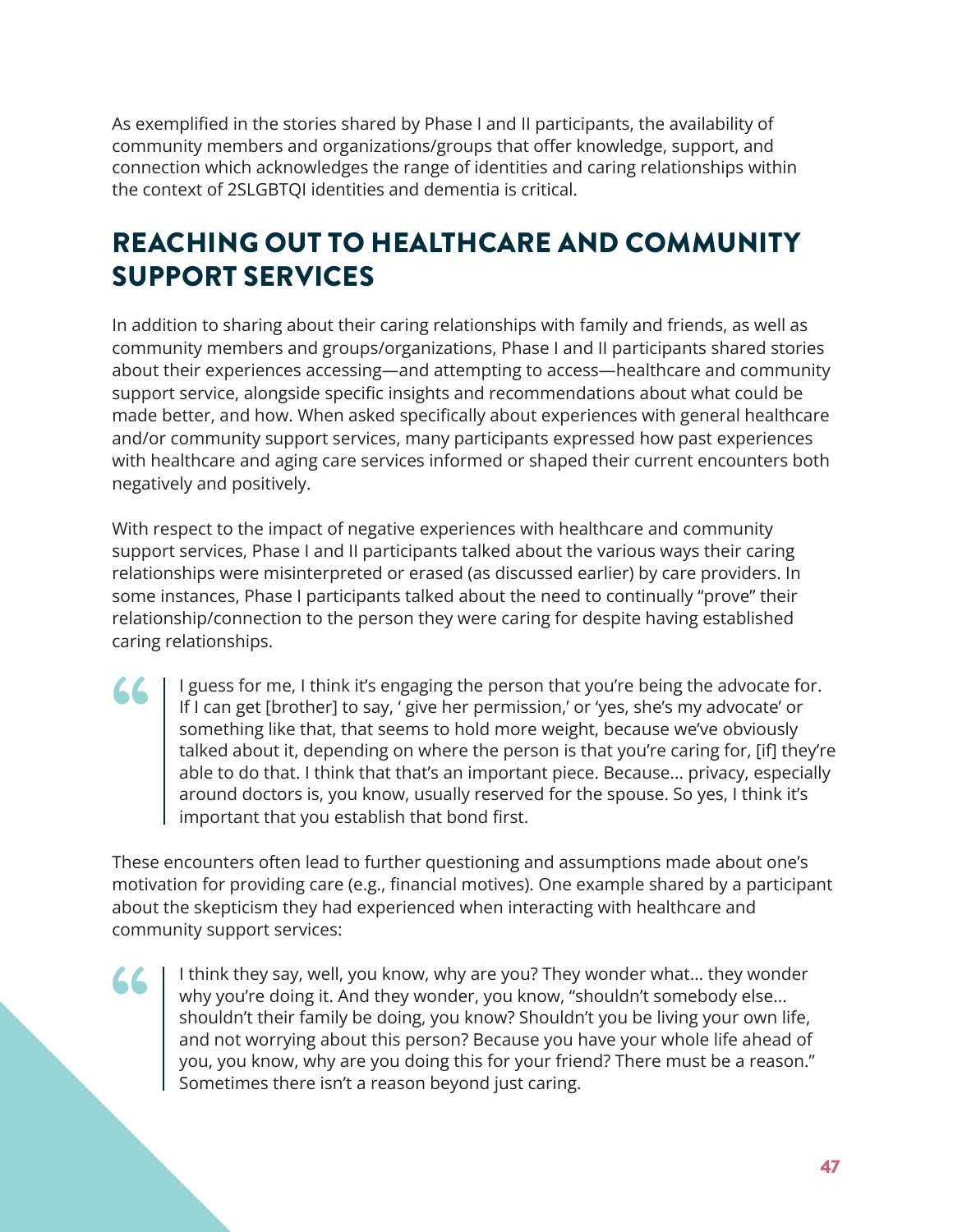While participants talked about the impact of heteronormative assumptions on their interactions with care providers, some participants also shared insights about how intersecting stigmas associated with both dementia and 2SLGBTQI identities and experiences impact their interactions with healthcare and community support services. As one participant expressed:

I think we need to educate the general population, not only about dementia, but more about the gay and lesbian communities. And that they're... We're not something to be afraid of. We're not mean. We're not cruel. And maybe, yes, there's one person or a couple people here and there that are like that. But you know, you're stigmatizing a whole segment of the population because of that. And you're stigmatizing a segment of the population because they have dementia. And then you're double hit, because you're gay, and you have dementia. That's a big whammy. And I don't know that there's enough education on what it means to be queer and to have dementia. We as a population are people, we're just people. And we should be treated as people and loved as people. You know, that's how we come down to it. That's how I come down to it. I'm just here to do my job as opposed to learning how to care... be a caring person. And the hiring, and the training, and the understanding of what dementia is. I think there's a big gap there between the general population and those of us with dementia. 66

Conversely, Phase I and II participants also took this opportunity to talk about the impact of positive experiences with healthcare and community support services. While participants highlighted how affirming it was when care providers acknowledged and respected their relationships, they also talked about the ongoing or lingering impacts of negative experiences and encounters on their expectations prior to and during interactions with healthcare and community support services. As one participant shared:

I think it's just confidence. It's one less thing you have to worry about. I think as queer people we're always imagining there might be a situation. We're always anticipating it. Because we've had to and we... this is how we've gotten through our lives. And it never... but the possibility that you might receive homophobic treatment of whatever sort is always there. It's always in your back... back of your mind. So what is markedly different about a situation like this is you go in and you just put it... put that aside, you know, that's not going to be an issue. So I think that's, that's the huge difference. I mean, that's also as a caregiver. It just becomes easier to access that service because you aren't, don't concern... you're not concerned. 66

Negative or positive, the experiences that 2SLGBTQI PLWD and their primary unpaid carers have had (or have heard about) with healthcare and community support services directly impacted perceptions about how future encounters may unfold. Subsequently, participants made decisions about whether to access, avoid, or refuse services provided by any individual, group, and/or organization beyond their trusted support network (i.e., a primary unpaid carer) based on these perceptions.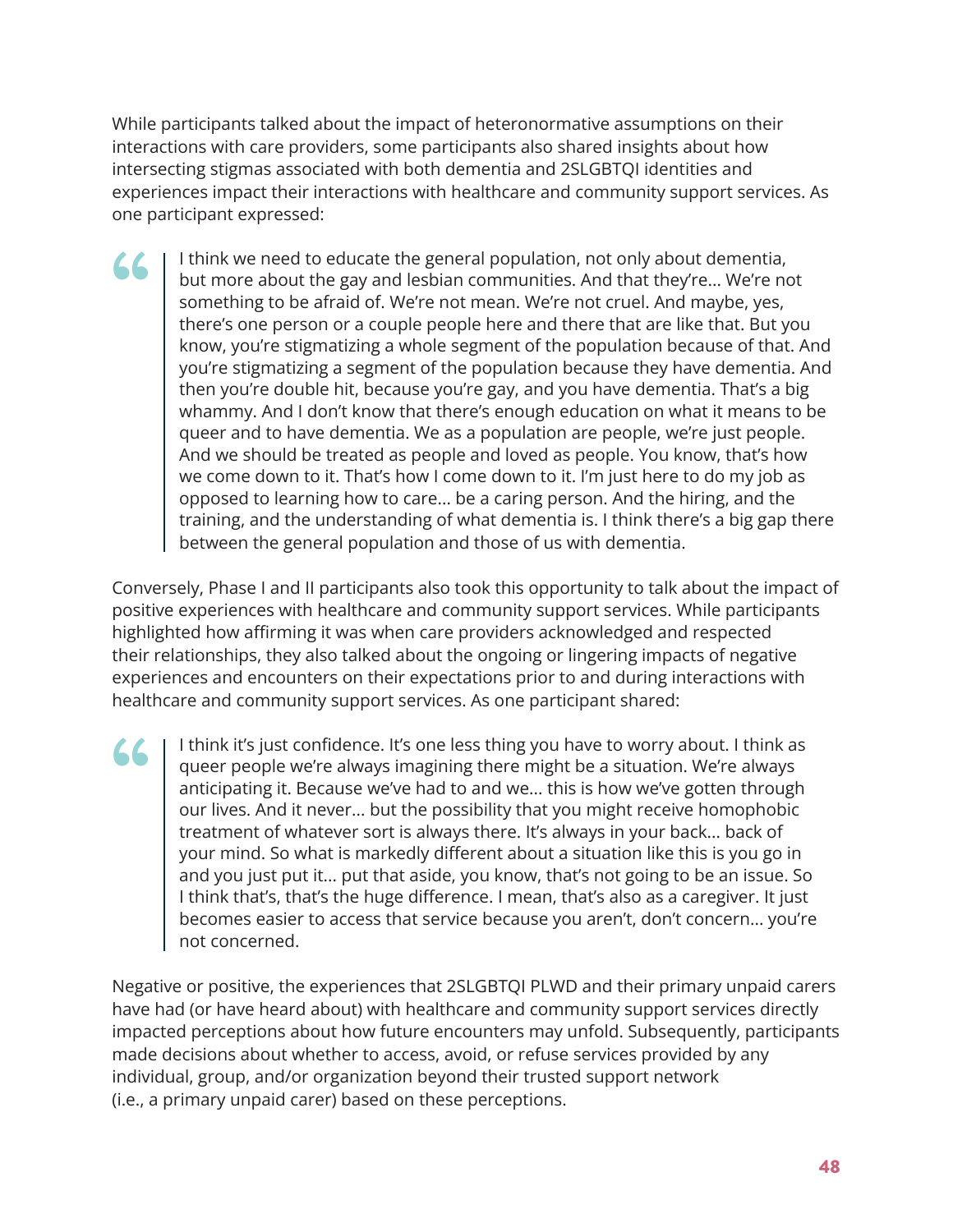As one participant expressed:

**" (1)** 

Like, what gay men in the 60s and 70s went through was not too far short of genocide. And, you know, I... like they carry that with them. And so now when I'm meeting these 70- and 80-year-old gay men, and saying, "guys, the Alzheimer's Society is the greatest place to go." And they say... "I'm not doing that again. You know, I got shamed once when I was younger, I'm not getting shamed now, because I've now got... like, they're gonna blame my gayness for causing Alzheimer's." Because that's been so much a part of their experience. And I think that's where my push to demystify sexuality comes from, because I've seen the pain that that caused that generation. And now they're being identified with varying forms of dementia and Alzheimer's and don't want to seek that resource because of the shame involved with that. "

Rooted in the ongoing impact of past experiences with healthcare and aging care services, a central focus of this conversation with Phase I and II participants was 2SLGBTQI access to services, and feelings of safety, comfort, and belonging. When it comes to seeking affirming healthcare and community support services, Phase I and II participants spoke at length about the need for greater access to healthcare and community support services for 2SLGBTQI PLWD and their primary unpaid carers, and for 2SLGBTQI older adults in general. Participants shared the perspective that many services and 2SLGBTQI-specific community groups/organizations were more readily available and accessible to residents of larger urban cities. The urban-centric location often means limited (or non-existent) access to much-needed support services for 2SLGBTQI PLWD and carers alike due to transportation and distance/time barriers. One participant shared:

I wanted to point out when I was caregiving, I was living in Halifax at the time. And there was always the perception at least, at least on my part, that the resources that might have been available in Toronto, for instance, were not available on the East Coast. I never knew of any sort of support group for people that were... that were either caregiving or other supports for people that were living with dementia in Atlantic Canada. And I really think that where you're geographically located plays a huge role in what kind of supports are available.

For Phase I and II participants, another one of the key contributing factors for affirming and positive experiences within healthcare and aging care services was having transparent equity, diversity, and inclusion (EDI) commitments and policies. In particular, participants talked about their awareness of signs (e.g., Pride flags, rainbow stickers on front doors, etc.) that signal that a group/organization or service provider is 2SLGBTQI-inclusive, as well as actively seeking out materials that outline a group/organization or service provider's EDI policies and procedures.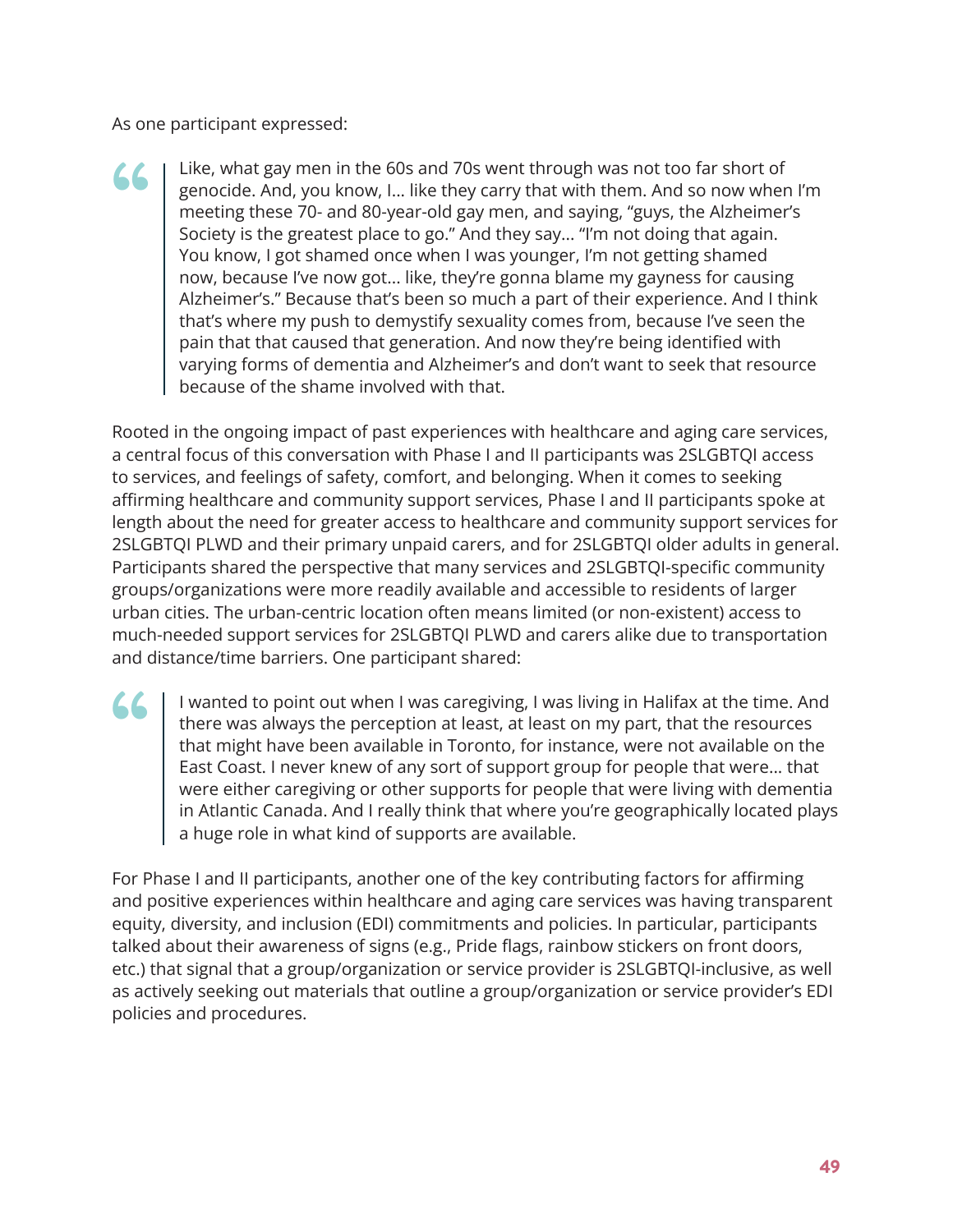For example:

# "

They're making that promise or that statement that all services or whatever [are inclusive], and I'm feeling better right off the bat because with those statements. And if it's not, then I feel justified that I can go and report and get something activated on it. And I have [done that in the past], and it's been dealt with, with protocols very, very effectively and very, very nicely. And we both felt very comfortable with how it was dealt with. That's made me feel a lot better. I felt supported in that way.

Beyond noticing organizational signifiers of equity and inclusion, Phase I and II participants talked about their intentional efforts to seek out and access 2SLGBTQI-inclusive and affirming groups/organizations and service providers, as well as their desire to see more groups/organizations make an effort to explicitly signal that their services are specifically 2SLGBTQI inclusive. For example, one participant shared their thoughts on the availability of 2SLGBTQI-specific groups/organizations and service providers:

Well, here's... to me, this is a crazy concept, but you know, if I can... if I can state my preference... If I can say I want a male doctor or a female doctor, why can't I say that I want a doctor who's LGTB... Q... sorry, I'm so awful with the alphabet, you know, who's queer friendly? And I mean, not to say that any of them are going to identify as not being queer friendly. But I think that it would be wonderful if there were more clinics that went out of their way to publicize that. To say, you know, we're experienced in dealing with the queer community and with issues of dementia and the queer community, I think it would be great if that was an option. "

Recognizing the varying degrees of support that are available to 2SLGBTQI PLWD and their primary unpaid carers, Phase I and II participants shared some ideas and suggestions regarding what is needed or wished for to ensure availability and accessibility of support and services. These suggestions can be summarized as (a) breaking down silos, (b) expanding services beyond large city centres, and (c) advocating with and for the rights of 2SLGBTQI PLWD.

In terms of breaking down siloed approaches to better support the multi-faceted needs of 2SLGBTQI PLWD and their primary unpaid carers, participants highlighted the need for dementia-specific and 2SLGBTQI-focused groups/organizations and service providers to come together in recognition and support of the unique experience of living and caring within the intersection of dementia and 2SLGBTQI identities.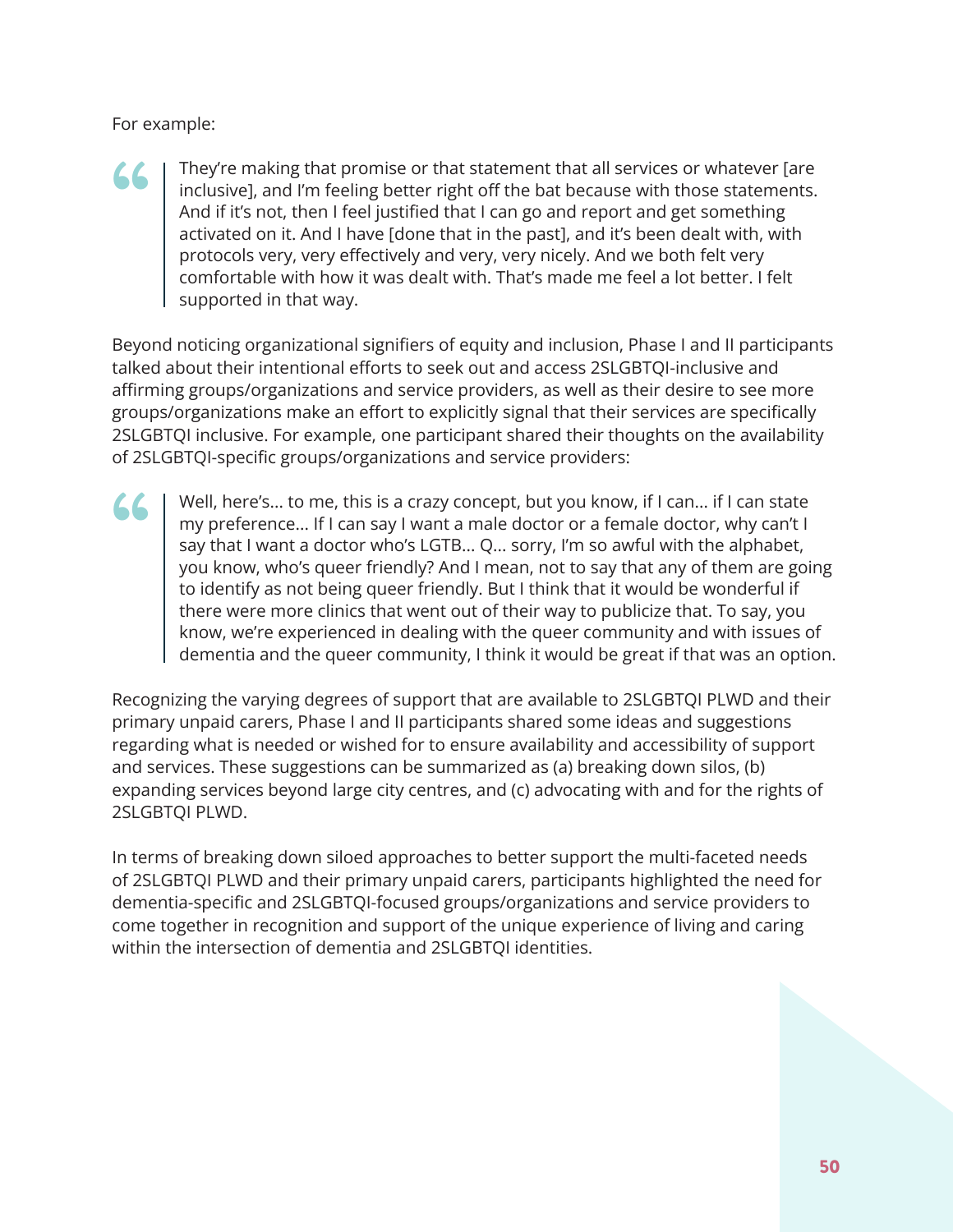As one participant shared:

And that, wherever you are, whoever you're dealing with, has to be respectful of who you are, and what you're doing. And I just fear that people who don't have support, like [another participant] and I, will find themselves in a situation where they're put into a place that takes care of people with dementia. And if they don't understand what the LGBTQ part of their persona is, that they will be misunderstood more than just the dementia. And they need to have an understanding in order to be able to take care of them properly, and to give them the proper support and love that they need. ...if you're that to begin with, and you have the LGBTQ stigma on top of that, I just fear that, you know, we will be so misunderstood and treatment will be that much worse, or care will be that much worse. And I think there needs to be education not only around dementia, but around the LGBTQ and their needs in their psyche and what makes them function and work and happy... in order to be treated properly. "

The current generation of 2SLGBTQI older adults has a long history of advocacy and they have witnessed numerous shifts in their rights and freedoms over the past 50 years. According to participants, there is still work to be done to ensure that 2SLGBTQI PLWD and their primary unpaid carers have access to and receive the care and support they need and deserve. As shared by one participant:

In the years that we've been doing advocacy, which, for the most part until about five years ago, was unpaid. So this is very important as well, because our voices need to be heard. It shouldn't be unpaid. Just so you know, this is another envelope that we are pushing. When it comes to our community, there's still a lot of stigma, and [places] where our voices are not often asked as a couple to be brought forth to the table. And our perspective needs to be heard. I think that this research is extremely important. Our voices are extremely imperative. And so that's definitely why I'm here. But this is the first time I have been as a lesbian woman with a partner with young onset dementia, I have spoken in this type of context for this type of research. "

The above insights and recommendations offered by participants to improve interactions with healthcare and community support services demonstrate the need for continued efforts and advocacy to increase understanding and awareness of the experiences that 2SLGBTQI PLWD are carrying and the subsequent impact on their needs when it comes to care and support.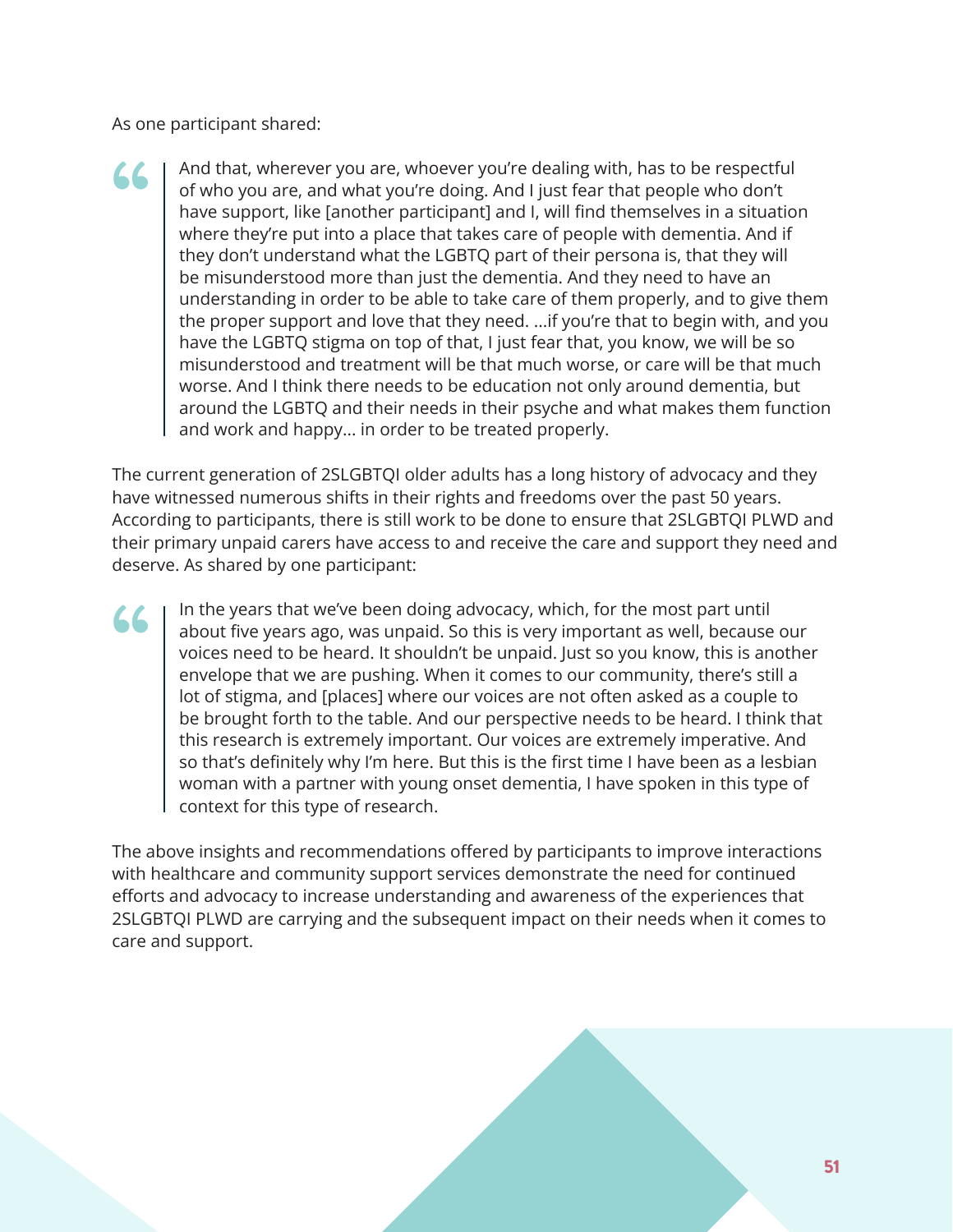### <span id="page-51-0"></span>**Implications**

Rooted in the above findings regarding the power of support networks within the lives of 2SLGBTQI PLWD and their primary unpaid carers, we present the following implications for policy, programming, future research, and efforts towards social and systemic change to better support 2SLGBTQI people living with dementia and those who care for them.

- **• Enhancing availability and accessibility of community care and support resources:**  Reflecting long-standing gaps in support resources (e.g., support groups, specialized geriatric care), our study findings emphasize ongoing calls for the need to provide the right care in the right place at the right time by the right service provider (NIA, 2020). We heard about the value of facilitating opportunities to come together with individuals who have similar lived and living experiences alongside the affirmation of care and support provided by inclusive, understanding, and non-judgmental service providers. In order to best ensure the availability and accessibility of care and support resources for 2SLGBTQI PLWD and their primary unpaid carers, our findings suggest some key considerations:
	- Create more opportunities for 2SLGBTQI PLWD and their primary unpaid carers to come together to learn from and support one another.
	- Expanding in-person care and support services beyond large, urban city centres.
	- Directing funding and resources to community groups and direct service organizations in rural areas to enhance stability and longevity of services and programming.
- **• Breaking down silos between dementia-specific and 2SLGBTQI-focused care and support resources:** Building from the need to recognize the multiplicity and fluidity of individual identities, our study findings highlight the need for cross-disciplinary support in order to provide the most comprehensive care for 2SLGBTQI PLWD and their primary unpaid carers. Breaking down silos between dementia-specific and 2SLGBTQI-focused care and support resources will create more opportunities to:
	- Better support the range of identities and caring relationships within the context of 2SLGBTQI identities and dementia (e.g., limit assumptions being made about caring relationships).
	- Enhance services and programming in ways that reflect the realities of 2SLGBTQI PLWD and their primary unpaid carers.
	- Better enable care providers to provide gender affirming care (e.g., through education and professional development opportunities).
- **• Increasing understanding and awareness of the unique needs and experiences of 2SLGBTQI PLWD:** While there is indeed growing understanding and awareness of experiences of living with dementia and experiences of 2SLGBTQI people and communities, there continues to be very little outreach and advocacy around the intersection of living with dementia and 2SLGBTQI identities. Our study findings clearly articulate the need for more channels, or channels with a broader reach, to share information, resources, and tips that are directly relevant to living and caring within the context of dementia and 2SLGBTQI identities.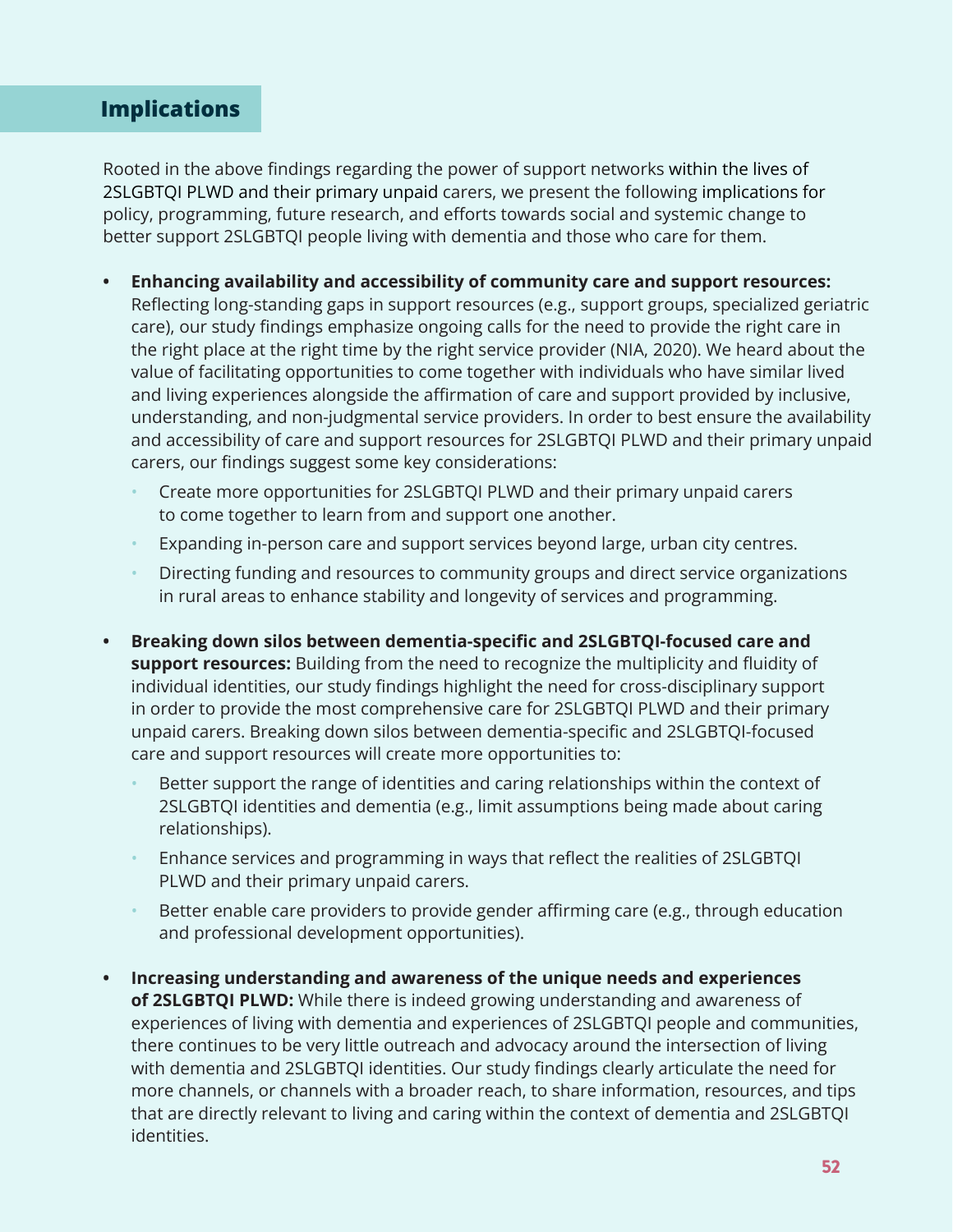# <span id="page-52-0"></span>RECOMMENDATIONS

Dementia and dementia-related care are not isolated issues, nor, we argue, should they be siloed issues. They are social issues that are interconnected with questions of health equity, healthcare access, ageism and ableism, and support for carers, among many other social dynamics and interlocked conditions of oppression. 2SLGBTQI communities' experiences of living with dementia and the experiences and needs of primary unpaid carers are entangled with other social identities and layered experiences navigating social systems and norms.

We recognize that striving to improve care and support for people living with dementia and their primary unpaid carers must come with changes in multiple areas of life such as healthcare, housing, and financial security. In interpreting the results of the study, we have considered both nearer-term actions as well as longer-term social justice implications.

Below, we provide action-oriented recommendations for programming, policy, advocacy, and research that build on the implications outlined above in the *Key Findings* section. While these recommendations are focused on 2SLGBTQI communities and unpaid carers, they also speak to broad social and structural issues including healthcare and social service gaps, that, if addressed, could be of potential benefit to many groups.

### **Recommendation 1: Build 2SLGBTQI-inclusive dementia-related services and community spaces**



#### **Key enablers include:**

- Create more opportunities for 2SLGBTQI PLWD to come together in support and community.
- Integrate dementia-focused discussions and education into existing 2SLGBTQI support and social groups.
- Create and increase opportunities for accessible education and professional development for potential care providers, including 2SLGBTQI community members, professional care providers, and front-line service workers.
- Build a comprehensive repository or directory of resources and organizations to support community groups, organizations, and healthcare and aging care services in better supporting 2SLGBTQI PLWD and their carers and significant others.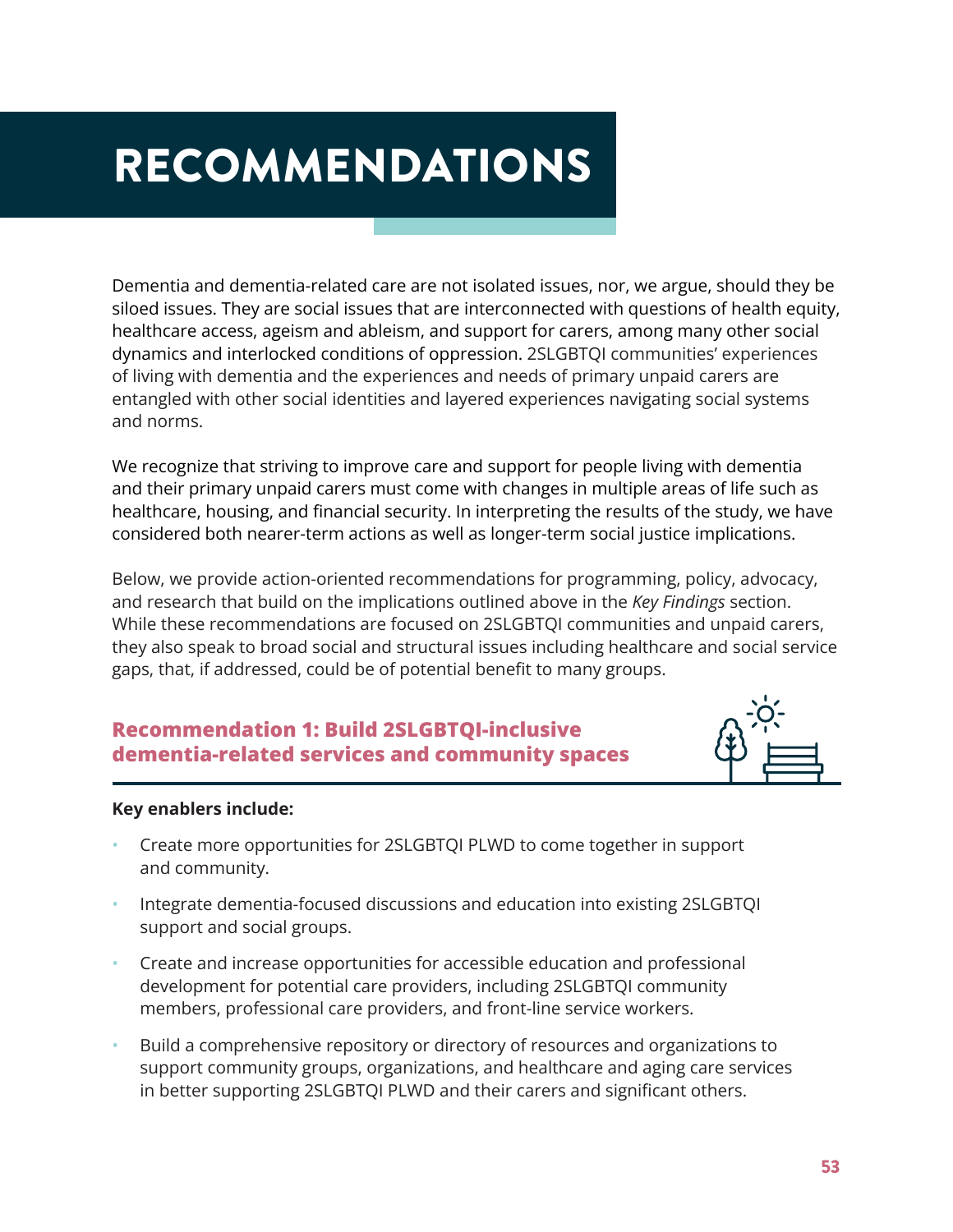#### **Recommendation 2: Increase recognition and support for primary unpaid carers of 2SLGBTQI PLWD**



#### **Key enablers include:**

- Increase recognition of the diverse positions that a primary unpaid carer may have in relation to the person they care for, including in workplace and government care policies and leaves.
- Create dedicated spaces for primary unpaid carers of 2SLGBTQI PLWD to share with, learn from, and support one another (e.g., support groups, virtual information and resource sharing platforms).
- Address a lack of knowledge of where to go for support among unpaid carers, for example through the creation of local directories that identify general support and 2SLGBTQI inclusive services and groups.
- Develop greater awareness about the diverse and multiple ways that carers may be related to and involved with caring for a PLWD (e.g., community member, partner, friend) through workplace educational opportunities (e.g., for dementia care service providers), diversifying examples provided in dementia support literature, and through broader public awareness campaigns.

### **Recommendation 3: Enhance supports for 2SLGBTQI communities and carers through structural and systems-level change**



#### **Key enablers include:**

- Integrate 2SLGBTQI histories and experiences into core course content for healthcare and social services provider training across a range of professions (e.g., nursing, PSW/personal care aide training, social work, gerontological recreation programs, etc.).
- Create more services and reduce barriers to accessing dementia-related care and support for rural and small-town communities.
- Address systems navigation challenges that PLWD and carers face, for example through creating "navigator" roles, increasing knowledge of dementia care services in information hotlines, creating local directories of services with accessible options for further support.
- Increase funding for research and direct services within the intersections of 2SLGBTQI identities and dementia care.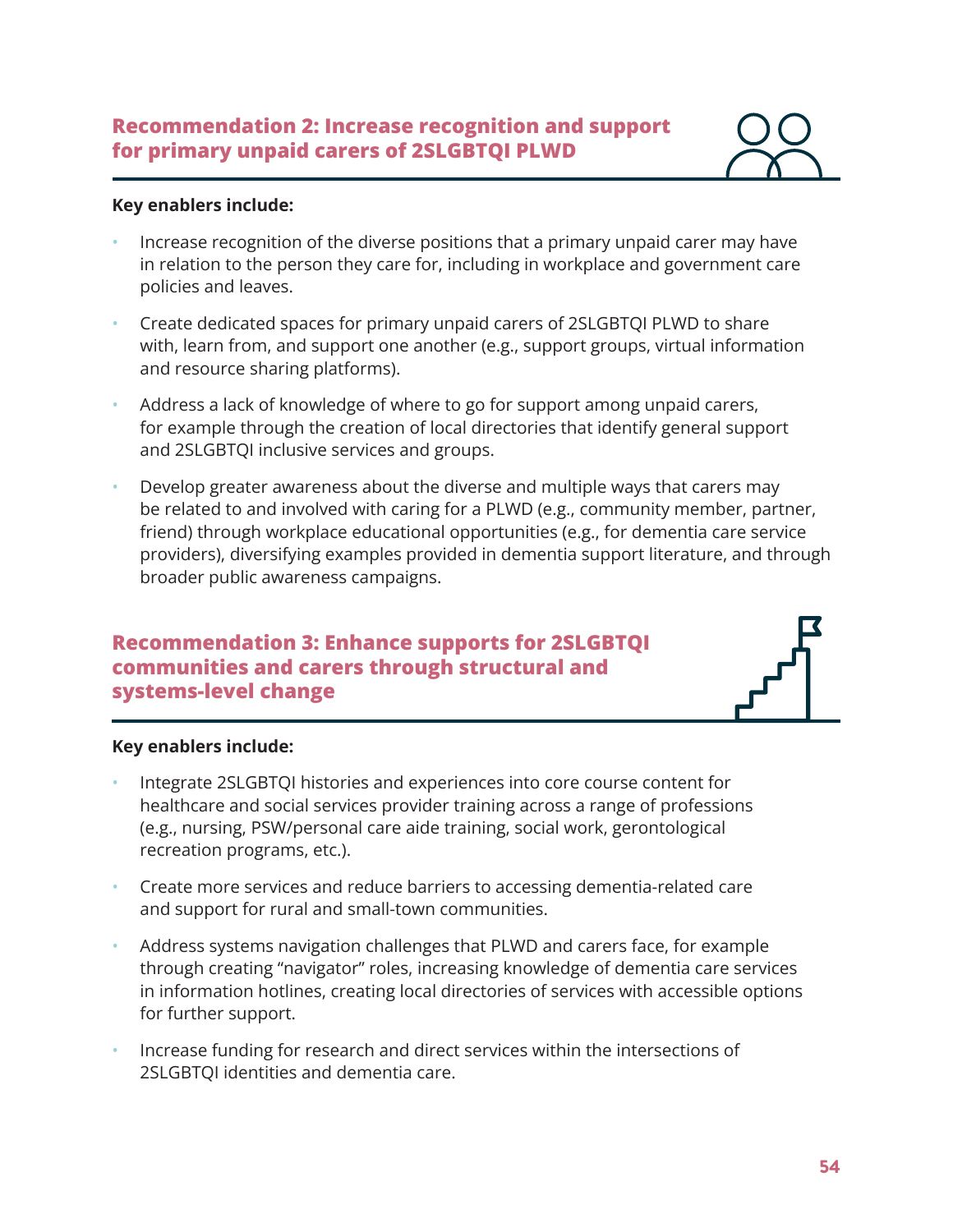

#### **Key enablers include:**

- Future research focused on 2SLGBTQI communities, dementia, and dementia care must continue to strive to meaningfully engage, learn from, and amplify the perspectives of a diverse range of people. For example, while there has been some research and published work focused on better understanding the experiences of trans people and trans issues related to living with dementia (e.g., Baril & Silverman 2019; Pang, 2022; Witten 2016) further critical engagement is needed. This includes:
	- Research that is grounded in community and that emphasizes the building of relationships of rapport, trust, and accountability with trans community members.
	- Research that continues to seek to engage and build relationships with Two-Spirit, bisexual, and intersex communities and community members to learn more about their experiences with and perspectives on living with dementia.
	- Research that interrogates the specific dynamics of settler colonialism and ongoing medicalization of different 2SLGBTQI groups, especially within qualitative research and research that takes a case-study approach.
	- Research that continues to examine the particularities of living in suburban, rural, and remote areas, including access to services, transportation, and networks of support.
	- Research that intentionally welcomes and develops relationships with Indigenous, Black, and racialized 2SLGBTQI people who are living with dementia.
- Future research could use a case-study approach in a specific location (e.g., one town or city, or province or territory) to better understand the local landscape and circumstance of 2SLGBTQI and dementia-related care and support.
- Researchers from across disciplines (e.g., sciences, social sciences, public health, humanities) can continue to collaborate in learning more about risk factors for dementia and prevention measures appropriate to different communities.
- We encourage ongoing innovations in methodological approaches to engaging in research with people living with dementia, including in qualitative and arts-based methods and approaches.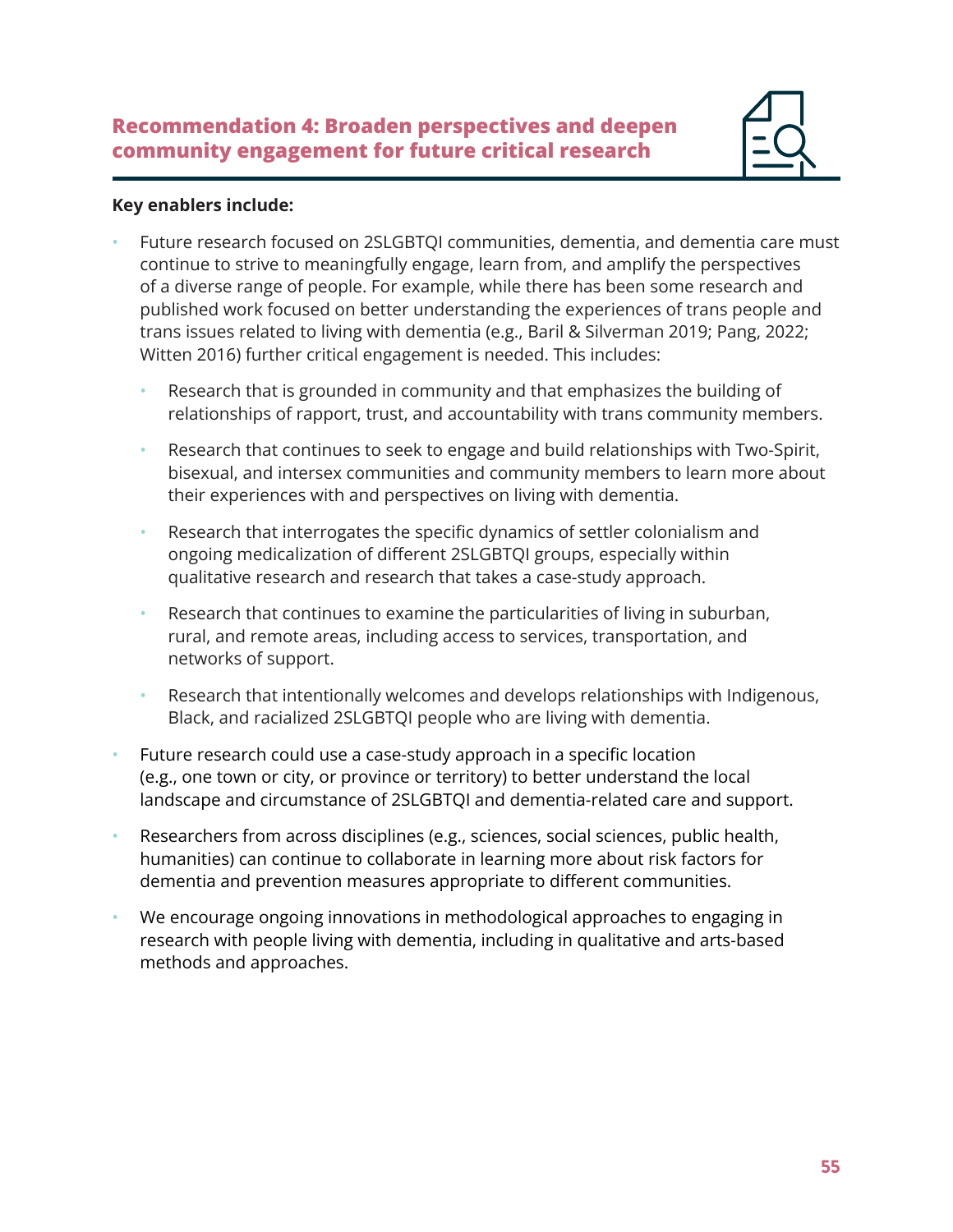# <span id="page-55-0"></span>NEXT STEPS

The findings from this study will inform two subsequent phases of this project: the creation of open-access e-modules and of a guidance document to share knowledge and build capacity around better supporting 2SLGBTQI people living with dementia, unpaid carers and care providers, and an awareness campaign. In so doing, we will continue our work towards increasing knowledge and understanding, working for change at a social and systems level, and implementing some of the recommendations above. We will also continue knowledge mobilization activities through a range of formats including presentations, publications, and other modes of dissemination and engagement that can continue to spark conversations, support evidence-informed policy change and community organizing, and increase availability of equitable and inclusive supports for 2SLGBTQI PLWD and their primary unpaid carers.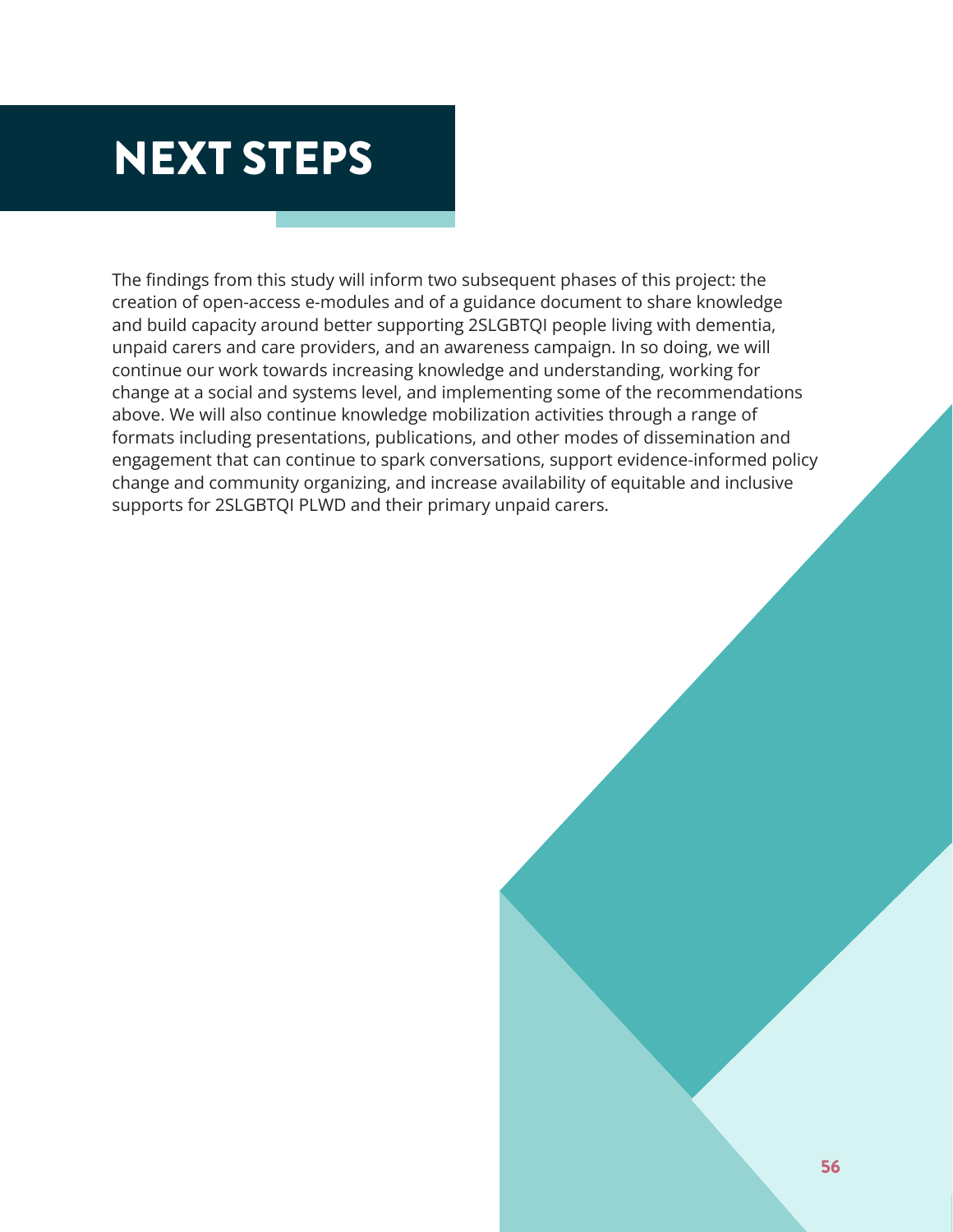# <span id="page-56-0"></span>REFERENCES

- ACT on Alzheimer's. (2016). *Focus group guidelines: Organizing and conducting focus groups for people living with memory loss and for family caregivers*. [https://www.actonalz.org/sites/default/files/](https://www.actonalz.org/sites/default/files/documents/ACT%20Focus%20Group%20Guidelines.pdf) [documents/ACT%20Focus%20Group%20Guidelines.pdf](https://www.actonalz.org/sites/default/files/documents/ACT%20Focus%20Group%20Guidelines.pdf)
- Alzheimer Society of Canada. (2022). *Young onset dementia*. [http://alzheimer.ca/en/about-dementia/other](http://alzheimer.ca/en/about-dementia/other-types-dementia/young-onset-dementia)[types-dementia/young-onset-dementia](http://alzheimer.ca/en/about-dementia/other-types-dementia/young-onset-dementia)
- Baril, A., & Silverman, M. (2019). Forgotten lives: Trans older adults living with dementia at the intersection of cisgenderism, ableism/cogniticism and ageism. *Sexualities.*  <https://doi.org/10.1177/1363460719876835>
- Barrett, C., Crameri, P., Lambourne, S., Latham, J. R., & Whyte, C. (2015). Understanding the experiences and needs of lesbian, gay, bisexual and trans Australians living with dementia, and their partners. *Australasian Journal on Ageing*, *34*(S2), 34–38. <https://doi.org/10.1111/ajag.12271>
- Bauer, G. R., Zong, X., Scheim, A. I., Hammond, R., & Thind, A. (2015). Factors impacting transgender patients' discomfort with their family physicians: A respondent-driven sampling survey. *PLOS ONE*, *10*(12), Article e0145046. <https://doi.org/10.1371/journal.pone.0145046>
- Brotman, S., Ryan, B., Collins, S., Chamberland, L., Cormier, R., Julien, D., Meyer, E., Peterkin, A., & Richard, B. (2007). Coming out to care: Caregivers of gay and lesbian seniors in Canada. *The Gerontologist*, *47*(4), 490–503. <https://doi.org/10.1093/geront/47.4.490>
- Busche, G. R. (1998). Appreciative inquiry in teams. *The Organization Development Journal, 16(*3), 41–50. <http://www.gervasebushe.ca/aiteams.htm>
- Canadian Institute for Health Information [CIHI]. (2018). *Dementia in Canada*. <https://www.cihi.ca/en/dementia-in-canada>.
- Correro, A. N., & Nielson, K. A. (2020). A review of minority stress as a risk factor for cognitive decline in lesbian, gay, bisexual, and transgender (LGBT) elders. *Journal of Gay & Lesbian Mental Health*, *24*(1), 2–19.<https://doi.org/10.1080/19359705.2019.1644570>
- Crenshaw, K. (2014). *On intersectionality: Essential writings.* The New Press.
- Daley, A., & MacDonnell, J. A. (2015). 'That would have been beneficial': LGBTQ education for home-care service providers. *Health & Social Care in the Community*, *23*(3), 282–291. <https://doi.org/10.1111/hsc.12141>
- Egale Canada. (2020). *National action plan for LGBTQI2S rights in Canada.*  <https://egale.ca/awareness/nationalactionplan/>
- Flatt, J. D., Johnson, J. K., Karpiak, S. E., Seidel, L., Larson, B., & Brennan-Ing, M. (2018). Correlates of subjective cognitive decline in lesbian, gay, bisexual, and transgender older adults. *Journal of Alzheimer's Disease*, *64*(1), 91–102.<https://doi.org/10.3233/jad-171061>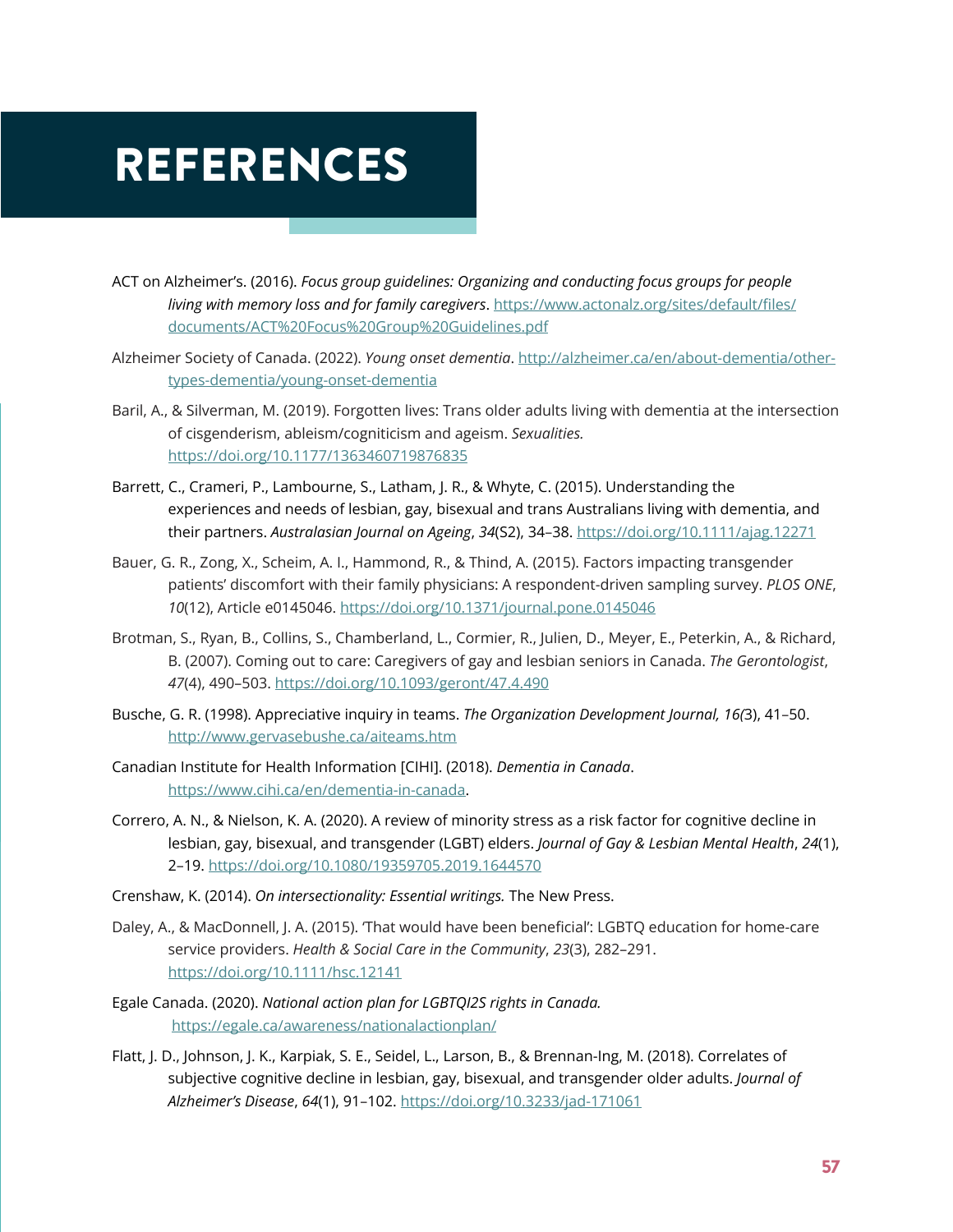- Forrestal, S. G., D'Angelo, A. V., & Vogel, L. K. (2015). Considerations for and lessons learned from online, synchronous focus groups. *Survey Practice*, *8*(3).<https://doi.org/10.29115/SP-2015-0015>
- Fredriksen-Goldsen, K. I., & Muraco, A. (2010). Aging and sexual orientation: A 25-year review of the literature. *Research on Aging*, *32*(3), 372–413.<https://doi.org/10.1177/0164027509360355>
- Fredriksen-Goldsen, K. I., Jen, S., Bryan, A. E., & Goldsen, J. (2018). Cognitive impairment, Alzheimer's disease, and other dementias in the lives of lesbian, gay, bisexual and transgender (LGBT) older adults and their caregivers: Needs and competencies. *Journal of Applied Gerontology*, *37*(5), 545–569.<https://doi.org/10.1177/0733464816672047>
- Fredriksen-Goldsen, K. I., Kim, H. J., Shiu, C., Goldsen, J., & Emlet, C. A. (2015). Successful aging among LGBT older adults: Physical and mental health-related quality of life by age group. *The Gerontologist, 55*(1), 154–168.<https://doi.org/10.1093/geront/gnu081>
- Furlotte, C., Gladstone, J. W., Cosby, R. F., & Fitzgerald, K.-A. (2016). "Could we hold hands?": Older lesbian and gay couples' perceptions of long-term care homes and home care. *Canadian Journal on Aging/ La Revue canadienne du vieillissement*, *35*(4), 432–446. <https://doi.org/10.1017/s0714980816000489>
- Gahagan, J., & Subirana-Malaret, M. (2018). Improving pathways to primary health care among LGBTQ populations and health care providers: Key findings from Nova Scotia, Canada. *International Journal for Equity in Health*, *17*(76).<https://doi.org/10.1186/s12939-018-0786-0>
- Gauthier, S., Rosa-Neto, P., Morais, J. A., & Webster, C. (2021). *World Alzheimer Report 2021: Journey through the diagnosis of dementia*. Alzheimer's Disease International. <https://www.alzint.org/u/World-Alzheimer-Report-2021.pdf>
- Government of Canada. (2014). *Action for seniors report.* <https://www.canada.ca/en/employment-social-development/programs/seniors-action-report.html>
- Grigorovich, A. (2015). Restricted access: Older lesbian and bisexual women's experiences with home care services. *Research on Aging*, *37*(7), 763–783. <https://doi.org/10.1177/0164027514562650>
- Hafford Letchfield, T., Simpson, P., Willis, P. B., & Almack, K. (2018). Developing inclusive residential care for older lesbian, gay, bisexual and trans (LGBT) people: An evaluation of the Care Home Challenge action research project. *Health & Social Care in the Community*, *26*(2), e312– e320. <https://doi.org/10.1111/hsc.12521>
- Health Council of Canada. (2012). *Seniors in need, caregivers in distress: What are the home care priorities of seniors in Canada?* [https://www.bcforum.ca/Resources/HCC\\_HomeCare\\_FA2012.pdf](https://www.bcforum.ca/Resources/HCC_HomeCare_FA2012.pdf)
- Kertzner, R. M., Meyer, I. H., Frost, D. M., & Stirratt, M. J. (2009). Social and psychological well being in lesbians, gay men, and bisexuals: The effects of race, gender, age, and sexual identity. *American Journal of Orthopsychiatry*, *79*(4), 500–510. <https://doi.org/10.1037/a0016848>
- Kimmel, D. (2014). Lesbian, gay, bisexual, and transgender aging concerns. *Clinical Gerontologist*, *37*(1), 49–63.<https://doi.org/10.1080/07317115.2014.847310>
- Kittay, E. F. (2020). *Love's labor: Essays on women, equality and dependency*. Routledge.
- Kohler, A. (2019). Assuming capacity: Ethical participatory research with adolescents and adults with down syndrome. In M. A. Cascio & E. Racine (Eds.), *Research involving participants with cognitive disability and differences: Ethics, autonomy, inclusion, and innovation* (pp. 197–210). Oxford University Press. https://doi.org/10.1093/oso/9780198824343.003.0017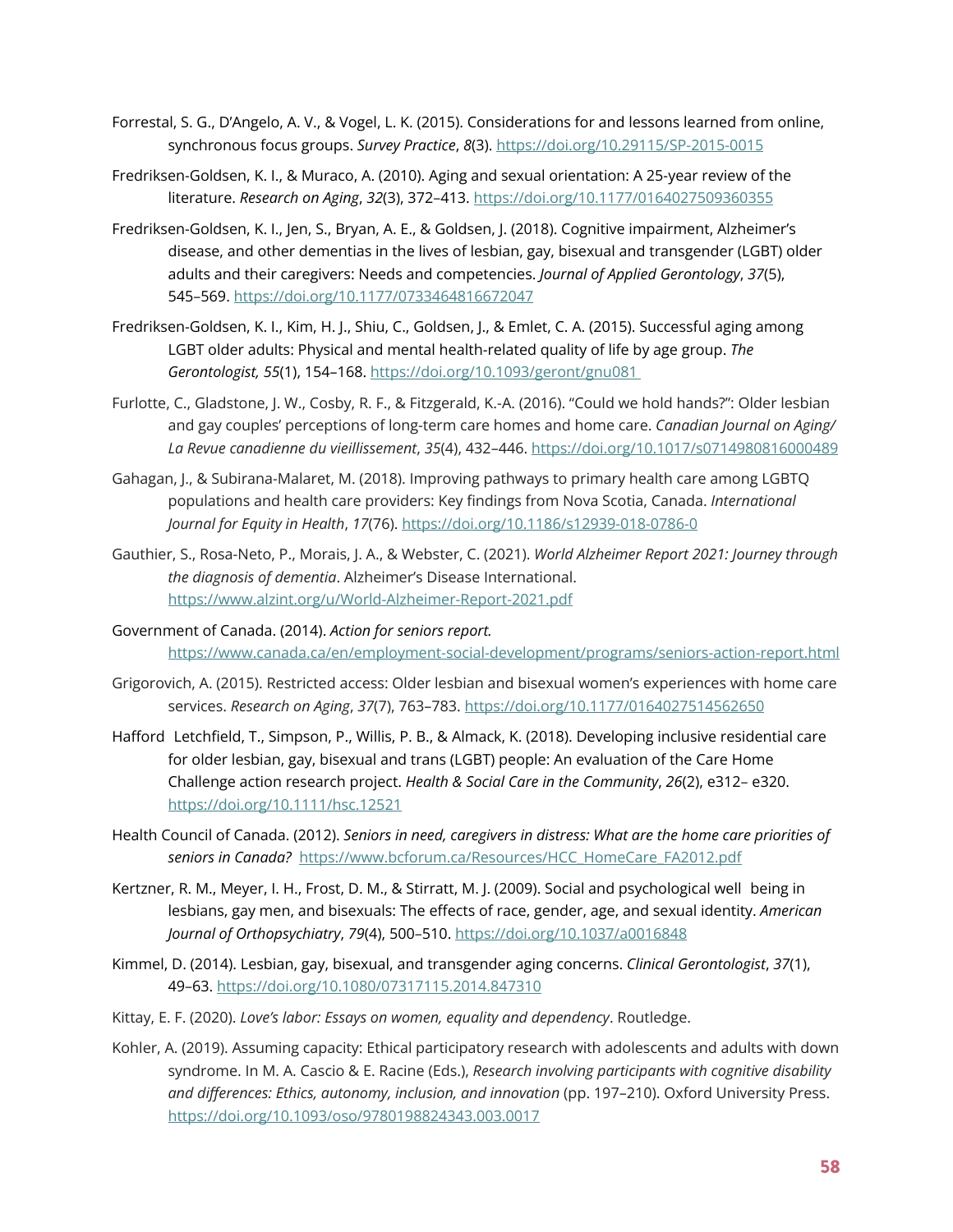- Kortes-Miller, K., Wilson, K., & Stinchcombe, A. (2019). Care and LGBT aging in Canada: A focus group study on the educational gaps among care workers. *Clinical Gerontologist*, *42*(2), 192–197. <https://doi.org/10.1080/07317115.2018.1544955>
- Le Berre, M., & Vedel, I. (2020). Diversity considerations in Alzheimer disease and related disorders: How can our national and provincial strategies be inclusive of sexual minorities?. *Canadian Family Physician*, *66*(4), 244–246. <https://www.ncbi.nlm.nih.gov/pmc/articles/PMC7145131/>
- Livingston, G., Huntley, J., Sommerlad, A., Ames, D., Ballard, C., Banerjee, S., Brayne, C., Burns, A., Cohen-Mansfield, J., Cooper, C., Costafreda, S. G., Dias, A., Fox, N., Gitlin, L. N., Howard, R., Kales, H. C., Kivimäki, M., Larson, E. B., Ogunniyi, A., … Mukadam, N. (2020). Dementia prevention, intervention, and care: 2020 report of the *Lancet* Commission. *The Lancet Commissions*, *396*(10248), 413–446. [https://doi.org/10.1016/S0140-6736\(20\)30367-6](https://doi.org/10.1016/S0140-6736(20)30367-6)
- Lupton, D. (Ed.). (1999). *Risk and Sociocultural Theory: New Directions and Perspectives*. Cambridge University Press. <https://doi.org/10.1017/CBO9780511520778>
- McGovern, J. (2014). The forgotten: Dementia and the aging LGBT community. *Journal of Gerontological Social Work*, *57*(8), 845–857. <https://doi.org/10.1080/01634372.2014.900161>
- Mingus, M. (2017, April 12). *Access intimacy, interdependence and disability Justice*. Leaving Evidence. Retrieved January 27, 2022, from [https://leavingevidence.wordpress.com/2017/04/12/access](https://leavingevidence.wordpress.com/2017/04/12/access-intimacy-interdependence-and-disability-justice/)[intimacy-interdependence-and-disability-justice/](https://leavingevidence.wordpress.com/2017/04/12/access-intimacy-interdependence-and-disability-justice/)
- Mock, S. E., Walker, E. P., Humble, Á. M., de Vries, B., Gutman, G., Gahagan, J., Chamberland, L., Aubert, P., & Fast, J. (2020). The role of information and communication technology in end-of-life planning among a sample of Canadian LGBT older adults. *Journal of Applied Gerontology*, *39*(5), 536–544. <https://doi.org/10.1177/0733464819848634>
- Moreno, A., Laoch, A., & Zasler, N. D. (2017). Changing the culture of neurodisability through language and sensitivity of providers: Creating a safe place for LGBTQIA+ people. *NeuroRehabilitation*, *41*(2), 375–393.<https://doi.org/10.3233/nre-172187>
- Moyser, M., & Burlock, A. (2018). *Time use: Total work burden, unpaid work, and leisure*. Statistics Canada. <https://www150.statcan.gc.ca/n1/pub/89-503-x/2015001/article/54931-eng.htm>
- Mulé, N. J., Ross, L. E., Deeprose, B., Jackson, B. E., Daley, A., Travers, A., & Moore, D. (2009). Promoting LGBT health and wellbeing through inclusive policy development. *International Journal for Equity in Health*, *8*(18).<https://doi.org/10.1186/1475-9276-8-18>
- National Institute on Ageing. (2020). *An evidence informed National Seniors Strategy for Canada Third edition*. [https://static1.squarespace.com/static/5c2fa7b03917eed9b5a436d8/t/5f7dc967ae10252b](https://static1.squarespace.com/static/5c2fa7b03917eed9b5a436d8/t/5f7dc967ae10252b7893397f/1602079080222/NSS_2020_Third_Edition.pdf) [7893397f/1602079080222/NSS\\_2020\\_Third\\_Edition.pdf](https://static1.squarespace.com/static/5c2fa7b03917eed9b5a436d8/t/5f7dc967ae10252b7893397f/1602079080222/NSS_2020_Third_Edition.pdf)
- Pang, C. (2022). *Reorienting Response: An Ethnography of Old Age, Disability, and Queer Lives in Canada.* [Doctoral dissertation, University of Toronto]. ProQuest Dissertations and Theses Global.
- Pang, C., Gutman, G., & de Vries, B. (2019). Later life care planning and concerns of transgender older adults in Canada. *The International Journal of Aging and Human Development*, *89*(1), 39–56. <https://doi.org/10.1177/0091415019843520>
- Peel, E., Taylor, H., & Harding, R. (2016). Sociolegal and practice implications of caring for LGBT people with dementia. *Nursing Older People*, *28*(10), 26–30. <https://doi.org/10.7748/nop.2016.e852>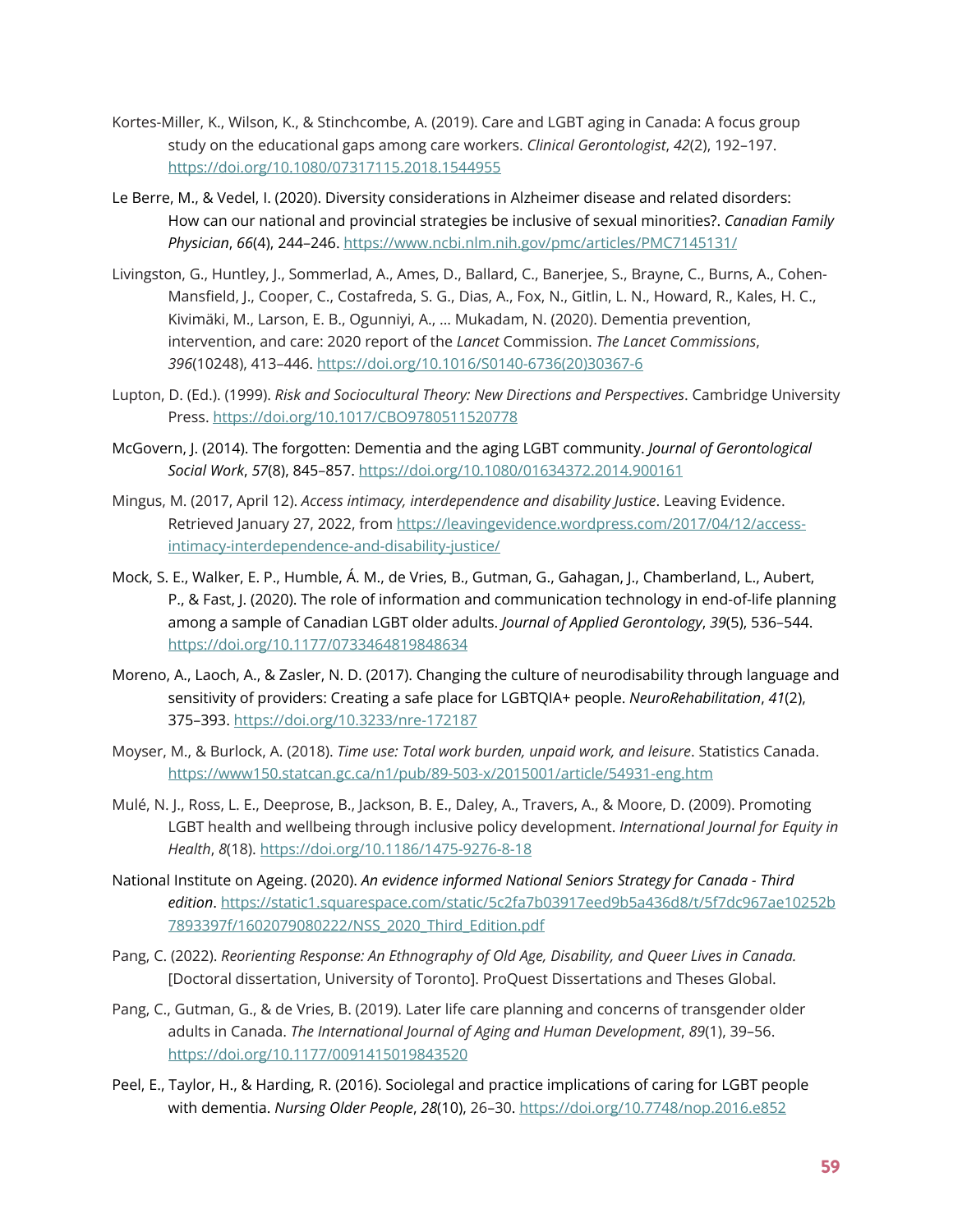Patterson, S., & Block, P. (2019). Disability, vulnerability, and the capacity to consent. In M. A. Cascio & E. Racine (Eds.), *Research involving participants with cognitive disability and differences: Ethics, autonomy, inclusion, and innovation* (pp. 67–76). Oxford University Press. <https://doi.org/10.1093/oso/9780198824343.003.0017>

Piepzna-Samarasinha, L. L. (2018). *Care work: Dreaming disability justice*. Arsenal Pulp Press.

- Public Health Agency of Canada [PHAC]. (2019). *A dementia strategy for Canada: Together we aspire.*  [https://www.canada.ca/en/public-health/services/publications/diseases-conditions/dementia](https://www.canada.ca/en/public-health/services/publications/diseases-conditions/dementia-strategy.html)[strategy.html](https://www.canada.ca/en/public-health/services/publications/diseases-conditions/dementia-strategy.html)
- Rose, N. (1999). *Powers of freedom: Reframing political thought*. Cambridge University Press. <https://doi.org/10.1017/CBO9780511488856>
- Silverman, M., & Baril, A. (2021). Transing dementia: Rethinking compulsory biographical continuity through the theorization of cisism and cisnormativity. *Journal of Aging Studies*, *58*, 100956. [https://](https://doi.org/10.1016/j.jaging.2021.100956) [doi.org/10.1016/j.jaging.2021.100956](https://doi.org/10.1016/j.jaging.2021.100956)
- Sinha, S. (2012). *Living longer, living well: Report submitted to the Minister of Health and Long-Term Care and the Minister Responsible for Seniors on recommendations to inform a Seniors Strategy for Ontario*. [http://www.health.gov.on.ca/en/common/ministry/publications/reports/seniors\\_strategy/docs/](http://www.health.gov.on.ca/en/common/ministry/publications/reports/seniors_strategy/docs/seniors_strategy_report.pdf) seniors\_strategy\_report.pdf
- Spade, D. (2020). Solidarity not charity: Mutual aid for mobilization and survival. *Social Text*, *38*(1(142)), 131–151.<https://doi.org/10.1215/01642472-7971139>
- Stall, N. M., Campbell, A., Reddy, M., & Rochon, P. A. (2019). Words matter: The language of family caregiving. *Journal of the American Geriatrics Society*, *67*(10), 2008–2010. <https://doi.org/10.1111/jgs.15988>
- Statistics Canada. (2021). *Population estimates by age and sex, as of July 1, 2021, Canada* (No. 71-607-X)*.* <https://www150.statcan.gc.ca/n1/pub/71-607-x/71-607-x2020018-eng.htm>
- The Change Foundation. (2016). *A profile of family caregivers in Ontario*. [https://changefoundation.ca/wp](https://changefoundation.ca/wp-content/uploads/2016/06/Profile-of-Family-Caregivers-report-FINAL.pdf)[content/uploads/2016/06/Profile-of-Family-Caregivers-report-FINAL.pdf](https://changefoundation.ca/wp-content/uploads/2016/06/Profile-of-Family-Caregivers-report-FINAL.pdf)
- Upadhyay, U. D., & Lipkovich, H. (2020). Using online technologies to improve diversity and inclusion in cognitive interviews with young people. *BMC Medical Research Methodology*, *20*(1), 1–10. <https://doi.org/10.1186/s12874-020-01024-9>
- Westwood, S. (2019). Abuse and older lesbian, gay bisexual, and trans (LGBT) people: A commentary and research agenda. *Journal of Elder Abuse & Neglect*, *31*(2), 97–114. [https://doi.org/10.1080/08946566](https://doi.org/10.1080/08946566.2018.1543624) [.2018.1543624](https://doi.org/10.1080/08946566.2018.1543624)
- Whitney, D. D., & Trosten-Bloom, A. (2010). *The power of appreciative inquiry: A practical guide to positive change*. Berrett-Koehler Publishers.
- Wilson, K., Kortes-Miller, K., & Stinchcombe, A. (2018). Staying out of the closet: LGBT older adults' hopes and fears in considering end-of-life. *Canadian Journal on Aging/La Revue canadienne du vieillissement*, *37*(1), 22–31.<https://doi.org/10.1017/s0714980817000514>
- Witten, T. M. (2016). Trans\* people anticipating dementia care: Findings from the Transgender MetLife Survey. In S. Westwood & E. Price (Eds.), *Lesbian, gay, bisexual and trans\* individuals living with dementia* (pp. 110–123). Routledge.<https://doi.org/10.4324/9781315732718>